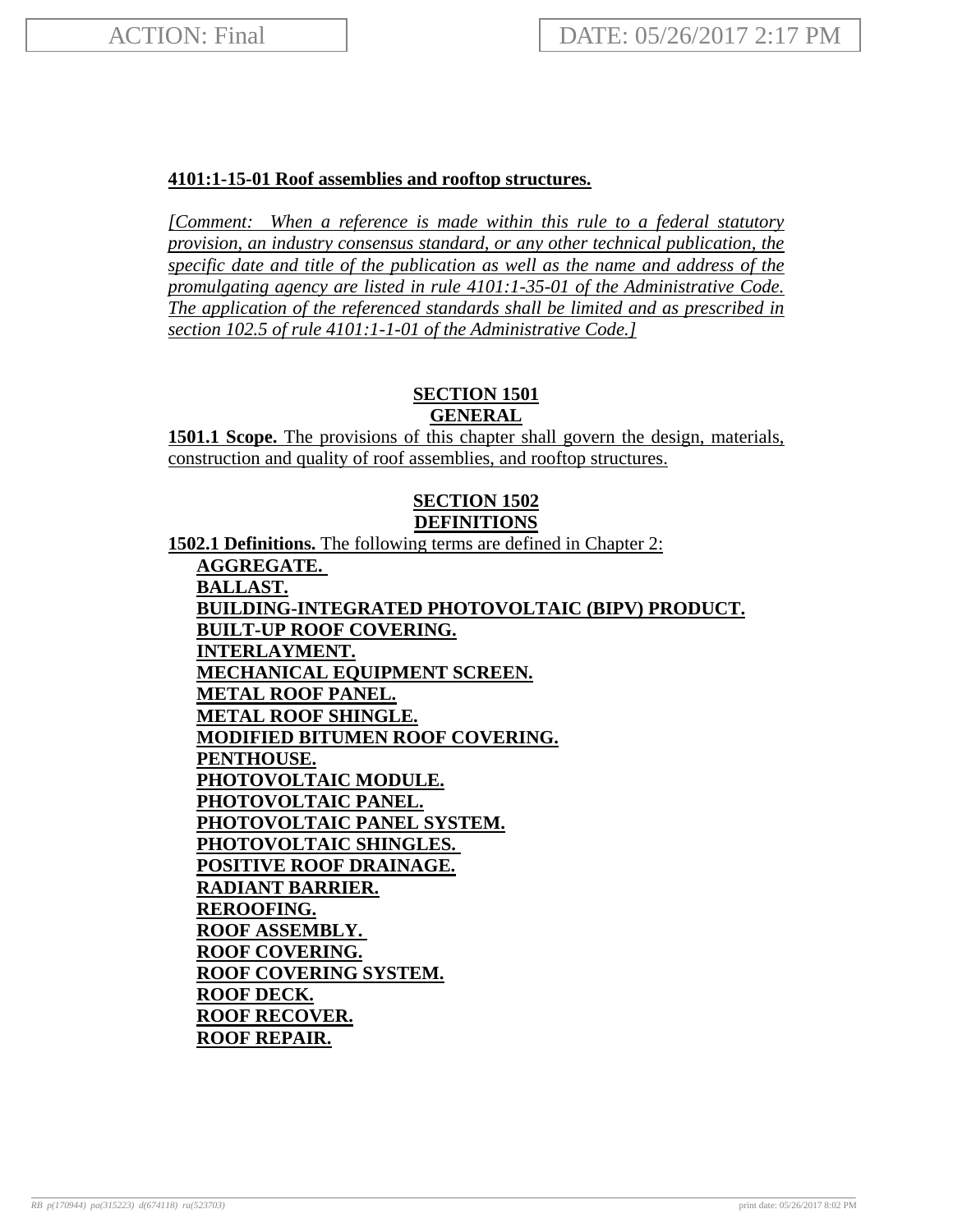### **ROOF REPLACEMENT. ROOF VENTILATION. ROOFTOP STRUCTURE. SCUPPER. SINGLE-PLY MEMBRANE. UNDERLAYMENT. VEGETATIVE ROOF.**

## **SECTION 1503 WEATHER PROTECTION**

**1503.1 General.** Roof decks shall be covered with approved roof coverings secured to the building or structure in accordance with the provisions of this chapter. Roof coverings shall be designed and installed in accordance with this code and the approved manufacturer's instructions such that the roof covering shall serve to protect the building or structure.

**1503.2 Flashing.** Flashing shall be installed in such a manner so as to prevent moisture entering the wall and roof through joints in copings, through moisturepermeable materials and at intersections with parapet walls and other penetrations through the roof plane.

**1503.2.1 Locations.** Flashing shall be installed at wall and roof intersections, at gutters, wherever there is a change in roof slope or direction and around roof openings. Where flashing is of metal, the metal shall be corrosion resistant with a thickness of not less than 0.019 inch (0.483 mm) (No. 26 galvanized sheet).

**1503.3 Coping.** Parapet walls shall be properly coped with noncombustible, weatherproof materials of a width no less than the thickness of the parapet wall.

**1503.4 Roof drainage.** Design and installation of roof drainage systems shall comply with Section 1503 of this code and Sections 1106 and 1108, as applicable, of the *plumbing code*.

**1503.4.1 Secondary (emergency overflow) drains or scuppers.** Where roof drains are required, secondary (emergency overflow) roof drains or scuppers shall be provided where the roof perimeter construction extends above the roof in such a manner that water will be entrapped if the primary drains allow buildup for any reason. The installation and sizing of secondary emergency overflow drains, leaders and conductors shall comply with Sections 1106 and 1108, as applicable, of the *plumbing code*.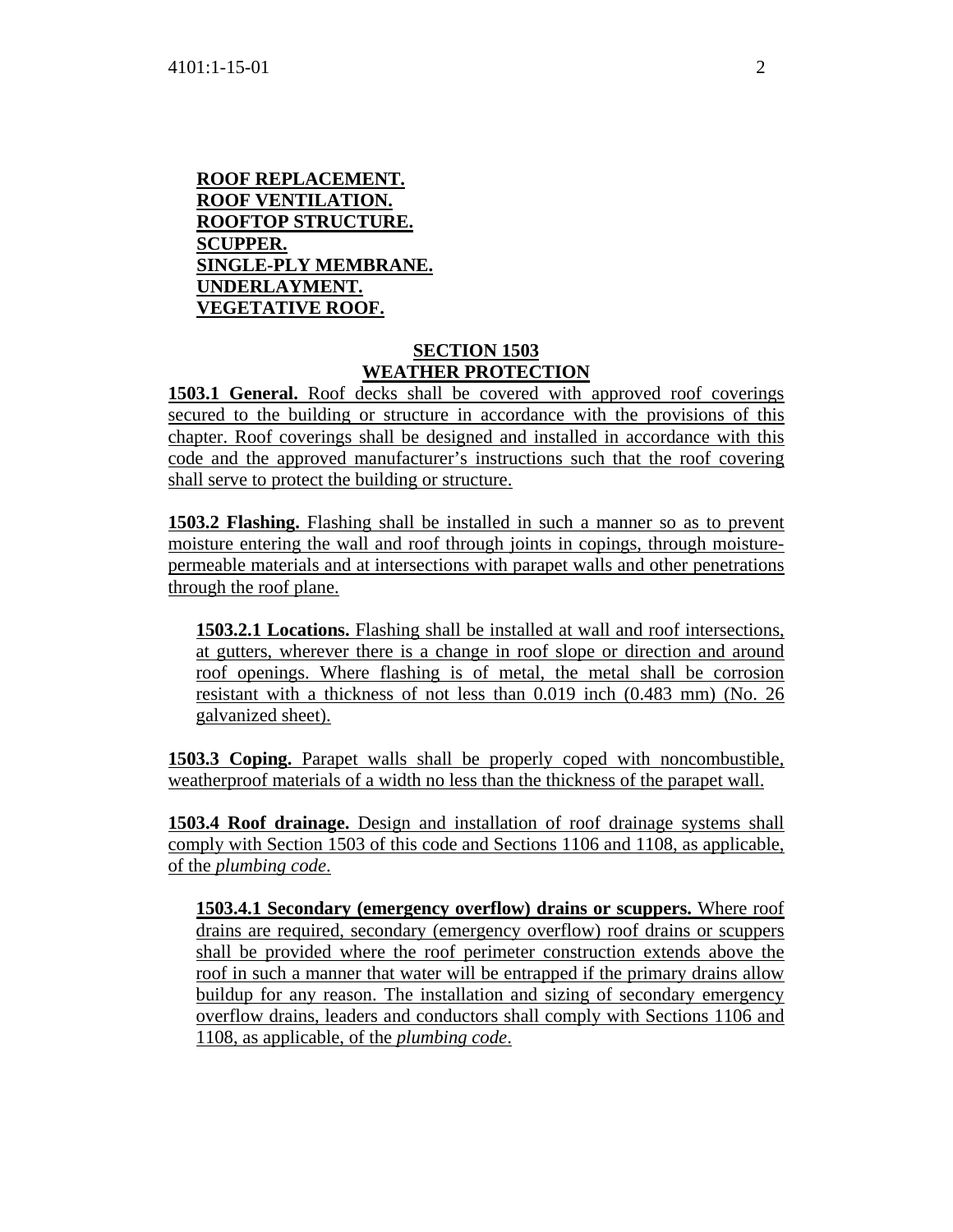**1503.4.2 Scuppers.** When scuppers are used for secondary (emergency overflow) roof drainage, the quantity, size, location and inlet elevation of the scuppers shall be sized to prevent the depth of ponding water from exceeding that for which the roof was designed as determined by Section 1611.1. Scuppers shall not have an opening dimension of less than 4 inches (102 mm). The flow through the primary system shall not be considered when locating and sizing scuppers.

**1503.4.3 Gutters.** Gutters and leaders placed on the outside of buildings, other than Group R-3, private garages and buildings of Type V construction, shall be of noncombustible material or a minimum of Schedule 40 plastic pipe.

**1503.5 Attic and rafter ventilation.** Intake and exhaust vents shall be provided in accordance with Section 1203.2 and the vent product manufacturer's installation instructions.

**1503.6 Crickets and saddles.** A cricket or saddle shall be installed on the ridge side of any chimney or penetration greater than 30 inches (762 mm) wide as measured perpendicular to the slope. Cricket or saddle coverings shall be sheet metal or of the same material as the roof covering.

**Exception:** Unit skylights installed in accordance with Section 2405.5 and flashed in accordance with the manufacturer's instructions shall be permitted to be installed without a cricket or saddle.

### **SECTION 1504 PERFORMANCE REQUIREMENTS**

**1504.1 Wind resistance of roofs.** Roof decks and roof coverings shall be designed for wind loads in accordance with Chapter 16 and Sections 1504.2, 1504.3 and 1504.4.

**1504.1.1 Wind resistance of asphalt shingles.** Asphalt shingles shall be tested in accordance with ASTM D 7158. Asphalt shingles shall meet the classification requirements of Table 1504.1.1 for the appropriate maximum basic wind speed. Asphalt shingle packaging shall bear a label to indicate compliance with ASTM D 7158 and the required classification in Table 1504.1.1.

**Exception:** Asphalt shingles that are not included in the scope of ASTM D 7158 shall be tested and labeled to indicate compliance with ASTM D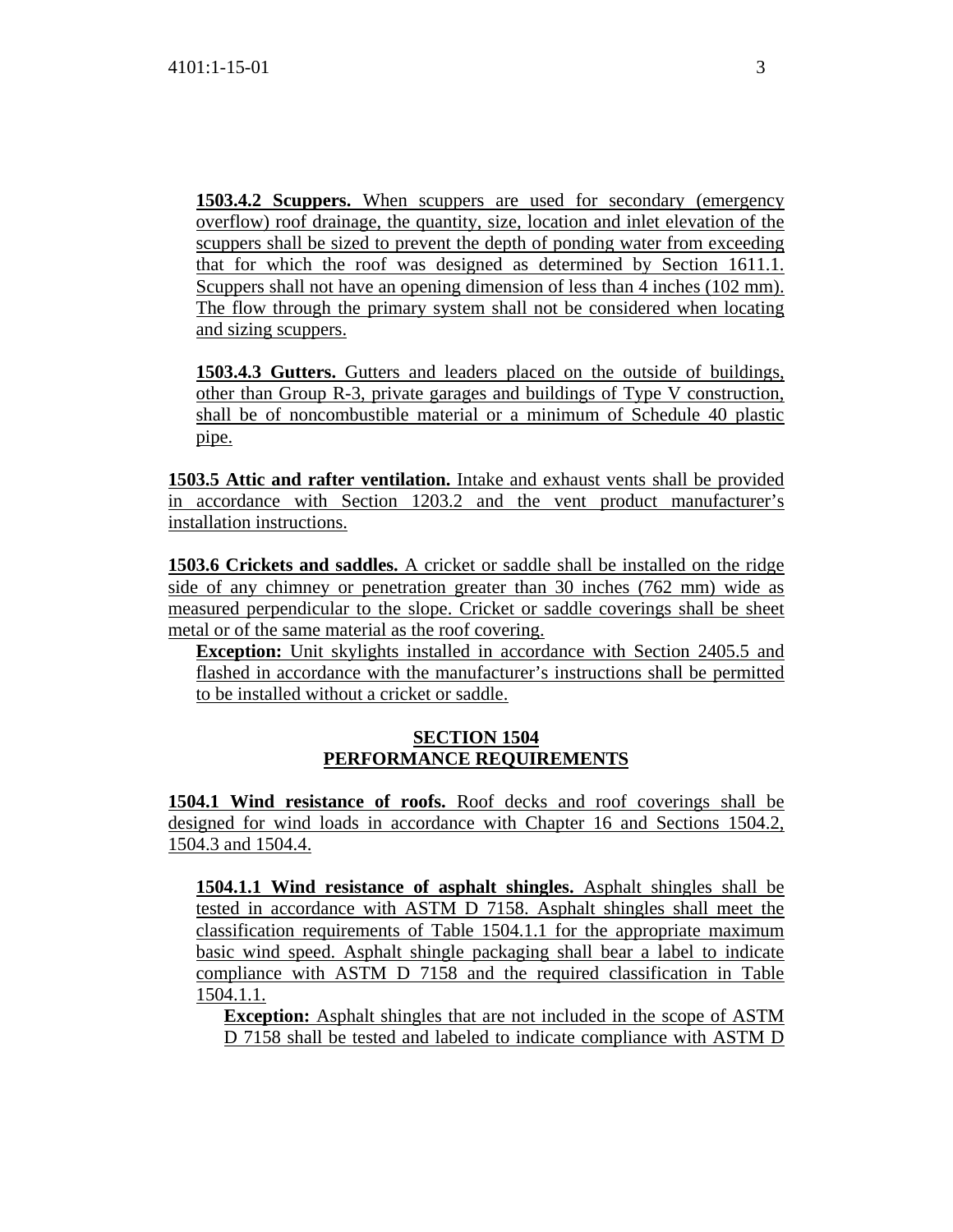3161 and the required classification in Table 1504.1.1.

**1504.2 Wind resistance of clay and concrete tile.** Wind loads on clay and concrete tile roof coverings shall be in accordance with Section 1609.5.

**1504.2.1 Testing.** Testing of concrete and clay roof tiles shall be in accordance with Sections 1504.2.1.1 and 1504.2.1.2.

**1504.2.1.1 Overturning resistance.** Concrete and clay roof tiles shall be tested to determine their resistance to overturning due to wind in accordance with SBCCI SSTD 11 and Chapter 15.

**1504.2.1.2 Wind tunnel testing.** Where concrete and clay roof tiles do not satisfy the limitations in Chapter 16 for rigid tile, a wind tunnel test shall be used to determine the wind characteristics of the concrete or clay tile roof covering in accordance with SBCCI SSTD 11 and Chapter 15.

**1504.3 Wind resistance of non-ballasted roofs.** Roof coverings installed on roofs in accordance with Section 1507 that are mechanically attached or adhered to the roof deck shall be designed to resist the design wind load pressures for components and cladding in accordance with Section 1609.

**1504.3.1 Other roof systems.** Built-up, modified bitumen, fully adhered or mechanically attached single-ply roof systems, metal panel roof systems applied to a solid or closely fitted deck and other types of membrane roof coverings shall be tested in accordance with FM 4474, UL 580 or UL 1897.

**1504.3.2 Structural metal panel roof systems.** Where the metal roof panel functions as the roof deck and roof covering and it provides both weather protection and support for loads, the structural metal panel roof system shall comply with this section. Structural standing-seam metal panel roof systems shall be tested in accordance with ASTM E 1592 or FM 4474. Structural through-fastened metal panel roof systems shall be tested in accordance with FM 4474, UL 580 or ASTM E 1592.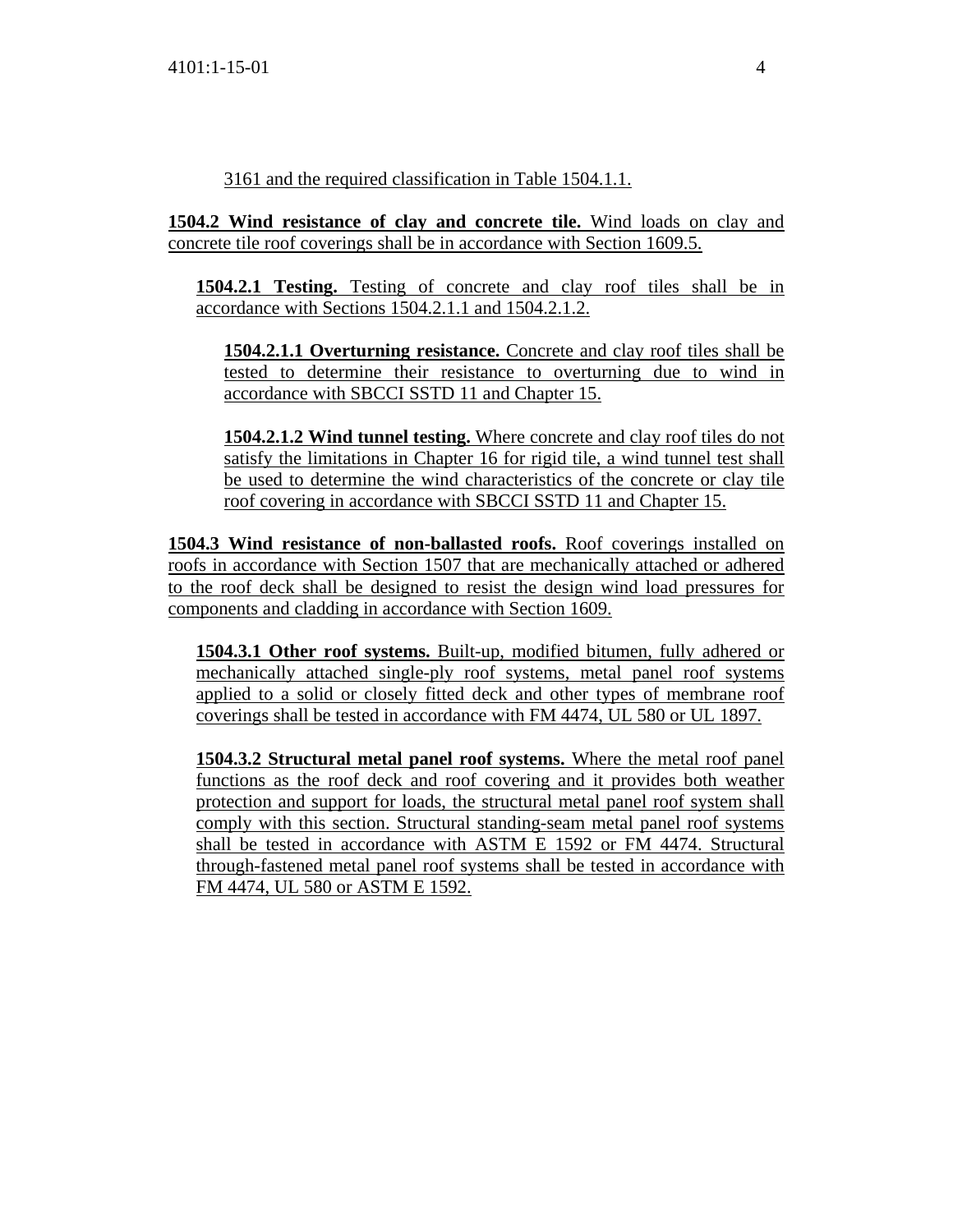| <b>CLASSIFICATION OF ASPHALT SHINGLES</b>                                             |                                                                                |                                                   |                                            |  |  |  |
|---------------------------------------------------------------------------------------|--------------------------------------------------------------------------------|---------------------------------------------------|--------------------------------------------|--|--|--|
| <b>MAXIMUM BASIC WIND</b><br><b>SPEED, Vult, FROM FIGURE</b><br>1609A, B, C OR ASCE 7 | <b>MAXIMUM BASIC WIND</b><br><b>SPEED, Vasd, FROM</b><br><b>TABLE 1609.3.1</b> | ASTM D 7158 <sup>a</sup><br><b>CLASSIFICATION</b> | <b>ASTMD 3161</b><br><b>CLASSIFICATION</b> |  |  |  |
| <u> 110</u>                                                                           | 85                                                                             | D, G or H                                         | A, D or F                                  |  |  |  |
| <u> 116</u>                                                                           | 90                                                                             | D, G or H                                         | A, D or F                                  |  |  |  |
| <u>129</u>                                                                            | 100                                                                            | G or H                                            | A, D or F                                  |  |  |  |
| 142                                                                                   | 110                                                                            | G or H                                            | $\mathbf{E}% _{0}$                         |  |  |  |
| 155                                                                                   | <u>120</u>                                                                     | G or H                                            | $\mathbf F$                                |  |  |  |
| <u>168</u>                                                                            | <u>130</u>                                                                     | $\underline{H}$                                   | E                                          |  |  |  |
| <u> 181</u>                                                                           | 140                                                                            | $\overline{H}$                                    | E                                          |  |  |  |
| <u> 194</u>                                                                           | 150                                                                            | <u>H</u>                                          | E                                          |  |  |  |

# **TABLE 1504.1.1**

For SI: 1 foot = 304.8 mm; 1 mph =  $0.447$  m/s.

The standard calculations contained in ASTM D 7158 assume Exposure Category B or C and building height of 60 feet or less. Additional calculations are required for conditions outside of these assumptions.

### **Exceptions:**

- 1. Metal roofs constructed of cold-formed steel shall be permitted to be designed and tested in accordance with the applicable referenced structural design standard in Section 2210.1.
- 2. Metal roofs constructed of aluminum shall be permitted to be designed and tested in accordance with the applicable referenced structural design standard in Section 2002.1.

**1504.4 Ballasted low-slope roof systems.** Ballasted low slope (roof slope < 2:12) single-ply roof system coverings installed in accordance with Sections 1507.12 and 1507.13 shall be designed in accordance with Section 1504.8 and ANSI/SPRI RP-4.

**1504.5 Edge securement for low-slope roofs.** Low-slope built-up, modified bitumen and single-ply roof system metal edge securement, except gutters, shall be designed and installed for wind loads in accordance with Chapter 16 and tested for resistance in accordance with Test Methods RE-1, RE-2 and RE-3 of ANSI/SPRI ES-1, except Vult wind speed shall be determined from Figure 1609A, 1609B, or 1609C as applicable.

**1504.6 Physical properties.** Roof coverings installed on low-slope roofs (roof slope  $\langle 2:12 \rangle$  in accordance with Section 1507 shall demonstrate physical integrity over the working life of the roof based upon 2,000 hours of exposure to accelerated weathering tests conducted in accordance with ASTM G 152, ASTM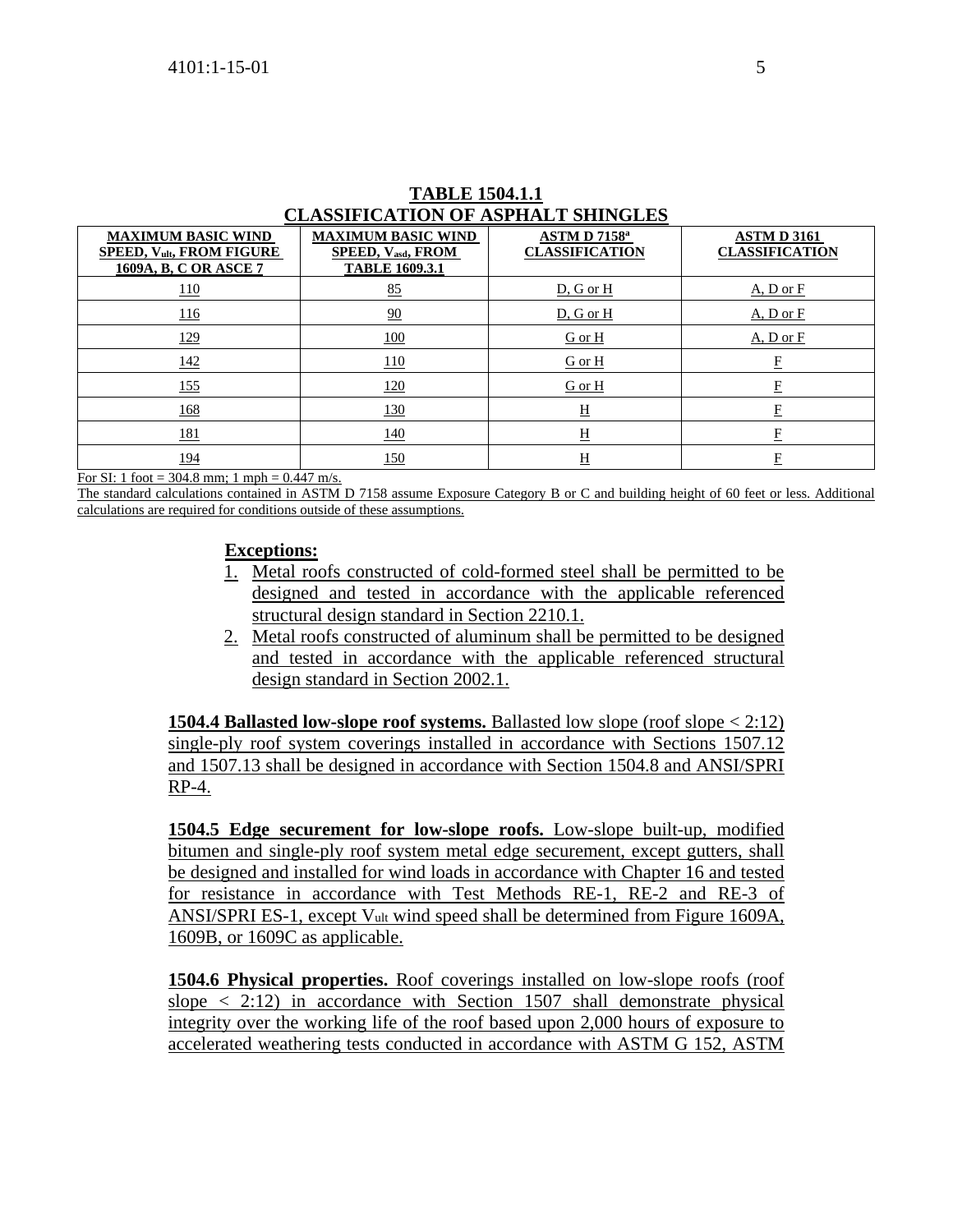G 155 or ASTM G 154. Those roof coverings that are subject to cyclical flexural response due to wind loads shall not demonstrate any significant loss of tensile strength for unreinforced membranes or breaking strength for reinforced membranes when tested as herein required.

**1504.7 Impact resistance.** Roof coverings installed on low slope roofs (roof slope  $\langle 2:12 \rangle$  in accordance with Section 1507 shall resist impact damage based on the results of tests conducted in accordance with ASTM D 3746, ASTM D 4272, CGSB 37-GP-52M or the "Resistance to Foot Traffic Test" in Section 5.5 of FM 4470.

**1504.8 Aggregate.** Aggregate used as surfacing for roof coverings and aggregate, gravel or stone used as ballast shall not be used on the roof of a building located in a hurricane-prone region as defined in Section 202, or on any other building with a mean roof height exceeding that permitted by Table 1504.8 based on the exposure category and basic wind speed at the site.

| <b>Example of the contractive-tracted</b>        |                                             |                          |                          |  |  |  |
|--------------------------------------------------|---------------------------------------------|--------------------------|--------------------------|--|--|--|
| <b>NOMINAL DESIGN</b><br><b>WIND SPEED, Vasd</b> | <b>MAXIMUM MEAN ROOF</b><br>HEIGHT (ft)a, c |                          |                          |  |  |  |
| $(mph)^{b, d}$                                   |                                             | <b>Exposure category</b> |                          |  |  |  |
|                                                  | $\overline{\mathbf{B}}$                     | $\overline{\mathbf{C}}$  | $\underline{\mathbf{D}}$ |  |  |  |
| 85                                               | <u>170</u>                                  | 60                       | 30                       |  |  |  |
| 90                                               | <u>110</u>                                  | 35                       | 15                       |  |  |  |
| 95                                               | 75                                          | 20                       | $\mathbf{NP}$            |  |  |  |
| <u>100</u>                                       | 55                                          | 15                       | $\mathbf{NP}$            |  |  |  |
| 105                                              | 40                                          | $\mathbf{NP}$            | $\mathbf{NP}$            |  |  |  |
| 110                                              | 30                                          | $\mathbf{NP}$            | $\mathbf{NP}$            |  |  |  |
| 115                                              | 20                                          | NP                       | $\overline{\text{NP}}$   |  |  |  |
| <u>120</u>                                       | 15                                          | NP                       | $\mathbf{NP}$            |  |  |  |
| Greater than 120                                 | NP                                          | NP                       | NP                       |  |  |  |

#### **TABLE 1504.8**

# **MAXIMUM ALLOWABLE MEAN ROOF HEIGHT PERMITTED FOR BUILDINGS WITH AGGREGATE ON THE ROOF IN AREAS OUTSIDE A HURRICANE-PRONE REGION**

For SI: 1 foot = 304.8 mm; 1 mile per hour =  $0.447$  m/s.

a. Mean roof height as defined in ASCE 7.

b. For intermediate values of  $V_{\text{asd}}$ , the height associated with the next higher value of Vasd shall be used, or direct interpolation is permitted.

 $c.$  NP = gravel and stone not permitted for any roof height.

d. Vasd shall be determined in accordance with Section 1609.3.1.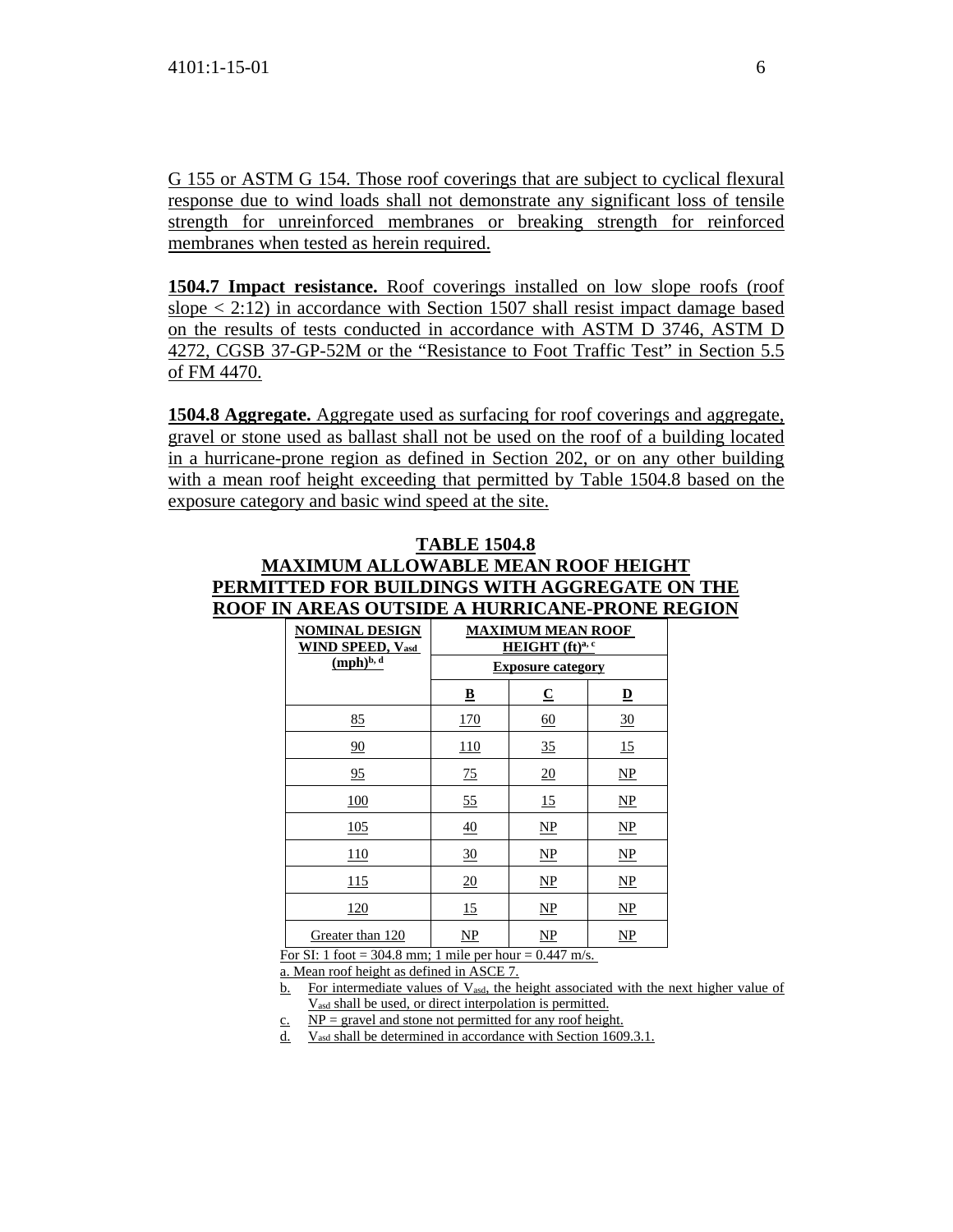#### **SECTION 1505 FIRE CLASSIFICATION**

**1505.1 General.** Roof assemblies shall be divided into the classes defined below. Class A, B and C roof assemblies and roof coverings required to be listed by this section shall be tested in accordance with ASTM E 108 or UL 790. In addition, fire-retardant-treated wood roof coverings shall be tested in accordance with ASTM D 2898. The minimum roof coverings installed on buildings shall comply with Table 1505.1 based on the type of construction of the building.

**Exception:** Skylights and sloped glazing that comply with Chapter 24 or Section 2610.

#### **TABLE 1505.1a, b MINIMUM ROOF COVERING CLASSIFICATION FOR TYPES OF CONSTRUCTION**

|           | FUN I ITES UF CUNSINUCTIUN |            |                            |    |           |  |    |    |
|-----------|----------------------------|------------|----------------------------|----|-----------|--|----|----|
| <u>ia</u> | <u>IB</u>                  | <u>IIA</u> | IІB                        | ШA | ШB        |  | vд | ΝB |
|           |                            |            | $\mathop{\rm Cc}\nolimits$ |    | <u>Cc</u> |  |    |    |

For SI: 1 foot =  $304.8$  mm, 1 square foot =  $0.0929$  m<sup>2</sup>.

a. *Delete*.

- b. Non classified roof coverings shall be permitted on buildings of Group R-3and Group U occupancies, where there is a minimum fire-separation distance of 6 feet measured from the leading edge of the roof.
- c. Buildings that are not more than two stories above grade plane and having not more than 6,000 square feet of projected roof area and where there is a minimum 10-foot fire-separation distance from the leading edge of the roof to a lot line on all sides of the building, except for street fronts or public ways, shall be permitted to have roofs of No. 1 cedar or redwood shakes and No. 1 shingles constructed in accordance with Section 1505.7.

**1505.2 Class A roof assemblies.** Class A roof assemblies are those that are effective against severe fire test exposure. Class A roof assemblies and roof coverings shall be listed and identified as Class A by an approved testing agency. Class A roof assemblies shall be permitted for use in buildings or structures of all types of construction.

#### **Exceptions:**

- 1. Class A roof assemblies include those with coverings of brick, masonry or an exposed concrete roof deck.
- 2. Class A roof assemblies also include ferrous or copper shingles or sheets, metal sheets and shingles, clay or concrete roof tile or slate installed on noncombustible decks or ferrous, copper or metal sheets installed without a roof deck on noncombustible framing.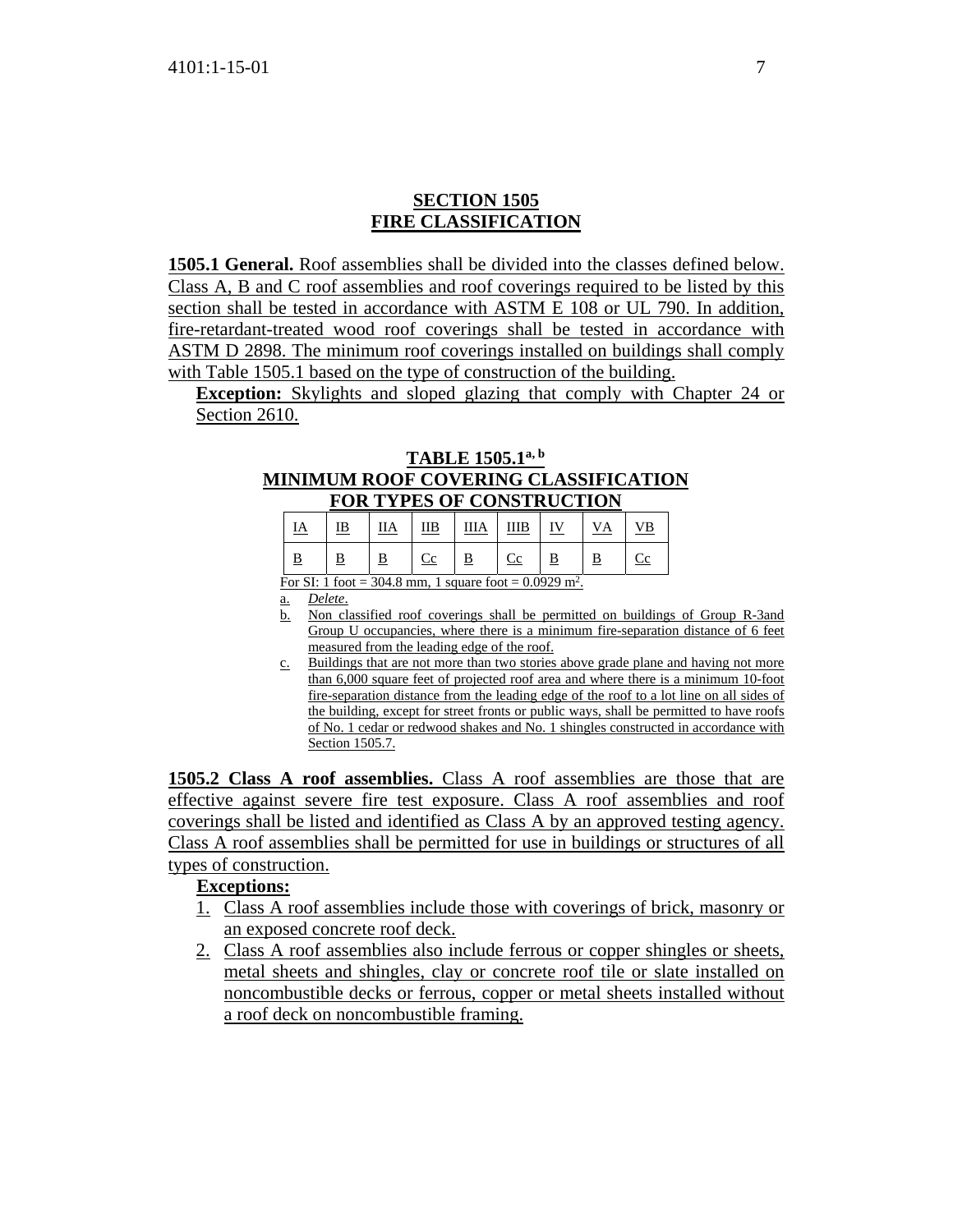- 3. Class A roof assemblies include minimum 16 ounce per square foot  $(0.0416 \text{ kg/m}^2)$  copper sheets installed over combustible decks.
- 4. Class A roof assemblies include slate installed over ASTM D 226, Type II underlayment over combustible decks.

**1505.3 Class B roof assemblies.** Class B roof assemblies are those that are effective against moderate fire-test exposure. Class B roof assemblies and roof coverings shall be listed and identified as Class B by an approved testing agency.

**1505.4 Class C roof assemblies.** Class C roof assemblies are those that are effective against light fire-test exposure. Class C roof assemblies and roof coverings shall be listed and identified as Class C by an approved testing agency.

**1505.5 Non classified roofing.** Non classified roofing is approved material that is not listed as a Class A, B or C roof covering.

**1505.6 Fire-retardant-treated wood shingles and shakes.** Fire-retardant-treated wood shakes and shingles shall be treated by impregnation with chemicals by the full cell vacuum-pressure process, in accordance with AWPA C1. Each bundle shall be marked to identify the manufactured unit and the manufacturer, and shall also be labeled to identify the classification of the material in accordance with the testing required in Section 1505.1, the treating company and the quality control agency.

**1505.7 Special purpose roofs.** Special purpose wood shingle or wood shake roofing shall conform to the grading and application requirements of Section 1507.8 or 1507.9. In addition, an underlayment of  $\frac{5}{8}$ -inch (15.9 mm) Type X water-resistant gypsum backing board or gypsum sheathing shall be placed under minimum nominal  $\frac{1}{2}$ -inch-thick (12.7 mm) wood structural panel solid sheathing or 1-inch (25 mm) nominal spaced sheathing.

**1505.8 Building-integrated photovoltaic products.** Building-integrated photovoltaic products installed as the roof covering shall be tested, listed and labeled for fire classification in accordance with Section 1505.1.

**1505.9 Photovoltaic panels and modules.** Rooftop mounted photovoltaic panel systems shall be tested, listed and identified with a fire classification in accordance with UL 1703. The fire classification shall comply with Table 1505.1 based on the type of construction of the building.

**1505.10 Roof gardens and landscaped roofs.** Roof gardens and landscaped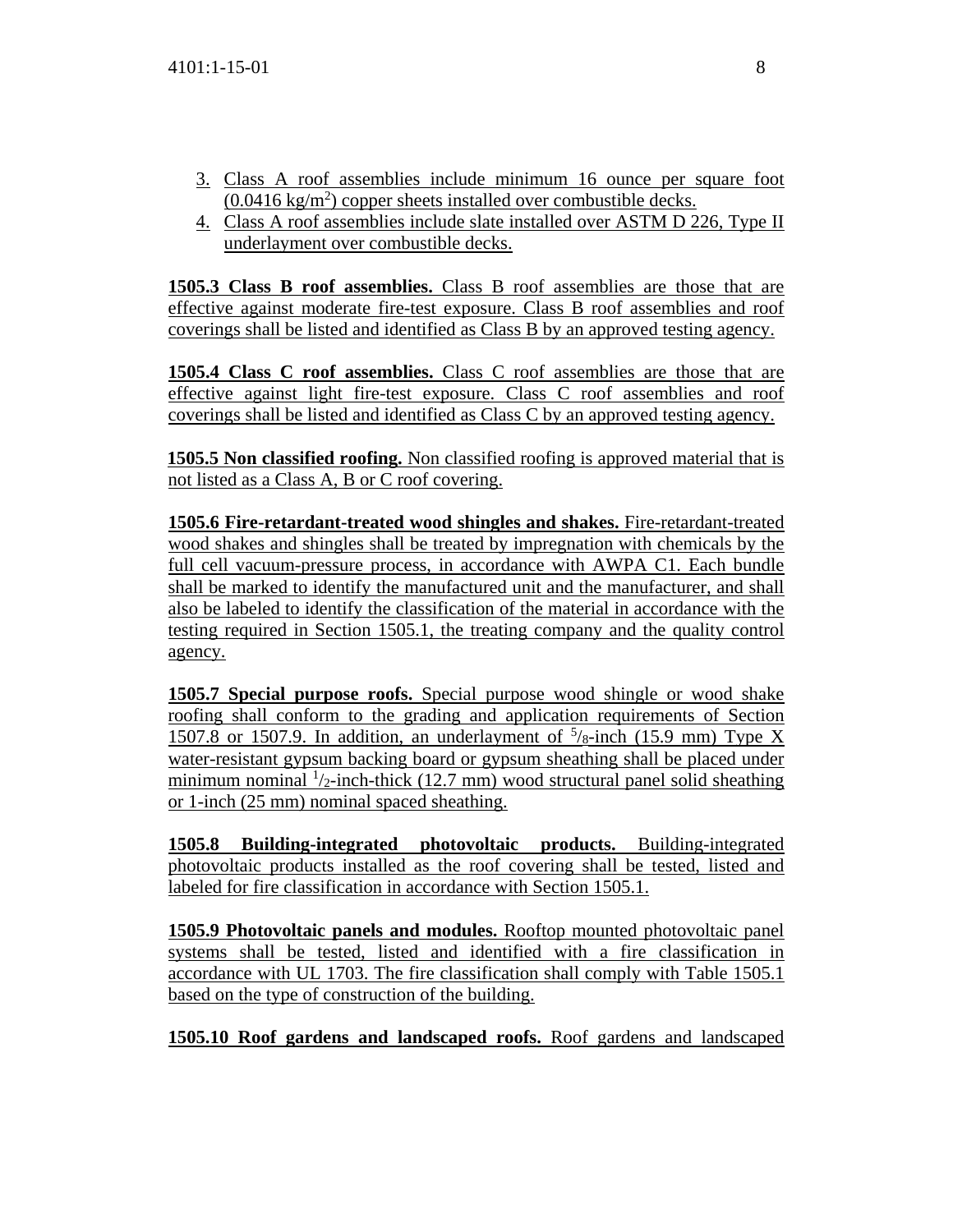roofs shall comply with Section 1507.16 and shall be installed in accordance with ANSI/SPRI VF-1.

# **SECTION 1506 MATERIALS**

**1506.1 Scope.** The requirements set forth in this section shall apply to the application of roof-covering materials specified herein. Roof coverings shall be applied in accordance with this chapter and the manufacturer's installation instructions. Installation of roof coverings shall comply with the applicable provisions of Section 1507.

**1506.2 Material specifications and physical characteristics.** Roof-covering materials shall conform to the applicable standards listed in this chapter.

**1506.3 Product identification.** Roof-covering materials shall be delivered in packages bearing the manufacturer's identifying marks and approved testing agency labels required in accordance with Section 1505. Bulk shipments of materials shall be accompanied with the same information issued in the form of a certificate or on a bill of lading by the manufacturer.

# **SECTION 1507 REQUIREMENTS FOR ROOF COVERINGS**

**1507.1 Scope.** Roof coverings shall be applied in accordance with the applicable provisions of this section and the manufacturer's installation instructions.

**1507.2 Asphalt shingles.** The installation of asphalt shingles shall comply with the provisions of this section.

**1507.2.1 Deck requirements.** Asphalt shingles shall be fastened to solidly sheathed decks.

**1507.2.2 Slope.** Asphalt shingles shall only be used on roof slopes of two units vertical in 12 units horizontal (17percent slope) or greater. For roof slopes from two units vertical in 12 units horizontal (17-percent slope) up to four units vertical in 12 units horizontal (33-percent slope), double underlayment application is required in accordance with Section 1507.2.8.

**1507.2.3 Underlayment.** Unless otherwise noted, required underlayment shall conform to ASTM D 226, Type I, ASTM D 4869, Type I, or ASTM D 6757.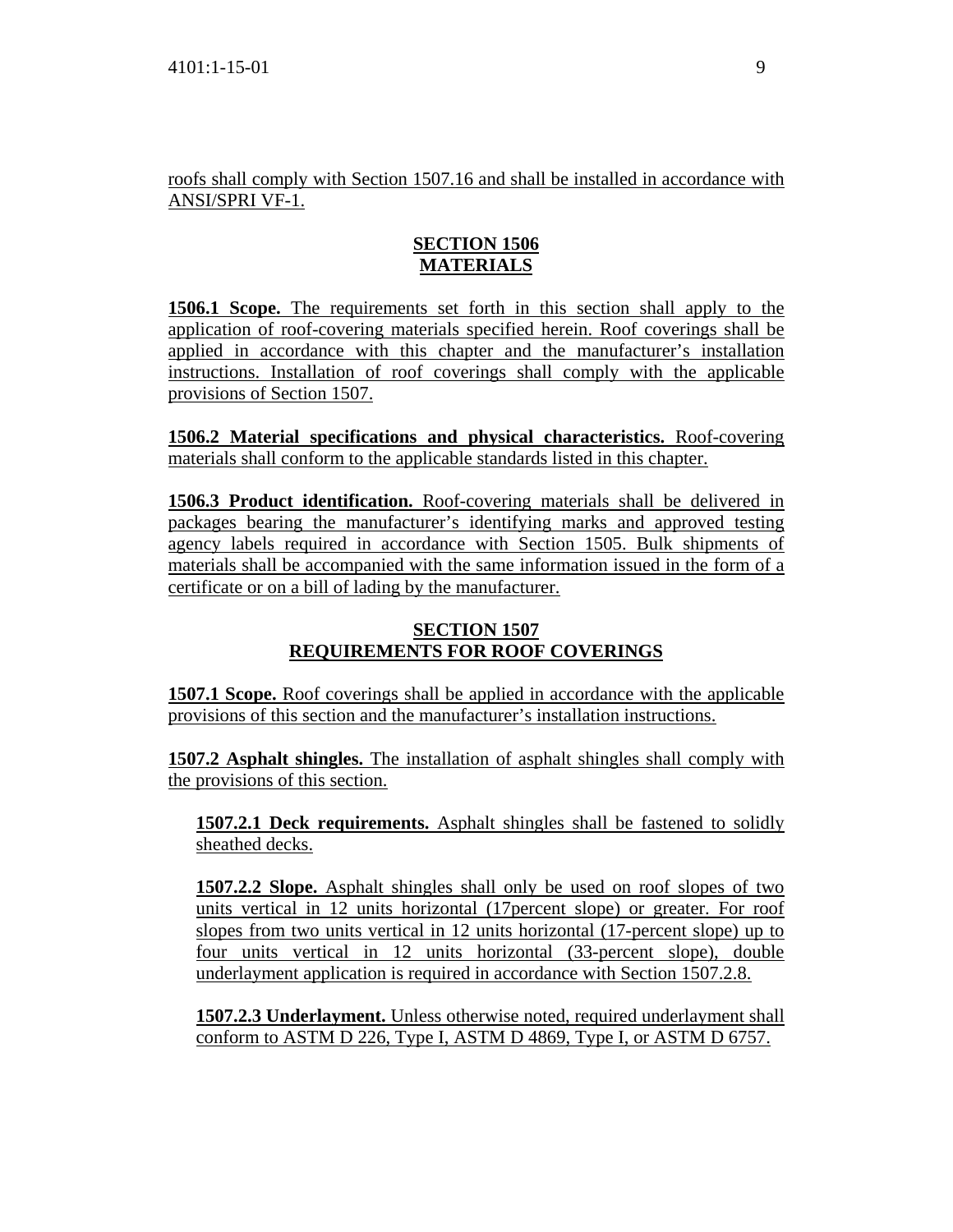**1507.2.4 Self-adhering polymer modified bitumen sheet.** Self-adhering polymer modified bitumen sheet shall comply with ASTM D 1970.

**1507.2.5 Asphalt shingles.** Asphalt shingles shall comply with ASTM D 225 or ASTM D 3462.

**1507.2.6 Fasteners.** Fasteners for asphalt shingles shall be galvanized, stainless steel, aluminum or copper roofing nails, minimum 12-gage [0.105 inch  $(2.67 \text{ mm})$ ] shank with a minimum  $\frac{3}{8}$ -inch-diameter  $(9.5 \text{ mm})$  head, of a length to penetrate through the roofing materials and a minimum of  $\frac{3}{4}$  inch (19.1 mm) into the roof sheathing. Where the roof sheathing is less than  $\frac{3}{4}$ inch (19.1 mm) thick, the nails shall penetrate through the sheathing. Fasteners shall comply with ASTM F 1667.

**1507.2.7 Attachment.** Asphalt shingles shall have the minimum number of fasteners required by the manufacturer, but not less than four fasteners per strip shingle or two fasteners per individual shingle. Where the roof slope exceeds 21 units vertical in 12 units horizontal (21:12), shingles shall be installed as required by the manufacturer.

**1507.2.8 Underlayment application.** For roof slopes from two units vertical in 12 units horizontal (17-percent slope) and up to four units vertical in 12 units horizontal (33-percent slope), underlayment shall be two layers applied in the following manner. Apply a minimum 19inch-wide (483 mm) strip of underlayment felt parallel with and starting at the eaves, fastened sufficiently to hold in place. Starting at the eave, apply 36-inch-wide (914 mm) sheets of underlayment overlapping successive sheets 19 inches (483 mm) and fasten sufficiently to hold in place. Distortions in the underlayment shall not interfere with the ability of the shingles to seal. For roof slopes of four units vertical in 12 units horizontal (33-percent slope) or greater, underlayment shall be one layer applied in the following manner. Underlayment shall be applied shingle fashion, parallel to and starting from the eave and lapped 2 inches (51 mm), fastened sufficiently to hold in place. Distortions in the underlayment shall not interfere with the ability of the shingles to seal.

**1507.2.8.1 High wind attachment.** Underlayment applied in areas subject to high winds  $[V_{\text{asd}}]$  greater than 110 mph (49 m/s) as determined in accordance with Section 1609.3.1] shall be applied with corrosionresistant fasteners in accordance with the manufacturer's instructions. Fasteners are to be applied along the overlap not more than 36 inches (914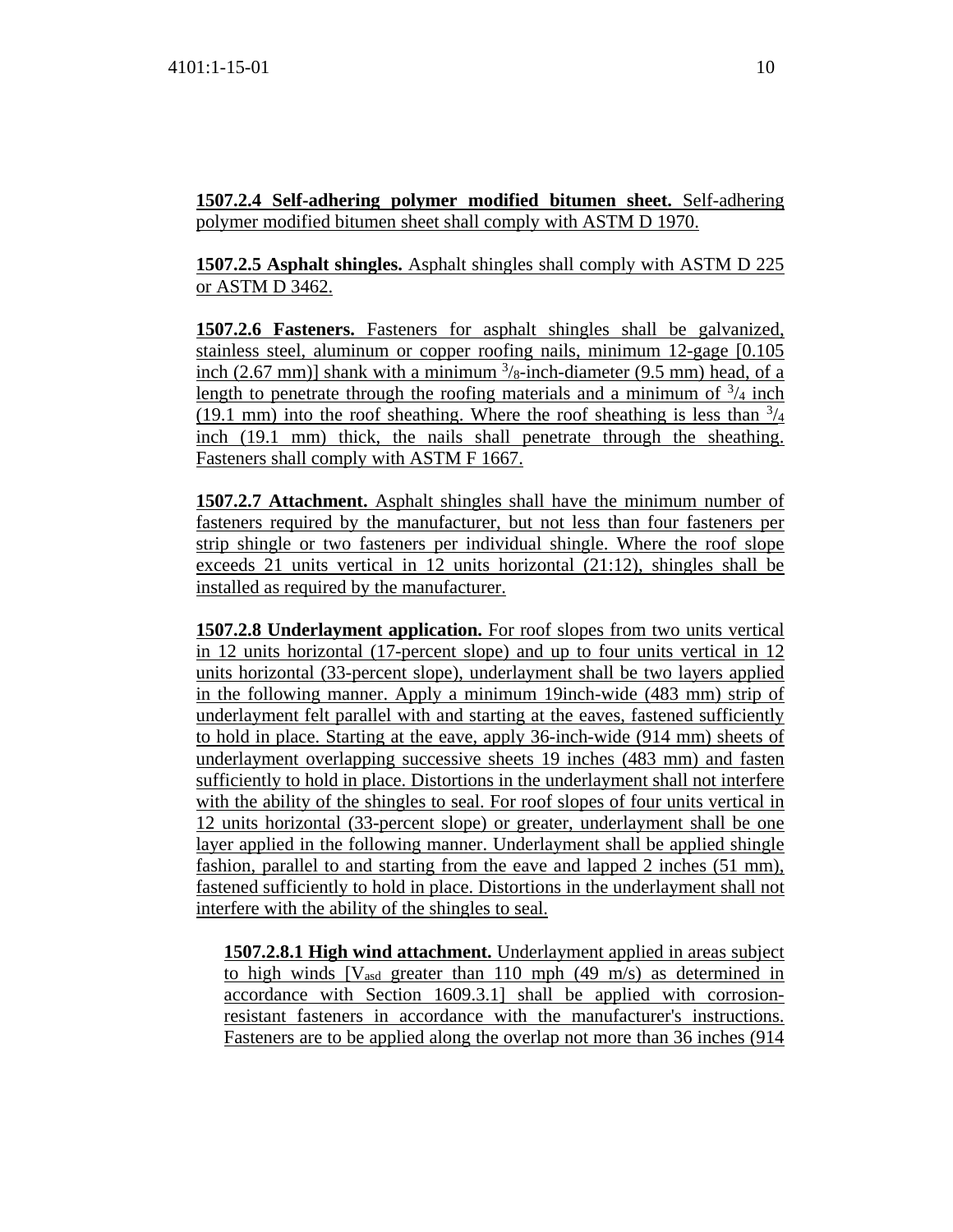mm) on center.

Underlayment installed where  $V_{\text{asd}}$ , in accordance with Section 1609.3.1, equals or exceeds 120 mph (54 m/s) shall comply with ASTM D 226 Type II, ASTM D 4869 Type IV, or ASTM D 6757. The underlayment shall be attached in a grid pattern of 12 inches (305 mm) between side laps with a 6-inch (152 mm) spacing at the side laps. Underlayment shall be applied in accordance with Section 1507.2.8 except all laps shall be a minimum of 4 inches (102 mm). Underlayment shall be attached using metal or plastic cap nails with a head diameter of not less than 1 inch (25 mm) with a thickness of at least 32-gage [0.0134 inch (0.34 mm)] sheet metal. The cap nail shank shall be a minimum of 12 gage [0.105 inch (2.67 mm)] with a length to penetrate through the roof sheathing or a minimum of  $\frac{3}{4}$  inch (19.1 mm) into the roof sheathing.

**Exception:** As an alternative, adhered underlayment complying with ASTM D 1970 shall be permitted.

**1507.2.8.2 Ice barrier.** In areas where there has been a history of ice forming along the eaves causing a backup of water, an ice barrier that consists of at least two layers of underlayment cemented together or of a self-adhering polymer modified bitumen sheet shall be used in lieu of normal underlayment and extend from the lowest edges of all roof surfaces to a point at least 24 inches (610 mm) inside the exterior wall line of the building.

**Exception:** Detached accessory structures that contain no conditioned floor area.

**1507.2.9 Flashings.** Flashing for asphalt shingles shall comply with this section. Flashing shall be applied in accordance with this section and the asphalt shingle manufacturer's printed instructions.

**1507.2.9.1 Base and cap flashing.** Base and cap flashing shall be installed in accordance with the manufacturer's instructions. Base flashing shall be of either corrosion-resistant metal of minimum nominal 0.019inch (0.483 mm) thickness or mineral-surfaced roll roofing weighing a minimum of 77 pounds per 100 square feet (3.76 kg/m<sup>2</sup>). Cap flashing shall be corrosionresistant metal of minimum nominal 0.019-inch (0.483 mm) thickness.

**1507.2.9.2 Valleys.** Valley linings shall be installed in accordance with the manufacturer's instructions before applying shingles. Valley linings of the following types shall be permitted: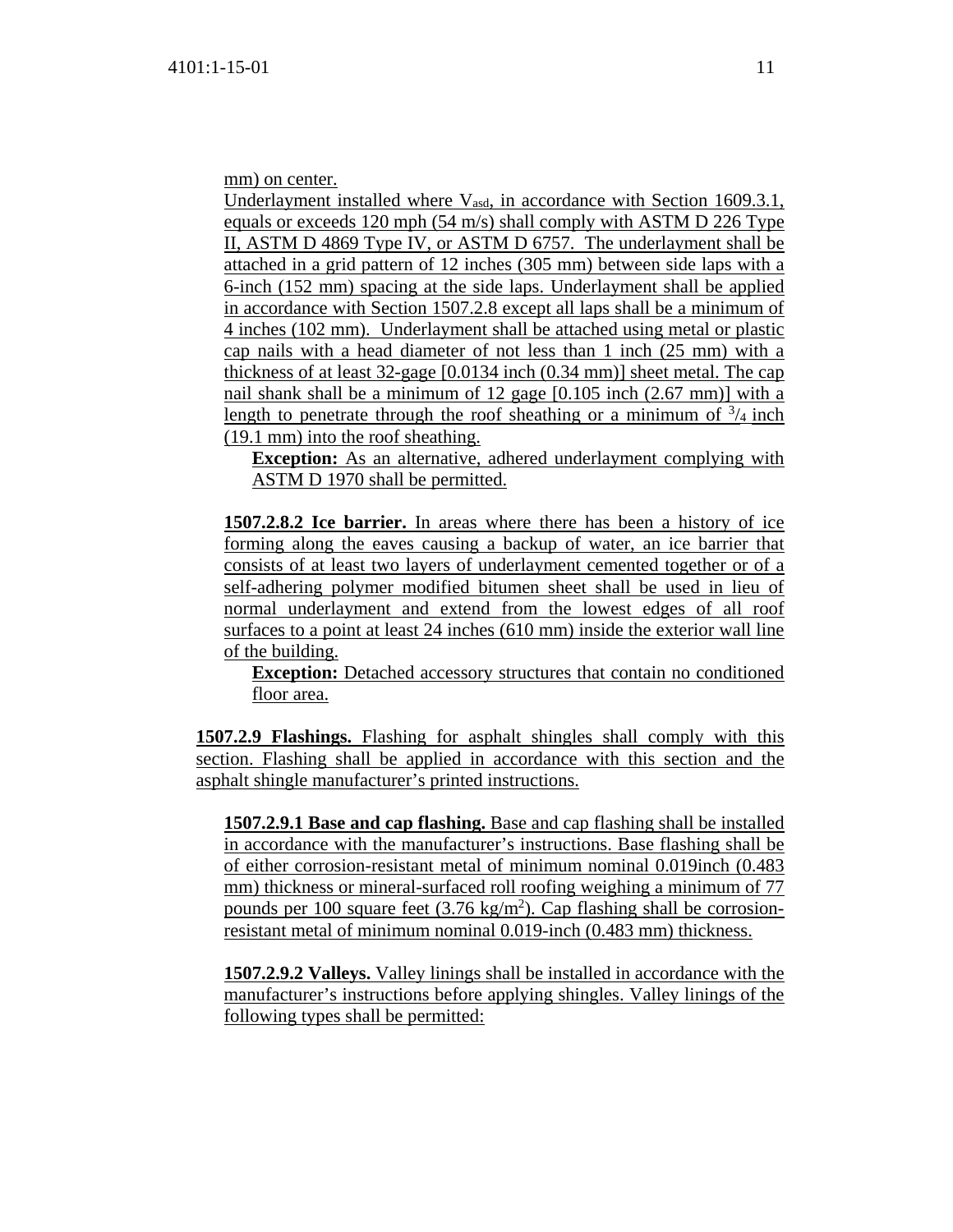- 1. For open valleys (valley lining exposed) lined with metal, the valley lining shall be at least 24 inches (610 mm) wide and of any of the corrosion-resistant metals in Table 1507.2.9.2.
- 2. For open valleys, valley lining of two plies of mineral-surfaced roll roofing complying with ASTM D 3909 or ASTM D 6380 shall be permitted. The bottom layer shall be 18 inches (457 mm) and the top layer a minimum of 36 inches (914 mm) wide.
- 3. For closed valleys (valleys covered with shingles), valley lining of one ply of smooth roll roofing complying with ASTM D 6380, and at least 36 inches (914 mm) wide or types as described in Item 1 or 2 above shall be permitted. Self-adhering polymer modified bitumen underlayment complying with ASTM D 1970 shall be permitted in lieu of the lining material.

**1507.2.9.3 Drip edge.** A drip edge shall be provided at eaves and rake edges of shingle roofs. Adjacent segments of the drip edge shall be lapped a minimum of 2 inches (51 mm). The vertical leg of drip edges shall be a minimum of  $1\frac{1}{2}$  inches (38 mm) in width and shall extend a minimum of  $\frac{1}{4}$  inch (6.4 mm) below sheathing. The drip edge shall extend back on the roof a minimum of 2 inches (51 mm). Underlayment shall be installed over drip edges along eaves. Drip edges shall be installed over underlayment along rake edges. Drip edges shall be mechanically fastened a maximum of 12 inches (305 mm) on center.

| <b>MATERIAL</b>                                                                                          | <b>MINIMUM THICKNESS</b> | <b>GAGE</b>          | <b>WEIGHT</b>                        |
|----------------------------------------------------------------------------------------------------------|--------------------------|----------------------|--------------------------------------|
| Aluminum                                                                                                 | $0.024$ in.              |                      |                                      |
| Cold-rolled copper                                                                                       | $0.0216$ in.             |                      | ASTM B 370, 16 oz. per square<br>ft. |
| Copper                                                                                                   |                          |                      | 16 oz                                |
| Galvanized steel                                                                                         | $0.0179$ in.             | 26 (zinc-coated G90) |                                      |
| High-yield copper                                                                                        | $0.0162$ in.             |                      | ASTM B 370, 12 oz. per square<br>ft. |
| Lead                                                                                                     |                          |                      | 2.5 pounds                           |
| Lead-coated copper                                                                                       | $0.0216$ in.             |                      | ASTM B 101, 16 oz. per square<br>ft. |
| Lead-coated high-yield copper                                                                            | $0.0162$ in.             |                      | ASTM B 101, 12 oz. per square<br>ft. |
| Painted terne                                                                                            |                          |                      | 20 pounds                            |
| Stainless steel                                                                                          |                          | 28                   |                                      |
| Zinc alloy                                                                                               | $0.027$ in.              |                      |                                      |
| For SI: 1 inch = 25.4 mm, 1 pound = 0.454 kg, 1 ounce = 28.35 g, 1 square foot = 0.0929 m <sup>2</sup> . |                          |                      |                                      |

**TABLE 1507.2.9.2 VALLEY LINING MATERIAL**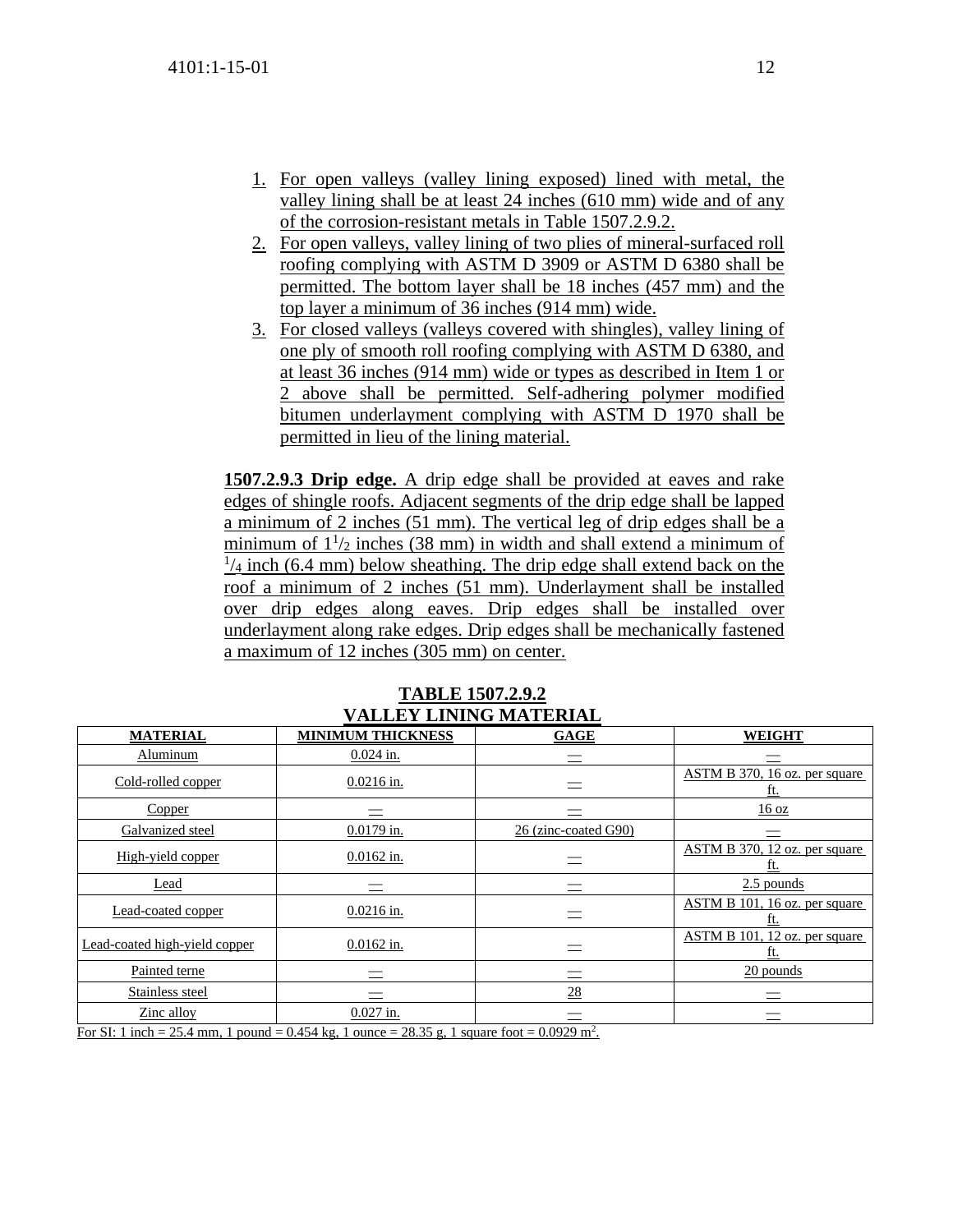**1507.3 Clay and concrete tile.** The installation of clay and concrete tile shall comply with the provisions of this section.

**1507.3.1 Deck requirements.** Concrete and clay tile shall be installed only over solid sheathing or spaced structural sheathing boards.

**1507.3.2 Deck slope.** Clay and concrete roof tile shall be installed on roof slopes of  $2^{1/2}$  units vertical in 12 units horizontal (21-percent slope) or greater. For roof slopes from  $2^{1/2}$  units vertical in 12 units horizontal (21-percent slope) to four units vertical in 12 units horizontal (33-percent slope), double underlayment application is required in accordance with Section 1507.3.3.

**1507.3.3 Underlayment.** Unless otherwise noted, required underlayment shall conform to: ASTM D 226, Type II; ASTM D 2626 or ASTM D 6380, Class M mineral-surfaced roll roofing.

**1507.3.3.1 Low-slope roofs.** For roof slopes from  $2^{1/2}$  units vertical in 12 units horizontal (21-percent slope), up to four units vertical in 12 units horizontal (33-percent slope), underlayment shall be a minimum of two layers applied as follows:

- 1. Starting at the eave, a 19-inch (483 mm) strip of underlayment shall be applied parallel with the eave and fastened sufficiently in place.
- 2. Starting at the eave, 36-inch-wide (914 mm) strips of underlayment felt shall be applied overlapping successive sheets 19 inches (483 mm) and fastened sufficiently in place.

**1507.3.3.2 High-slope roofs.** For roof slopes of four units vertical in 12 units horizontal (33-percent slope) or greater, underlayment shall be a minimum of one layer of underlayment felt applied shingle fashion, parallel to, and starting from the eaves and lapped 2 inches (51 mm), fastened only as necessary to hold in place.

**1507.3.3.3 High wind attachment.** Underlayment applied in areas subject to high wind  $[V_{\text{asd}}]$  greater than 110 mph (49 m/s) as determined in accordance with Section 1609.3.1] shall be applied with corrosionresistant fasteners in accordance with the manufacturer's installation instructions. Fasteners are to be applied along the overlap not more than 36 inches (914 mm) on center.

Underlayment installed where  $V_{\text{asd}}$ , in accordance with Section 1609.3.1,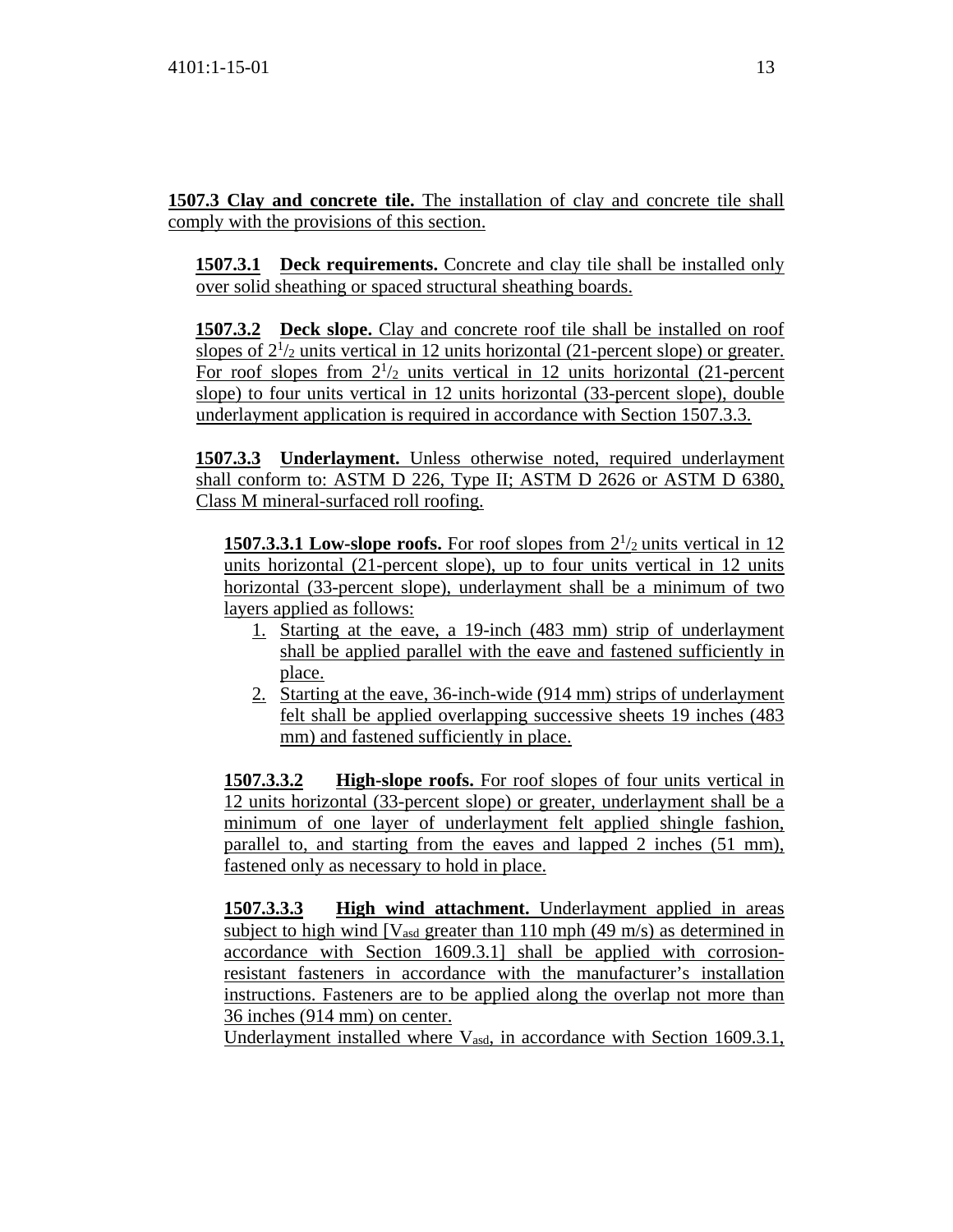equals or exceeds 120 mph (54 m/s) shall be attached in a grid pattern of 12 inches (305 mm) between side laps with a 6-inch (152 mm) spacing at the side laps. Underlayment shall be applied in accordance with Sections 1507.3.3.1 and 1507.3.3.2 except all laps shall be a minimum of 4 inches (102 mm). Underlayment shall be attached using metal or plastic cap nails with a head diameter of not less than 1 inch (25 mm) with a thickness of at least 32-gage [0.0134 inch (0.34 mm)] sheet metal. The cap nail shank shall be a minimum of 12 gage [0.105 inch (2.67 mm)] with a length to penetrate through the roof sheathing or a minimum of  $\frac{3}{4}$  inch (19.1 mm) into the roof sheathing.

**Exception:** As an alternative, adhered underlayment complying with ASTM D 1970 shall be permitted.

**1507.3.4 Clay tile.** Clay roof tile shall comply with ASTM C 1167.

**1507.3.5 Concrete tile.** Concrete roof tile shall comply with ASTM C 1492.

**1507.3.6 Fasteners.** Tile fasteners shall be corrosion resistant and not less than 11-gage,  $\frac{5}{16}$ -inch (8.0 mm) head, and of sufficient length to penetrate the deck a minimum of  $\frac{3}{4}$  inch (19.1 mm) or through the thickness of the deck, whichever is less. Attaching wire for clay or concrete tile shall not be smaller than 0.083 inch (2.1 mm). Perimeter fastening areas include three tile courses but not less than 36 inches (914 mm) from either side of hips or ridges and edges of eaves and gable rakes.

**1507.3.7 Attachment.** Clay and concrete roof tiles shall be fastened in accordance with Table 1507.3.7.

|                                                                                | <b>GENERAL - CLAY OR CONCRETE ROOF TILE</b> |                                                                        |                                                                                                                                                                                                     |  |  |  |
|--------------------------------------------------------------------------------|---------------------------------------------|------------------------------------------------------------------------|-----------------------------------------------------------------------------------------------------------------------------------------------------------------------------------------------------|--|--|--|
| <b>Maximum Nominal</b><br><b>Design Wind Speed, Vasd</b><br>$\frac{f(mph)}{h}$ | Mean roof height<br>(feet)                  | Roof slope $<$ 3:12                                                    | Roof slope 3:12 and over                                                                                                                                                                            |  |  |  |
| 85                                                                             | $0 - 60$                                    |                                                                        | <u>One fastener per tile. Flat tile Two fasteners per tile. Only one fastener on slopes of 7:12</u><br>without vertical laps, two and less for tiles with installed weight exceeding $7.5$ lbs./sq. |  |  |  |
| 100                                                                            | $0 - 40$                                    | fasteners per tile.                                                    | ft. having a width not more than 16 inches.                                                                                                                                                         |  |  |  |
| 100                                                                            | $>40-60$                                    | rake tiles shall be set in a bead of roofer's mastic.                  | The head of all tiles shall be nailed. The nose of all eave tiles shall be fastened with<br>approved clips. All rake tiles shall be nailed with two nails. The nose of all ridge, hip and           |  |  |  |
| 110                                                                            | $0 - 60$                                    | The fastening system shall resist the wind forces in Section 1609.5.3. |                                                                                                                                                                                                     |  |  |  |

**TABLE 1507.3.7 CLAY AND CONCRETE TILE ATTACHMENTa, b, c**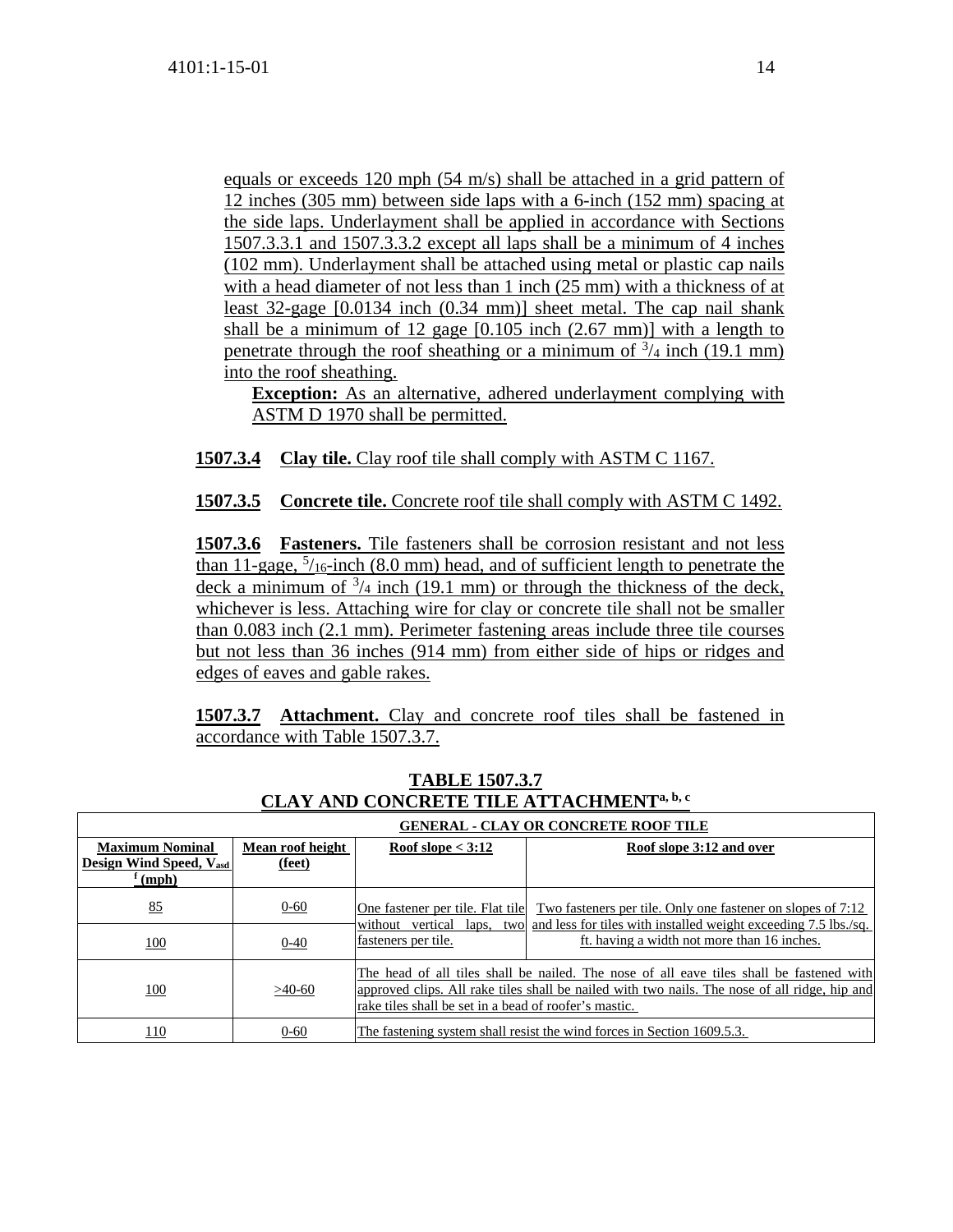| 120                                                  | $0 - 60$                                                                                                                                                     | The fastening system shall resist the wind forces in Section 1609.5.3.                                                                                                                                                                             |                                                                                                                                                                               |                                                                                                                                                                                          |  |  |  |
|------------------------------------------------------|--------------------------------------------------------------------------------------------------------------------------------------------------------------|----------------------------------------------------------------------------------------------------------------------------------------------------------------------------------------------------------------------------------------------------|-------------------------------------------------------------------------------------------------------------------------------------------------------------------------------|------------------------------------------------------------------------------------------------------------------------------------------------------------------------------------------|--|--|--|
| 130                                                  | $0 - 60$                                                                                                                                                     | The fastening system shall resist the wind forces in Section 1609.5.3.                                                                                                                                                                             |                                                                                                                                                                               |                                                                                                                                                                                          |  |  |  |
| All                                                  | >60                                                                                                                                                          |                                                                                                                                                                                                                                                    | The fastening system shall resist the wind forces in Section 1609.5.3.                                                                                                        |                                                                                                                                                                                          |  |  |  |
|                                                      | <b>INTERLOCKING CLAY OR CONCRETE ROOF TILE WITH PROJECTING ANCHOR LUGSd, e</b><br>(Installations on spaced/solid sheathing with battens or spaced sheathing) |                                                                                                                                                                                                                                                    |                                                                                                                                                                               |                                                                                                                                                                                          |  |  |  |
| <b>Maximum Nominal</b>                               | Mean roof height                                                                                                                                             | Roof slope $< 5:12$                                                                                                                                                                                                                                | Roof slope $5:12 < 12:12$                                                                                                                                                     | Roof slope 12:12 and over                                                                                                                                                                |  |  |  |
| Design Wind Speed,                                   | (feet)                                                                                                                                                       |                                                                                                                                                                                                                                                    |                                                                                                                                                                               |                                                                                                                                                                                          |  |  |  |
| $V_{\text{asd}}$ <sup>f</sup> (mph)                  |                                                                                                                                                              |                                                                                                                                                                                                                                                    |                                                                                                                                                                               |                                                                                                                                                                                          |  |  |  |
| 85                                                   | $0 - 60$                                                                                                                                                     |                                                                                                                                                                                                                                                    | Fasteners are not required. One fastener per tile every One fastener required<br>less than 9 lbs./sq. ft. require require one fastener. Tiles weight less than 9 lbs./sq. ft. | for<br>Tiles with installed weight other row. All perimeter tiles every tile. Tiles with installed<br>a minimum of one fastener with installed weight less than require a minimum of one |  |  |  |
| 100                                                  | 0-40                                                                                                                                                         | per tile.                                                                                                                                                                                                                                          | 9 lbs./sq. ft. require a fastener per tile.<br>minimum of one fastener per<br>tile.                                                                                           |                                                                                                                                                                                          |  |  |  |
| 100                                                  | $>40-60$                                                                                                                                                     | The head of all tiles shall be nailed. The nose of all eave tiles shall be fastened with<br>approved clips. All rake tiles shall be nailed with two nails. The nose of all ridge, hip and<br>rake tiles shall be set in a bead of roofer's mastic. |                                                                                                                                                                               |                                                                                                                                                                                          |  |  |  |
| 110                                                  | $0 - 60$                                                                                                                                                     |                                                                                                                                                                                                                                                    | The fastening system shall resist the wind forces in Section 1609.5.3.                                                                                                        |                                                                                                                                                                                          |  |  |  |
| 120                                                  | $0 - 60$                                                                                                                                                     |                                                                                                                                                                                                                                                    | The fastening system shall resist the wind forces in Section 1609.5.3.                                                                                                        |                                                                                                                                                                                          |  |  |  |
| 130                                                  | $0 - 60$                                                                                                                                                     |                                                                                                                                                                                                                                                    | The fastening system shall resist the wind forces in Section 1609.5.3.                                                                                                        |                                                                                                                                                                                          |  |  |  |
| All                                                  | >60                                                                                                                                                          |                                                                                                                                                                                                                                                    | The fastening system shall resist the wind forces in Section 1609.5.3.                                                                                                        |                                                                                                                                                                                          |  |  |  |
|                                                      |                                                                                                                                                              |                                                                                                                                                                                                                                                    | <b>INTERLOCKING CLAY OR CONCRETE ROOF TILE WITH PROJECTING ANCHOR LUGS</b><br>(Installations on solid sheathing without battens)                                              |                                                                                                                                                                                          |  |  |  |
| <b>Maximum Nominal</b>                               | Mean roof height                                                                                                                                             | All roof slopes                                                                                                                                                                                                                                    |                                                                                                                                                                               |                                                                                                                                                                                          |  |  |  |
| <b>Design Wind Speed,</b><br>$V_{\text{asd}}$ f(mph) | (feet)                                                                                                                                                       |                                                                                                                                                                                                                                                    |                                                                                                                                                                               |                                                                                                                                                                                          |  |  |  |
| 85                                                   | $0 - 60$                                                                                                                                                     | One fastener per tile.                                                                                                                                                                                                                             |                                                                                                                                                                               |                                                                                                                                                                                          |  |  |  |
| 100                                                  | 0-40                                                                                                                                                         | One fastener per tile.                                                                                                                                                                                                                             |                                                                                                                                                                               |                                                                                                                                                                                          |  |  |  |
| 100                                                  | $>40-60$                                                                                                                                                     | The head of all tiles shall be nailed. The nose of all eave tiles shall be fastened with<br>approved clips. All rake tiles shall be nailed with two nails. The nose of all ridge, hip and<br>rake tiles shall be set in a bead of roofer's mastic. |                                                                                                                                                                               |                                                                                                                                                                                          |  |  |  |
| 110                                                  | $0 - 60$                                                                                                                                                     | The fastening system shall resist the wind forces in Section 1609.5.3.                                                                                                                                                                             |                                                                                                                                                                               |                                                                                                                                                                                          |  |  |  |
| 120                                                  | $0 - 60$                                                                                                                                                     | The fastening system shall resist the wind forces in Section 1609.5.3.                                                                                                                                                                             |                                                                                                                                                                               |                                                                                                                                                                                          |  |  |  |
| 130                                                  | $0 - 60$                                                                                                                                                     | The fastening system shall resist the wind forces in Section 1609.5.3.                                                                                                                                                                             |                                                                                                                                                                               |                                                                                                                                                                                          |  |  |  |
| <u>All</u>                                           | > 60                                                                                                                                                         |                                                                                                                                                                                                                                                    | The fastening system shall resist the wind forces in Section 1609.5.3.                                                                                                        |                                                                                                                                                                                          |  |  |  |

For SI: 1 inch = 25.4 mm, 1 foot = 304.8 mm, 1 mile per hour =  $0.447$  m/s, 1 pound per square foot =  $4.882$  kg/m<sup>2</sup>.

a. Minimum fastener size. Corrosion-resistant nails not less than No. 11 gage with  $\frac{5}{16}$ -inch head. Fasteners shall be long enough to penetrate into the sheathing  $3/a$  inch or through the thickness of the sheathing, whichever is less. Attaching wire for clay and concrete tile shall not be smaller than 0.083 inch.

b. Snow areas. A minimum of two fasteners per tile are required or battens and one fastener.

c. Roof slopes greater than 24:12. The nose of all tiles shall be securely fastened.

d. Horizontal battens. Battens shall be not less than 1 inch by 2 inch nominal. Provisions shall be made for drainage by a minimum of  $\frac{1}{s}$ -inch riser at each nail or by 4-foot-long battens with at least a  $\frac{1}{2}$ -inch separation between battens. Horizontal battens are required for slopes over 7:12.

e. Perimeter fastening areas include three tile courses but not less than 36 inches from either side of hips or ridges and edges of eaves and gable rakes.f. V<sub>asd</sub> shall be determined in accordance with Section 1609.3.1.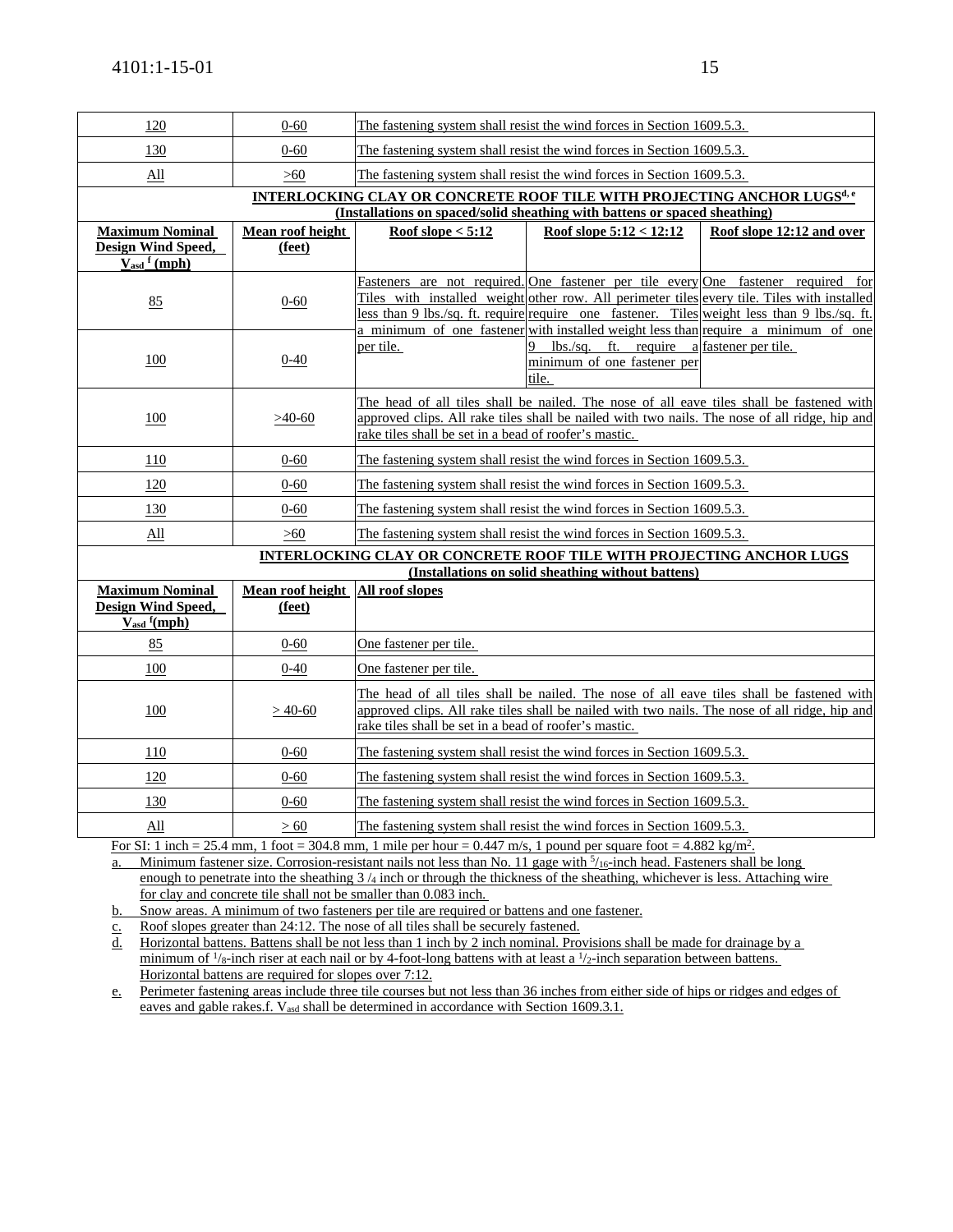**1507.3.8 Application.** Tile shall be applied according to the manufacturer's installation instructions, based on the following:

- 1. Climatic conditions.<br>2. Roof slope.
- Roof slope.
- 3. Underlayment system.
- 4. Type of tile being installed.

**1507.3.8 Flashing.** At the juncture of the roof vertical surfaces, flashing and counterflashing shall be provided in accordance with the manufacturer's installation instructions, and where of metal, shall not be less than 0.019-inch (0.48 mm) (No. 26 galvanized sheet gage) corrosion-resistant metal. The valley flashing shall extend at least 11 inches (279 mm) from the centerline each way and have a splash diverter rib not less than 1 inch (25 mm) high at the flow line formed as part of the flashing. Sections of flashing shall have an end lap of not less than 4 inches (102 mm). For roof slopes of three units vertical in 12 units horizontal (25-percent slope) and over, the valley flashing shall have a 36-inch-wide (914 mm) underlayment of either one layer of Type I underlayment running the full length of the valley, or a self-adhering polymer-modified bitumen sheet complying with ASTM D 1970, in addition to other required underlayment. In areas where the average daily temperature in January is 25°F (-4°C) or less or where there is a possibility of ice forming along the eaves causing a backup of water, the metal valley flashing underlayment shall be solid cemented to the roofing underlayment for slopes under seven units vertical in 12 units horizontal (58-percent slope) or selfadhering polymer-modified bitumen sheet shall be installed.

**1507.4 Metal roof panels.** The installation of metal roof panels shall comply with the provisions of this section.

**1507.4.1 Deck requirements.** Metal roof panel roof coverings shall be applied to a solid or closely fitted deck, except where the roof covering is specifically designed to be applied to spaced supports.

**1507.4.2 Deck slope.** Minimum slopes for metal roof panels shall comply with the following:

- 1. The minimum slope for lapped, non-soldered seam metal roof panels without applied lap sealant shall be three units vertical in 12 units horizontal (25-percent slope).
- 2. The minimum slope for lapped, non-soldered seam metal roof panels with applied lap sealant shall be one-half unit vertical in 12 units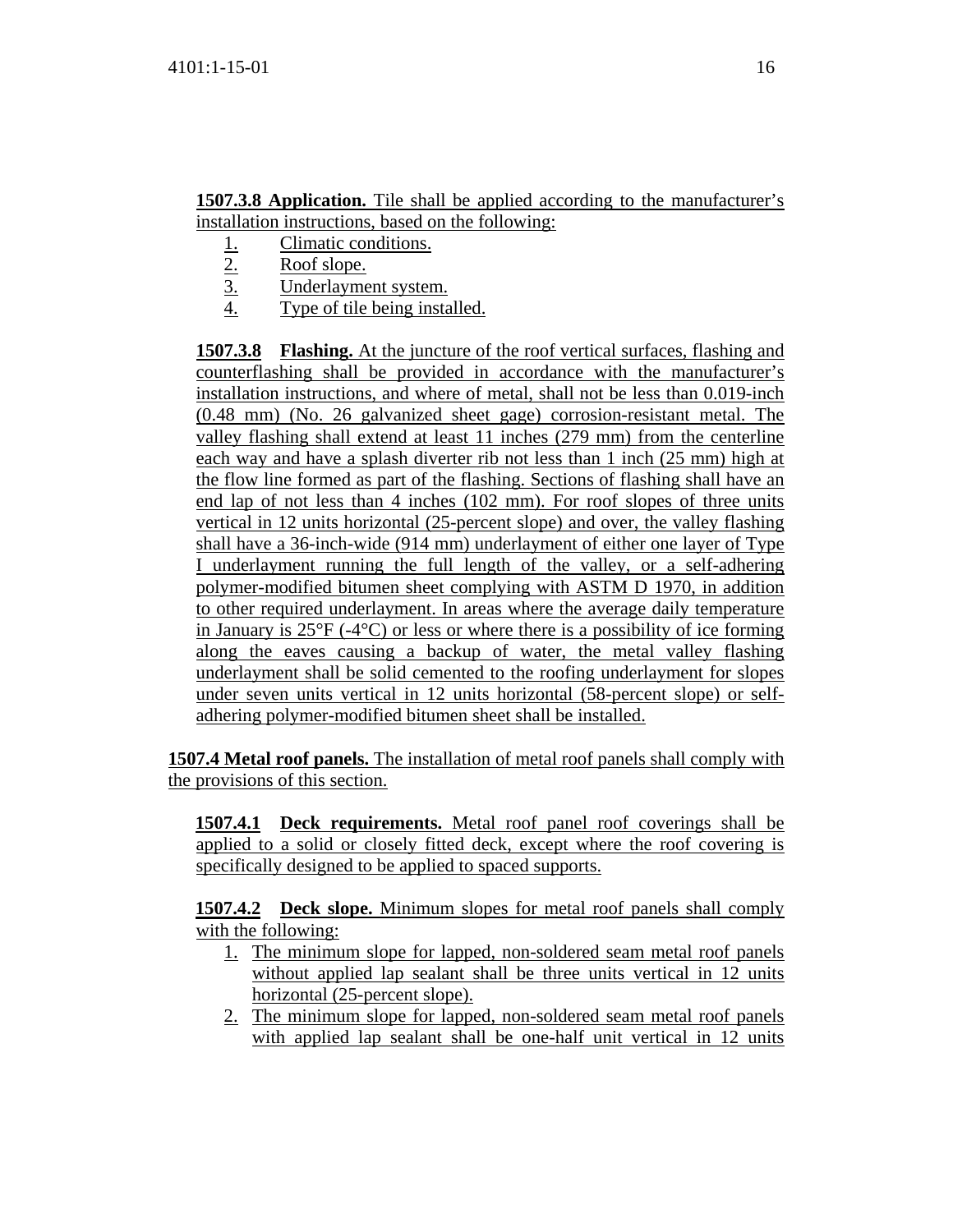horizontal (4-percent slope). Lap sealants shall be applied in accordance with the approved manufacturer's installation instructions.

3. The minimum slope for standing-seam metal roof panel systems shall be one-quarter unit vertical in 12 units horizontal (2-percent slope).

**1507.4.3 Material standards.** Metal-sheet roof covering systems that incorporate supporting structural members shall be designed in accordance with Chapter 22. Metal sheet roof coverings installed over structural decking shall comply with Table 1507.4.3(1). The materials used for metal-sheet roof coverings shall be naturally corrosion resistant or provided with corrosion resistance in accordance with the standards and minimum thicknesses shown in Table 1507.4.3(2).

| <b>ROOF</b><br><b>COVERING</b><br><b>TYPE</b> | STANDARD APPLICATION<br><b>RATE/THICKNESS</b>                                                                                                                              |
|-----------------------------------------------|----------------------------------------------------------------------------------------------------------------------------------------------------------------------------|
| Aluminum                                      | <b>ASTM B 209, 0.024 inch minimum thickness</b><br>for roll-formed panels and<br>$0.019$ inch<br>minimum thickness for press-formed<br>shingles.                           |
| Aluminum-zinc<br>alloy coated steel           | <b>ASTM A 792 AZ 50</b>                                                                                                                                                    |
| Cold-rolled copper                            | ASTM B 370 minimum 16 oz./sq. ft. and 12<br>oz./sq. ft. high yield copper for metal-sheet<br>roof covering systems: 12 oz./sq. ft. for<br>preformed metal shingle systems. |
| Copper                                        | 16 oz./sq. ft. for metal-sheet roof-covering<br>systems; 12 oz./sq. ft. for preformed metal<br>shingle systems.                                                            |
| Galvanized steel                              | <u>ASTM A 653 G-90 zinc-coated<sup>a</sup>.</u>                                                                                                                            |
| Hard lead                                     | <u>2 lbs./sq. ft.</u>                                                                                                                                                      |
| Lead-coated copper                            | ASTM B 101                                                                                                                                                                 |
| Prepainted steel                              | <u>ASTM A 755</u>                                                                                                                                                          |
| Soft lead                                     | <u>3 lbs./sq. ft.</u>                                                                                                                                                      |
| Stainless steel                               | ASTM A 240, 300 Series Alloys                                                                                                                                              |
| Steel                                         | ASTM A 924                                                                                                                                                                 |

# **TABLE 1507.4.3(1) METAL ROOF COVERINGS**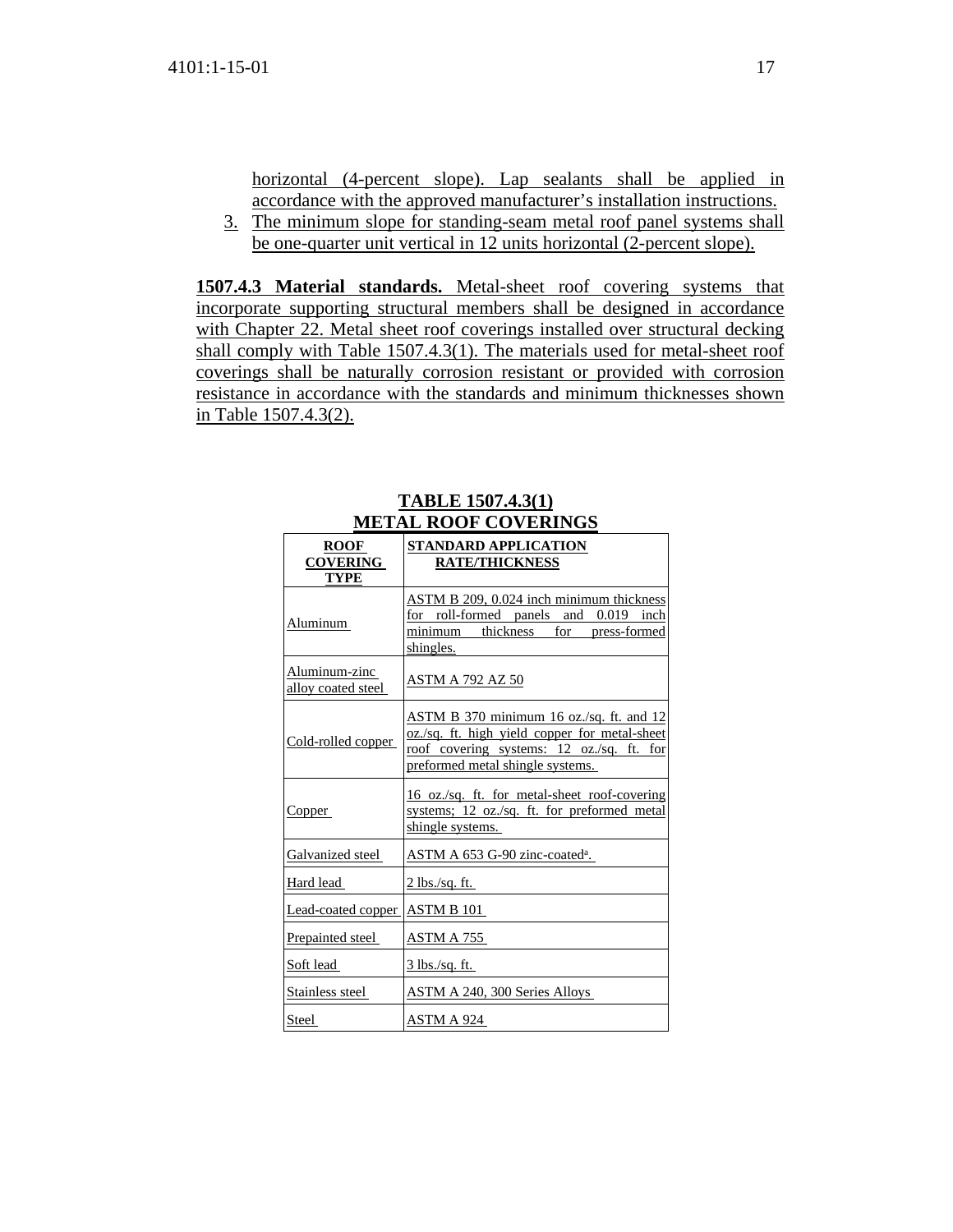| Terne       | and Terne coating of 40 lbs. per double base box,                                                                                                                                       |
|-------------|-----------------------------------------------------------------------------------------------------------------------------------------------------------------------------------------|
| ternecoated | field painted where applicable in accordance                                                                                                                                            |
| stainless   | with manufacturer's installation instructions.                                                                                                                                          |
| Zinc        | $0.027$ inch minimum thickness; $99.995\%$<br>electrolytic high grade zinc with alloy<br>additives of copper (0.08% - 0.20%), titanium<br>$(0.07\% - 0.12\%)$ and aluminum $(0.015\%).$ |

For SI: 1 ounce per square foot =  $0.305 \text{ kg/m}^2$ , 1 pound per square foot =  $4.882 \text{ kg/m}^2$ , 1 inch = 25.4 mm, 1 pound =  $0.454$  kg.

a. For Group U buildings, the minimum coating thickness for ASTM A 653 galvanized steel roofing shall be G-60.

| MINIMUM CONNOCHON NEGICIANCE                                                                                                                                                                                                         |                         |
|--------------------------------------------------------------------------------------------------------------------------------------------------------------------------------------------------------------------------------------|-------------------------|
| 55% Aluminum-zinc alloy coated steel                                                                                                                                                                                                 | <b>ASTM A 792 AZ 50</b> |
| 5% Aluminum alloy-coated steel                                                                                                                                                                                                       | <b>ASTM A 875 GF60</b>  |
| Aluminum-coated steel                                                                                                                                                                                                                | ASTM A 463 T2 65        |
| Galvanized steel                                                                                                                                                                                                                     | <b>ASTM A 653 G-90</b>  |
| Prepainted steel                                                                                                                                                                                                                     | ASTM A 755 <sup>a</sup> |
| <b>The first contract of the contract of the contract of the contract of the contract of the contract of the contract of the contract of the contract of the contract of the contract of the contract of the contract of the con</b> |                         |

#### **TABLE 1507.4.3(2) MINIMUM CORROSION RESISTANCE**

a. Paint systems in accordance with ASTM A 755 shall be applied over steel products with corrosion-resistant coatings complying with ASTM A 792, ASTM A 875, ASTM A 463 or ASTM A 653.

**1507.4.4 Attachment.** Metal roof panels shall be secured to the supports in accordance with the approved manufacturer's fasteners. In the absence of manufacturer recommendations, the following fasteners shall be used:

- 1. Galvanized fasteners shall be used for steel roofs.
- 2. Copper, brass, bronze, copper alloy or 300 series stainless-steel fasteners shall be used for copper roofs.
- 3. Stainless-steel fasteners are acceptable for all types of metal roofs.
- 4. Aluminum fasteners are acceptable for aluminum roofs attached to aluminum supports.

**1507.4.5 Underlayment and high wind.** Underlayment applied in areas subject to high winds  $[V_{\text{asd}}]$  greater than 110 mph (49 m/s) as determined in accordance with Section 1609.3.1] shall be applied with corrosion-resistant fasteners in accordance with the manufacturer's installation instructions. Fasteners are to be applied along the overlap not more than 36 inches (914 mm) on center.

Underlayment installed where  $V_{\text{asd}}$ , in accordance with Section 1609.3.1, equals or exceeds 120 mph (54 m/s) shall comply with ASTM D 226 Type II, ASTM D 4869 Type IV, or ASTM D 1970. The underlayment shall be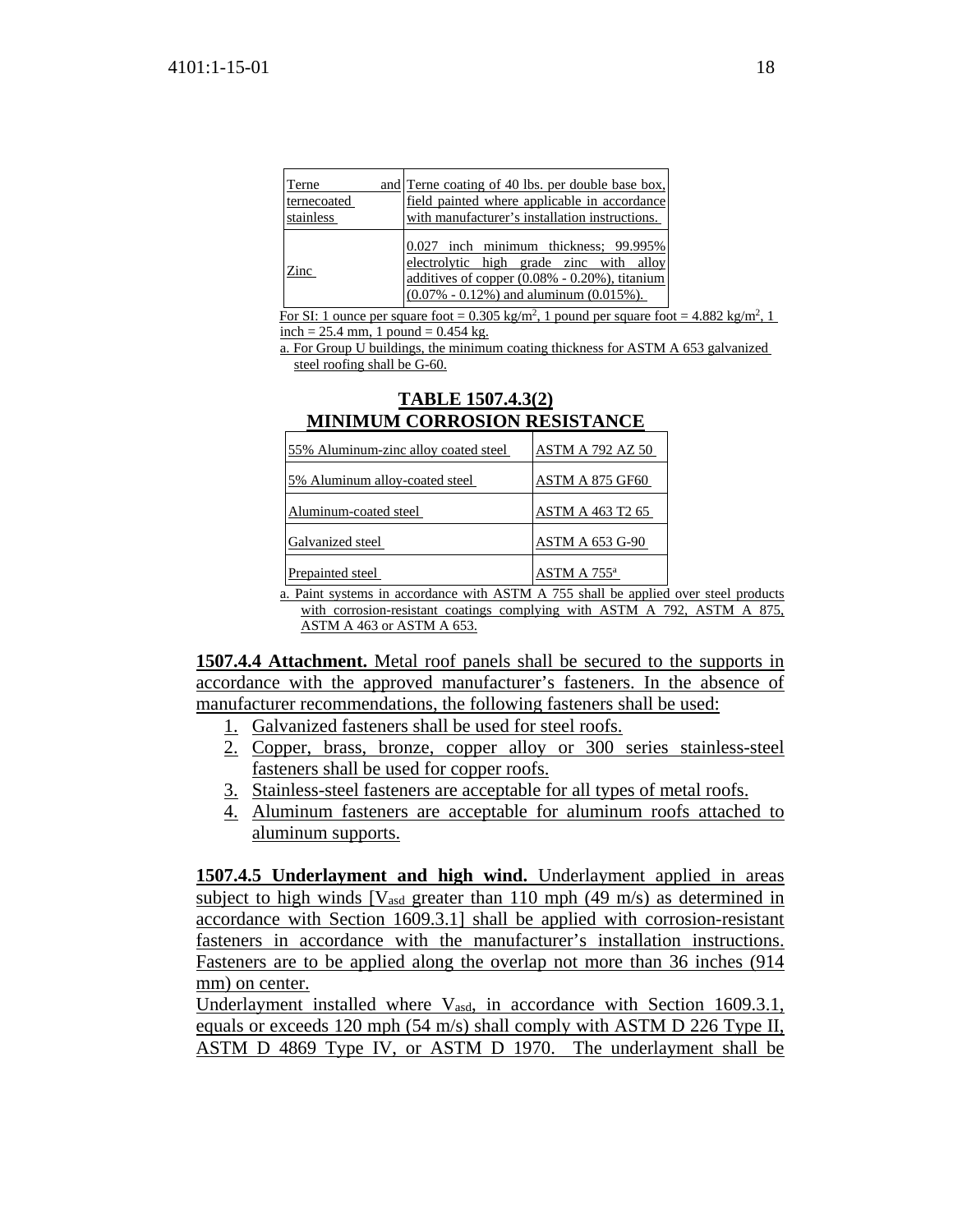attached in a grid pattern of 12 inches (305 mm) between side laps with a 6 inch (152 mm) spacing at the side laps. Underlayment shall be applied in accordance with the manufacturer's installation instructions except all laps shall be a minimum of 4 inches (102 mm). Underlayment shall be attached using metal or plastic cap nails with a head diameter of not less than 1 inch (25 mm) with a thickness of at least 32-gage [0.0134 inch (0.34 mm)] sheet metal. The cap nail shank shall be a minimum of 12 gage [0.105 inch (2.67 mm)] with a length to penetrate through the roof sheathing or a minimum of  $\frac{3}{4}$  inch (19.1 mm) into the roof sheathing.

**Exception:** As an alternative, adhered underlayment complying with ASTM D 1970 shall be permitted.

**1507.5 Metal roof shingles.** The installation of metal roof shingles shall comply with the provisions of this section.

**1507.5.1 Deck requirements.** Metal roof shingles shall be applied to a solid or closely fitted deck, except where the roof covering is specifically designed to be applied to spaced sheathing.

**1507.5.2 Deck slope.** Metal roof shingles shall not be installed on roof slopes below three units vertical in 12 units horizontal (25-percent slope).

**1507.5.3 Underlayment.** Underlayment shall comply with ASTM D 226, Type I or ASTM D 4869.

**1507.5.3.1 Underlayment and high wind.** Underlayment applied in areas subject to high winds  $[V<sub>asd</sub> greater than 110 mph (49 m/s) as determined in]$ accordance with Section 1609.3.1] shall be applied with corrosion resistant fasteners in accordance with the manufacturer's installation instructions. Fasteners are to be applied along the overlap not farther apart than 36 inches (914 mm) on center.

Underlayment installed where  $V_{\text{asd}}$ , in accordance with Section 1609.3.1, equals or exceeds 120 mph (54 m/s) shall comply with ASTM D 226 Type II or ASTM D 4869 Type IV. The underlayment shall be attached in a grid pattern of 12 inches (305 mm) between side laps with a 6-inch spacing (152 mm) at the side laps. Underlayment shall be applied in accordance with the manufacturer's installation instructions except all laps shall be a minimum of 4 inches (102 mm). Underlayment shall be attached using metal or plastic cap nails with a head diameter of not less than 1 inch (25 mm) with a thickness of at least 32-gage [0.0134 inch (0.34 mm)] sheet metal. The cap nail shank shall be a minimum of 12 gage [0.105 inch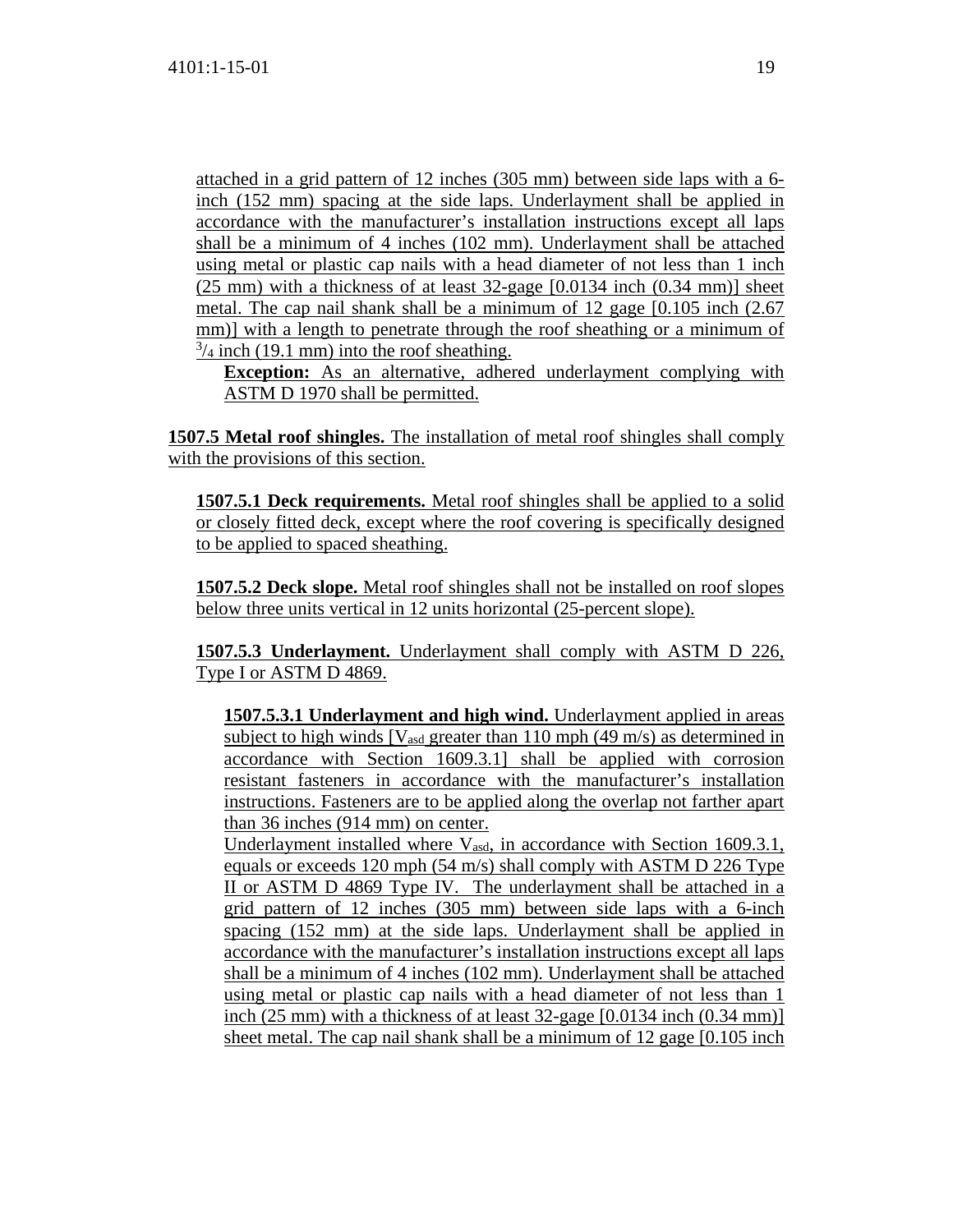(2.67 mm)] with a length to penetrate through the roof sheathing or a minimum of  $\frac{3}{4}$  inch (19.1 mm) into the roof sheathing.

**Exception:** As an alternative, adhered underlayment complying with ASTM D 1970 shall be permitted.

**1507.5.4 Ice barrier.** In areas where there has been a history of ice forming along the eaves causing a backup of water, an ice barrier that consists of at least two layers of underlayment cemented together or of a self-adhering polymer-modified bitumen sheet shall be used in lieu of normal underlayment and extend from the lowest edges of all roof surfaces to a point at least 24 inches (610 mm) inside the exterior wall line of the building.

**Exception:** Detached accessory structures that contain no conditioned floor area.

**1507.5.5 Material standards.** Metal roof shingle roof coverings shall comply with Table 1507.4.3(1). The materials used for metal-roof shingle roof coverings shall be naturally corrosion resistant or provided with corrosion resistance in accordance with the standards and minimum thicknesses specified in the standards listed in Table 1507.4.3(2).

**1507.5.6 Attachment.** Metal roof shingles shall be secured to the roof in accordance with the approved manufacturer's installation instructions.

**1507.5.7 Flashing.** Roof valley flashing shall be of corrosion-resistant metal of the same material as the roof covering or shall comply with the standards in Table 1507.4.3(1). The valley flashing shall extend at least 8 inches (203 mm) from the centerline each way and shall have a splash diverter rib not less than  $\frac{3}{4}$  inch (19.1 mm) high at the flow line formed as part of the flashing. Sections of flashing shall have an end lap of not less than 4 inches (102 mm). In areas where the average daily temperature in January is  $25^{\circ}F(-4^{\circ}C)$  or less or where there is a possibility of ice forming along the eaves causing a backup of water, the metal valley flashing shall have a 36inch-wide (914 mm) underlayment directly under it consisting of either one layer of underlayment running the full length of the valley or a self-adhering polymer-modified bitumen sheet complying with ASTM D 1970, in addition to underlayment required for metal roof shingles. The metal valley flashing underlayment shall be solidly cemented to the roofing underlayment for roof slopes under seven units vertical in 12 units horizontal (58-percent slope) or self-adhering polymer-modified bitumen sheet shall be installed.

**1507.6 Mineral-surfaced roll roofing.** The installation of mineral-surfaced roll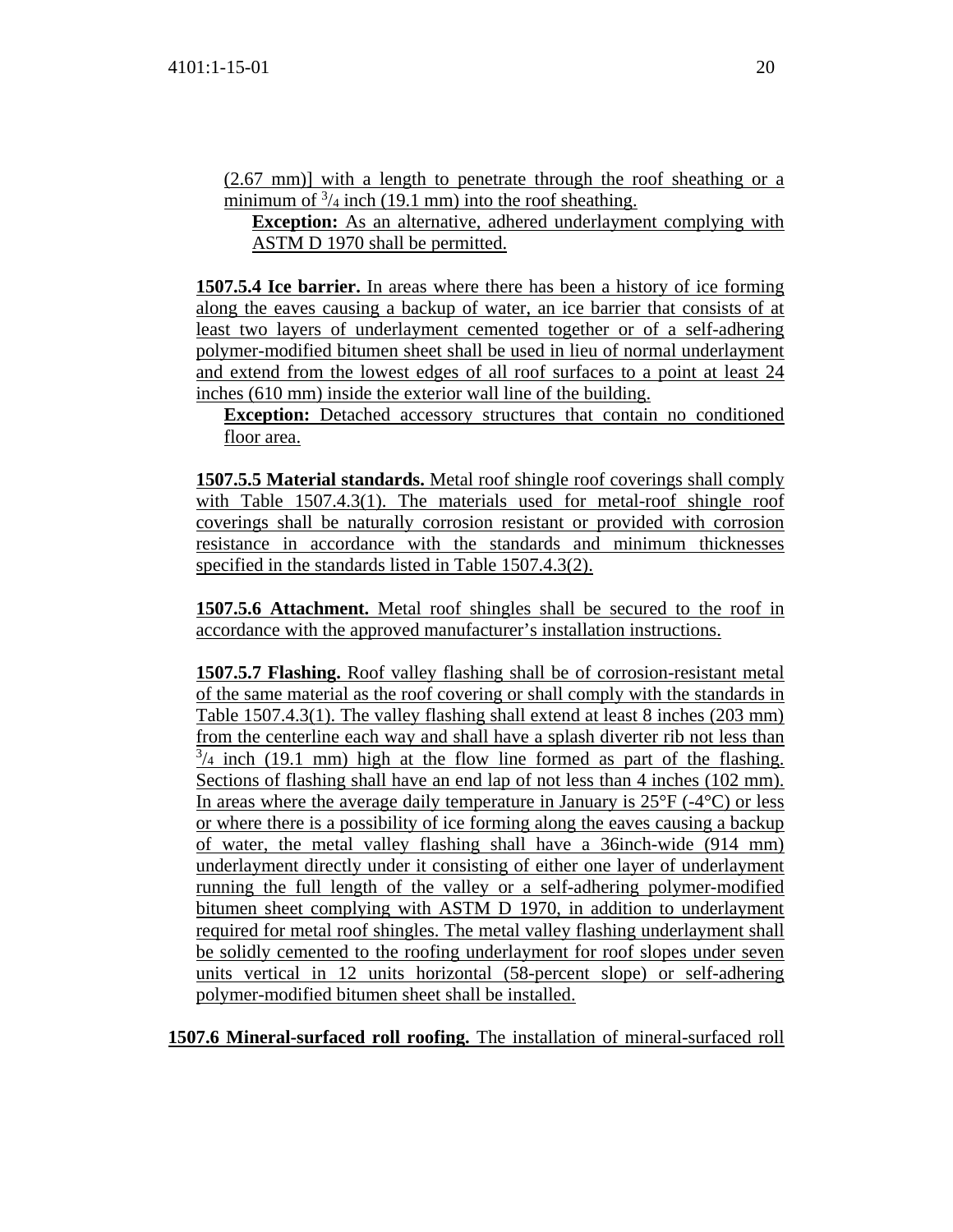roofing shall comply with this section.

**1507.6.1 Deck requirements.** Mineral-surfaced roll roofing shall be fastened to solidly sheathed roofs.

**1507.6.2 Deck slope.** Mineral-surfaced roll roofing shall not be applied on roof slopes below one unit vertical in 12 units horizontal (8-percent slope).

**1507.6.3 Underlayment.** Underlayment shall comply with ASTM D 226, Type I or ASTM D 4869.

**1507.6.3.1 Underlayment and high wind.** Underlayment applied in areas subject to high winds  $[V_{\text{asd}}]$  greater than 110 mph (49 m/s) as determined in accordance with Section 1609.3.1] shall be applied with corrosion resistant fasteners in accordance with the manufacturer's installation instructions. Fasteners are to be applied along the overlap not more than 36 inches (914 mm) on center.

Underlayment installed where V<sub>asd</sub>, in accordance with Section 1609.3.1, equals or exceeds 120 mph (54 m/s) shall comply with ASTM D 226 Type II. The underlayment shall be attached in a grid pattern of 12 inches (305 mm) between side laps with a 6-inch (152 mm) spacing at the side laps. Underlayment shall be applied in accordance with the manufacturer's installation instructions except all laps shall be a minimum of 4 inches (102 mm). Underlayment shall be attached using metal or plastic cap nails with a head diameter of not less than 1 inch (25 mm) with a thickness of at least 32gage [0.0134 inch (0.34 mm)] sheet metal. The cap nail shank shall be a minimum of 12 gage [0.105 inch (2.67 mm)] with a length to penetrate through the roof sheathing or a minimum of  $\frac{3}{4}$  inch (19.1 mm) into the roof sheathing.

**Exception:** As an alternative, adhered underlayment complying with ASTM D 1970 shall be permitted.

**1507.6.4 Ice barrier.** In areas where there has been a history of ice forming along the eaves causing a backup of water, an ice barrier that consists of at least two layers of underlayment cemented together or of a self-adhering polymer-modified bitumen sheet shall be used in lieu of normal underlayment and extend from the lowest edges of all roof surfaces to a point at least 24 inches (610 mm) inside the exterior wall line of the building.

**Exception:** Detached accessory structures that contain no conditioned floor area.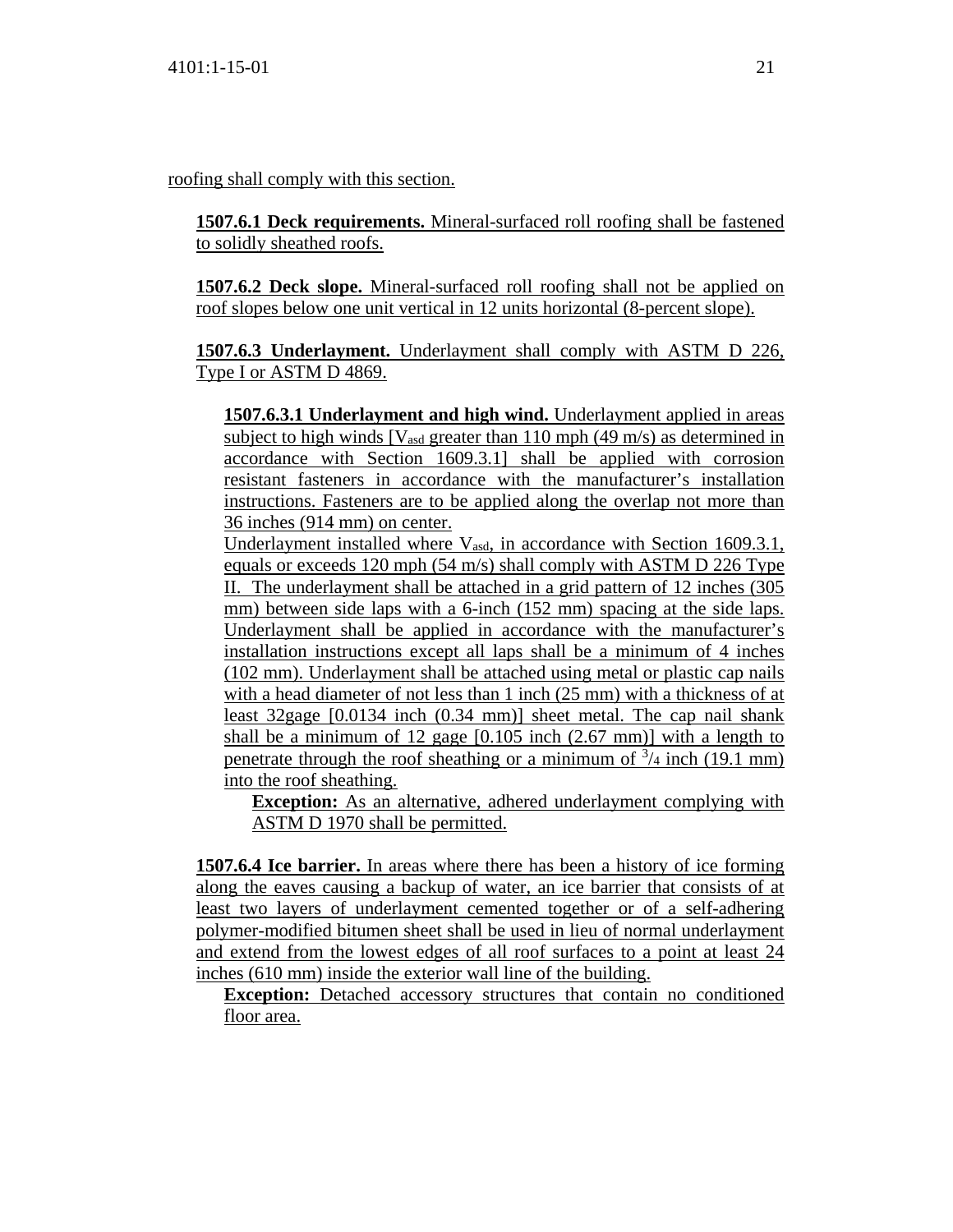**1507.6.5 Material standards.** Mineral-surfaced roll roofing shall conform to ASTM D 3909 or ASTM D 6380.

**1507.7 Slate shingles.** The installation of slate shingles shall comply with the provisions of this section.

**1507.7.1 Deck requirements.** Slate shingles shall be fastened to solidly sheathed roofs.

**1507.7.2 Deck slope.** Slate shingles shall only be used on slopes of four units vertical in 12 units horizontal (4:12) or greater.

**1507.7.3 Underlayment.** Underlayment shall comply with ASTM D 226, Type II or ASTM D 4869, Type III or IV.

**1507.7.3.1 Underlayment and high wind.** Underlayment applied in areas subject to high winds  $[V_{\text{asd}}]$  greater than 110 mph (49 m/s) as determined in accordance with Section 1609.3.1] shall be applied with corrosion resistant fasteners in accordance with the manufacturer's installation instructions. Fasteners are to be applied along the overlap not more than 36 inches (914 mm) on center.

Underlayment installed where  $V_{\text{asd}}$ , in accordance with Section 1609.3.1, equals or exceeds 120 mph (54 m/s) shall comply with ASTM D 226, Type II or ASTM D 4869, Type IV. The underlayment shall be attached in a grid pattern of 12 inches (305 mm) between side laps with a 6-inch (152 mm) spacing at the side laps. Underlayment shall be applied in accordance with the manufacturer's installation instructions except all laps shall be a minimum of 4 inches (102 mm). Underlayment shall be attached using metal or plastic cap nails with a head diameter of not less than 1 inch (25 mm) with a thickness of at least 32-gage [0.0134 inch (0.34 mm)] sheet metal. The cap nail shank shall be a minimum of 12 gage [0.105 inch (2.67 mm)] with a length to penetrate through the roof sheathing or a minimum of  $\frac{3}{4}$  inch (19.1 mm) into the roof sheathing.

**Exception:** As an alternative, adhered underlayment complying with ASTM D 1970 shall be permitted.

**1507.7.4 Ice barrier.** In areas where the average daily temperature in January is 25°F (-4°C) or less or where there is a possibility of ice forming along the eaves causing a backup of water, an ice barrier that consists of at least two layers of underlayment cemented together or of a self-adhering polymermodified bitumen sheet shall extend from the lowest edges of all roof surfaces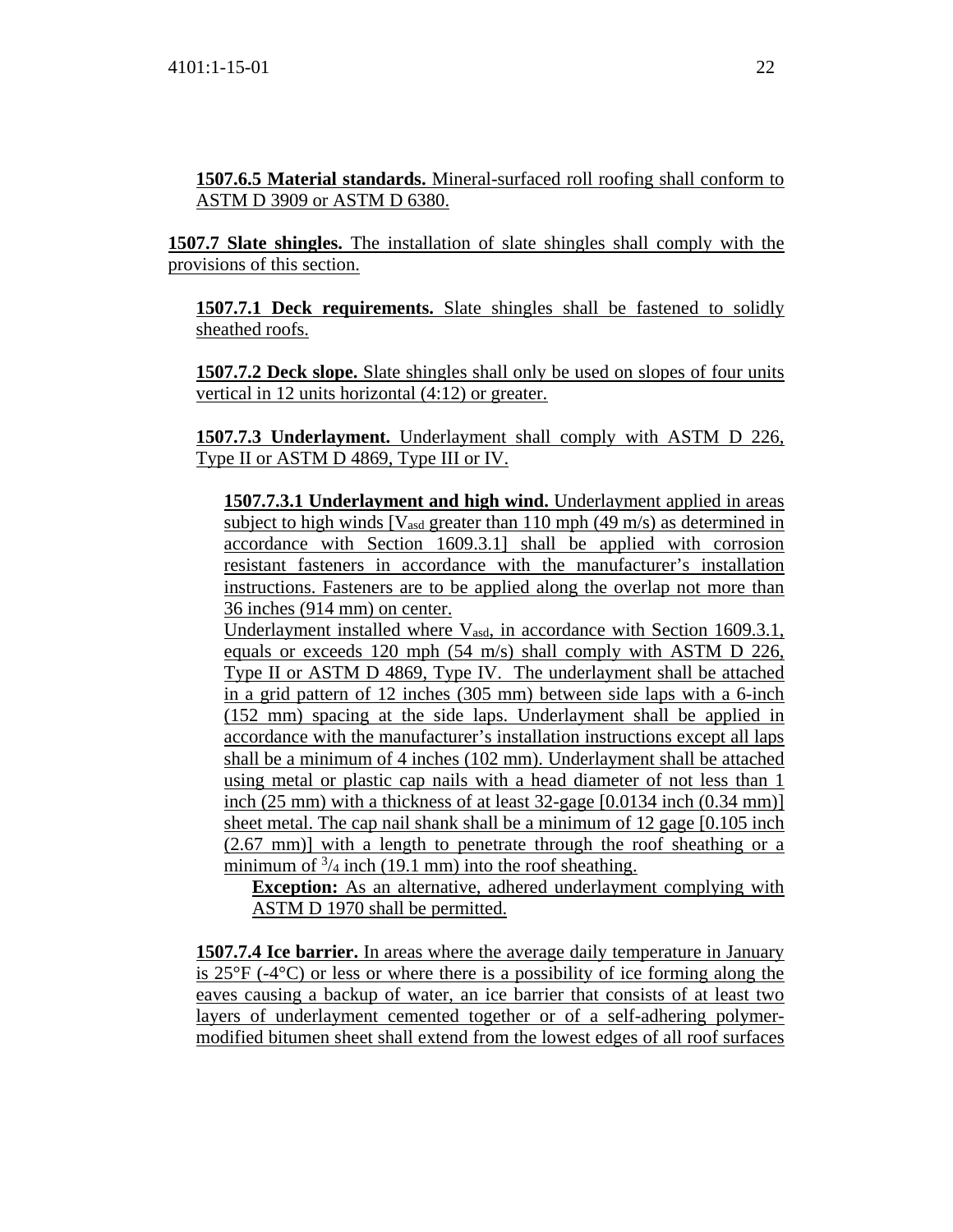to a point at least 24 inches (610 mm) inside the exterior wall line of the building.

**Exception:** Detached accessory structures that contain no conditioned floor area.

#### **1507.7.5 Material standards.** Slate shingles shall comply with ASTM C 406.

**1507.7.6 Application.** Minimum headlap for slate shingles shall be in accordance with Table 1507.7.6. Slate shingles shall be secured to the roof with two fasteners per slate.

| <b>SLATE SHINGLE HEADLAP</b> |                            |  |  |  |
|------------------------------|----------------------------|--|--|--|
| <b>SLOPE</b>                 | <b>HEADLAP</b><br>(inches) |  |  |  |
| $4:12 <$ slope $< 8:12$      |                            |  |  |  |
| $8:12 <$ slope $< 20:12$     |                            |  |  |  |
| slope $> 20:12$              |                            |  |  |  |
| For SI: 1 inch = $25.4$ mm.  |                            |  |  |  |

**TABLE 1507.7.6**

**1507.7.7 Flashing.** Flashing and counterflashing shall be made with sheet metal. Valley flashing shall be a minimum of 15 inches (381 mm) wide. Valley and flashing metal shall be a minimum uncoated thickness of 0.0179inch (0.455 mm) zinc-coated G90. Chimneys, stucco or brick walls shall have a minimum of two plies of felt for a cap flashing consisting of a 4 inch-wide (102 mm) strip of felt set in plastic cement and extending 1 inch (25 mm) above the first felt and a top coating of plastic cement. The felt shall extend over the base flashing 2 inches (51 mm).

**1507.8 Wood shingles.** The installation of wood shingles shall comply with the provisions of this section and Table 1507.8.

**1507.8.1 Deck requirements.** Wood shingles shall be installed on solid or spaced sheathing. Where spaced sheathing is used, sheathing boards shall be not less than 1-inch by 4-inch (25 mm by 102 mm) nominal dimensions and shall be spaced on centers equal to the weather exposure to coincide with the placement of fasteners.

**1507.8.1.1 Solid sheathing required.** Solid sheathing is required in areas where the average daily temperature in January is 25°F (-4°C) or less or where there is a possibility of ice forming along the eaves causing a backup of water.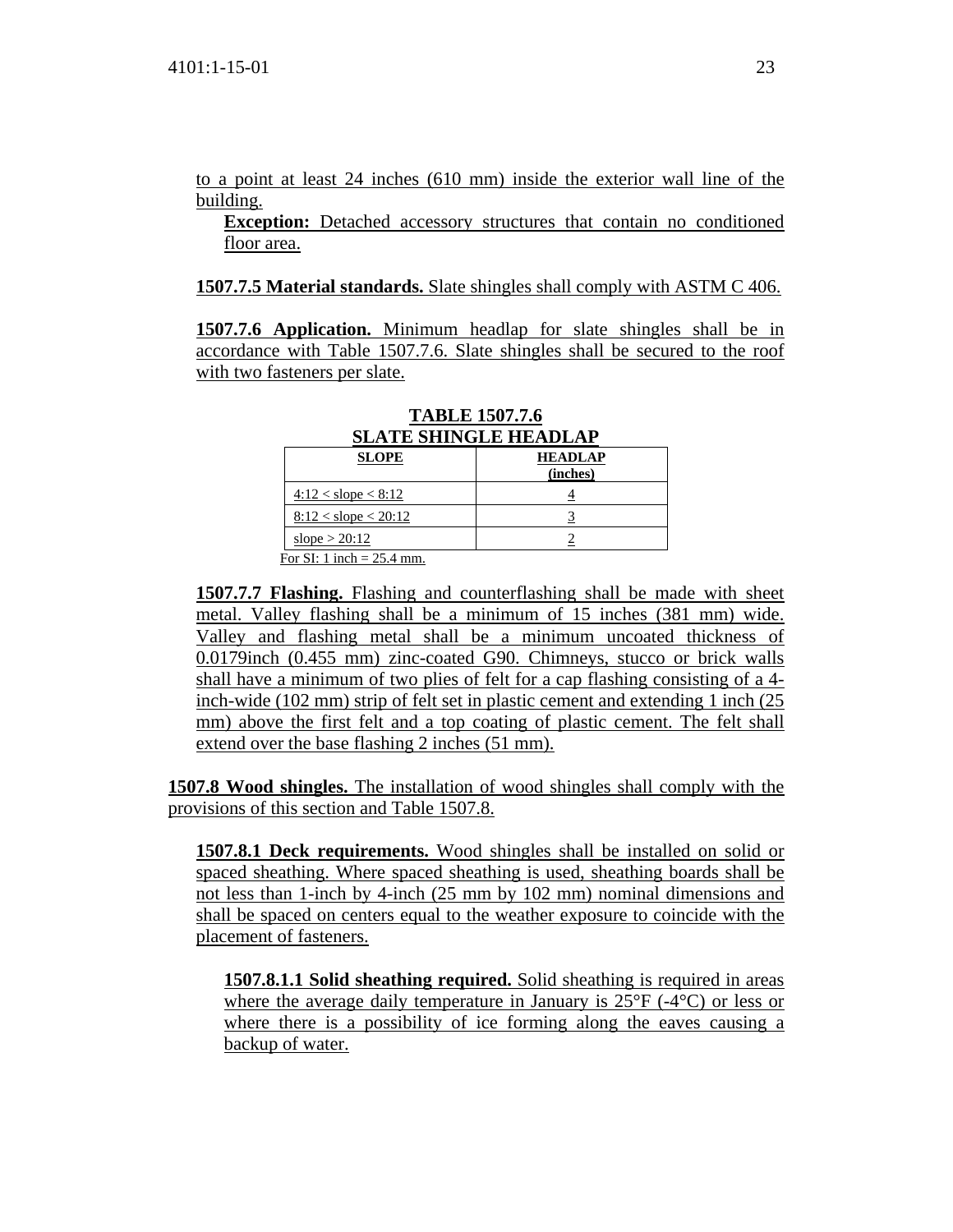**1507.8.2 Deck slope.** Wood shingles shall be installed on slopes of not less than three units vertical in 12 units horizontal (25-percent slope).

**1507.8.3 Underlayment.** Underlayment shall comply with ASTM D 226, Type I or ASTM D 4869.

**1507.8.3.1 Underlayment and high wind.** Underlayment applied in areas subject to high winds  $[V_{\text{asd}}]$  greater than 110 mph (49 m/s) as determined in accordance with Section 1609.3.1] shall be applied with corrosion resistant fasteners in accordance with the manufacturer's installation instructions. Fasteners are to be applied along the overlap not more than 36 inches (914 mm) on center.

Underlayment installed where V<sub>asd</sub>, in accordance with Section 1609.3.1, equals or exceeds 120 mph (54 m/s) shall comply with ASTM D 226, Type II or ASTM D 4869, Type IV. The underlayment shall be attached in a grid pattern of 12 inches (305 mm) between side laps with a 6-inch (152 mm) spacing at the side laps. Underlayment shall be applied in accordance with the manufacturer's installation instructions except all laps shall be a minimum of 4 inches (102 mm). Underlayment shall be attached using metal or plastic cap nails with a head diameter of not less than 1 inch (25 mm) with a thickness of at least 32-gage [0.0134 inch (0.34 mm)] sheet metal. The cap nail shank shall be a minimum of 12 gage [0.105 inch (2.67 mm)] with a length to penetrate through the roof sheathing or a minimum of  $\frac{3}{4}$  inch (19.1 mm) into the roof sheathing.

**Exception:** As an alternative, adhered underlayment complying with ASTM D 1970 shall be permitted.

**1507.8.4 Ice barrier.** In areas where there has been a history of ice forming along the eaves causing a backup of water, an ice barrier that consists of at least two layers of underlayment cemented together or of a self-adhering polymer-modified bitumen sheet shall be used in lieu of normal underlayment and extend from the lowest edges of all roof surfaces to a point at least 24 inches (610 mm) inside the exterior wall line of the building.

**Exception:** Detached accessory structures that contain no conditioned floor area.

**1507.8.5 Material standards.** Wood shingles shall be of naturally durable wood and comply with the requirements of Table 1507.8.5.

# **TABLE 1507.8.5**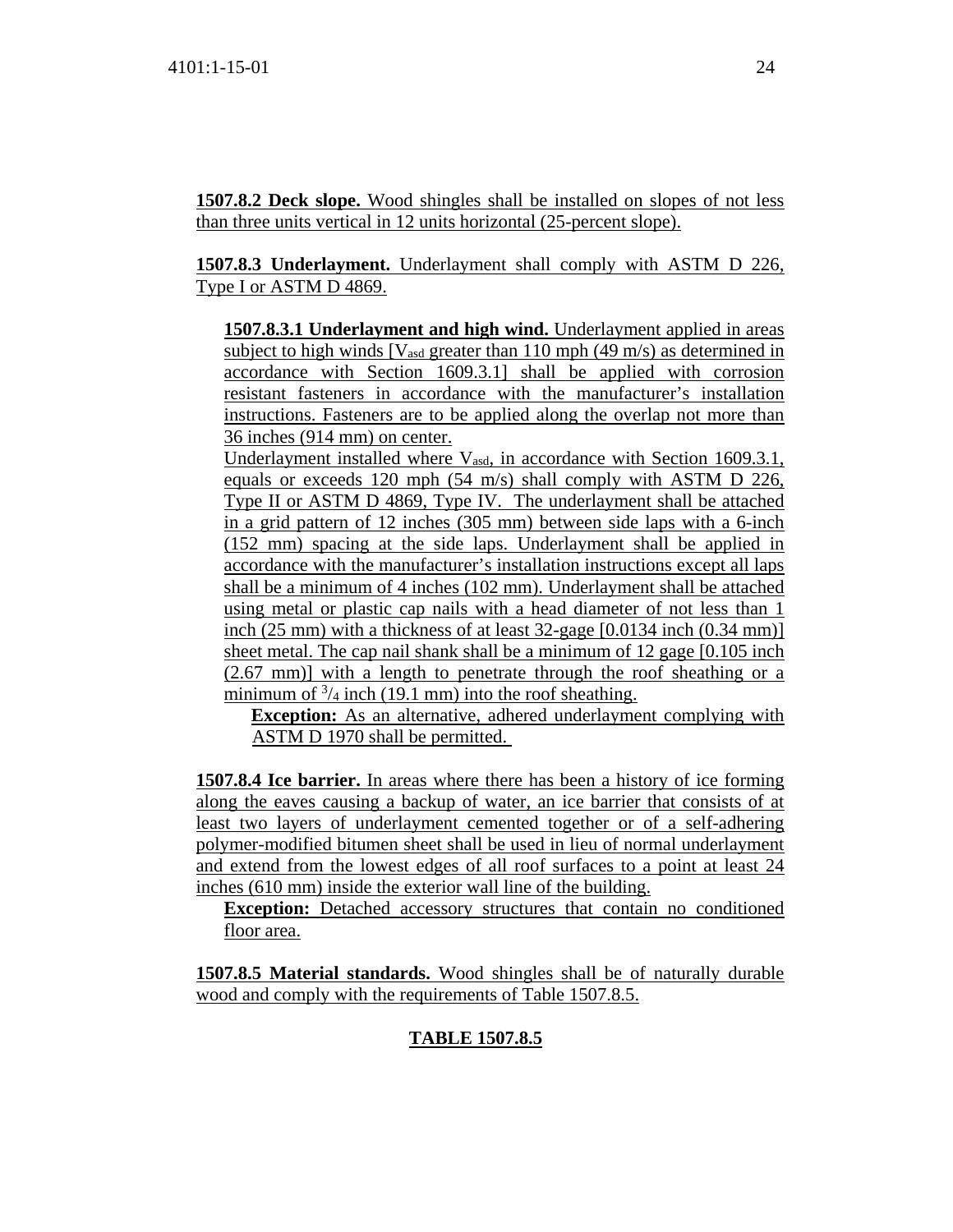| WOOD SHINGLE MATERIAL REOUIREMENTS                                                                |                                                      |                                |
|---------------------------------------------------------------------------------------------------|------------------------------------------------------|--------------------------------|
| <b>MATERIAL</b>                                                                                   | <b>APPLICABLE</b><br><b>MINIMUM</b><br><b>GRADES</b> | <b>GRADING</b><br><b>RULES</b> |
| Wood shingles of naturally<br>durable wood<br>$\sim$ $\sim$ $\sim$<br>$\sim$ $\sim$ $\sim$ $\sim$ | 1, 2 or $3$                                          | <b>CSSB</b>                    |

 $CSSB = Cedar *Shake and Shingle Bureau*$ </u>

**1507.8.6 Attachment.** Fasteners for wood shingles shall be corrosion resistant with a minimum penetration of  $\frac{3}{4}$  inch (19.1 mm) into the sheathing. For sheathing less than  $\frac{1}{2}$  inch (12.7 mm) in thickness, the fasteners shall extend through the sheathing. Each shingle shall be attached with a minimum of two fasteners.

**1507.8.7 Application.** Wood shingles shall be laid with a side lap not less than  $1\frac{1}{2}$  inches (38 mm) between joints in adjacent courses, and not be in direct alignment in alternate courses. Spacing between shingles shall be  $\frac{1}{4}$  to  $\frac{3}{8}$  inch (6.4 to 9.5 mm). Weather exposure for wood shingles shall not exceed that set in Table 1507.8.7.

|                                       |                           | <b>GRADE</b>                          | <b>EXPOSURE</b><br>(inches) |                             |
|---------------------------------------|---------------------------|---------------------------------------|-----------------------------|-----------------------------|
| <b>ROOFING</b><br><b>MATERIAL</b>     | <b>LENGTH</b><br>(inches) |                                       | 3:12<br>pitch to<br>< 4:12  | 4:12<br>pitch or<br>steeper |
| Shingles of naturally<br>durable wood | 16                        | <u>No. 1</u><br><u>No. 2</u><br>No. 3 | $\frac{3.75}{3.5}$          | $rac{5}{\frac{4}{3.5}}$     |
|                                       | <u>18</u>                 | <u>No. 1</u><br>No. 2<br>No. 3        | 4.25<br>$\frac{4}{3.5}$     | $\frac{5.5}{4.5}$           |
|                                       | <u>24</u>                 | <u>No. 1</u><br>No. 2<br>No. 3        | 5.75<br>$\frac{5.5}{5}$     | 7.56.5<br>5.5               |

**TABLE 1507.8.7 WOOD SHINGLE WEATHER EXPOSURE AND ROOF SLOPE**

For SI: 1 inch =  $25.4$  mm.

**1507.8.8 Flashing.** At the juncture of the roof and vertical surfaces, flashing and counterflashing shall be provided in accordance with the manufacturer's installation instructions, and where of metal, shall be not less than 0.019-inch (0.48 mm) (No. 26 galvanized sheet gage) corrosion-resistant metal. The valley flashing shall extend at least 11 inches (279 mm) from the centerline each way and have a splash diverter rib not less than 1 inch (25 mm) high at the flow line formed as part of the flashing. Sections of flashing shall have an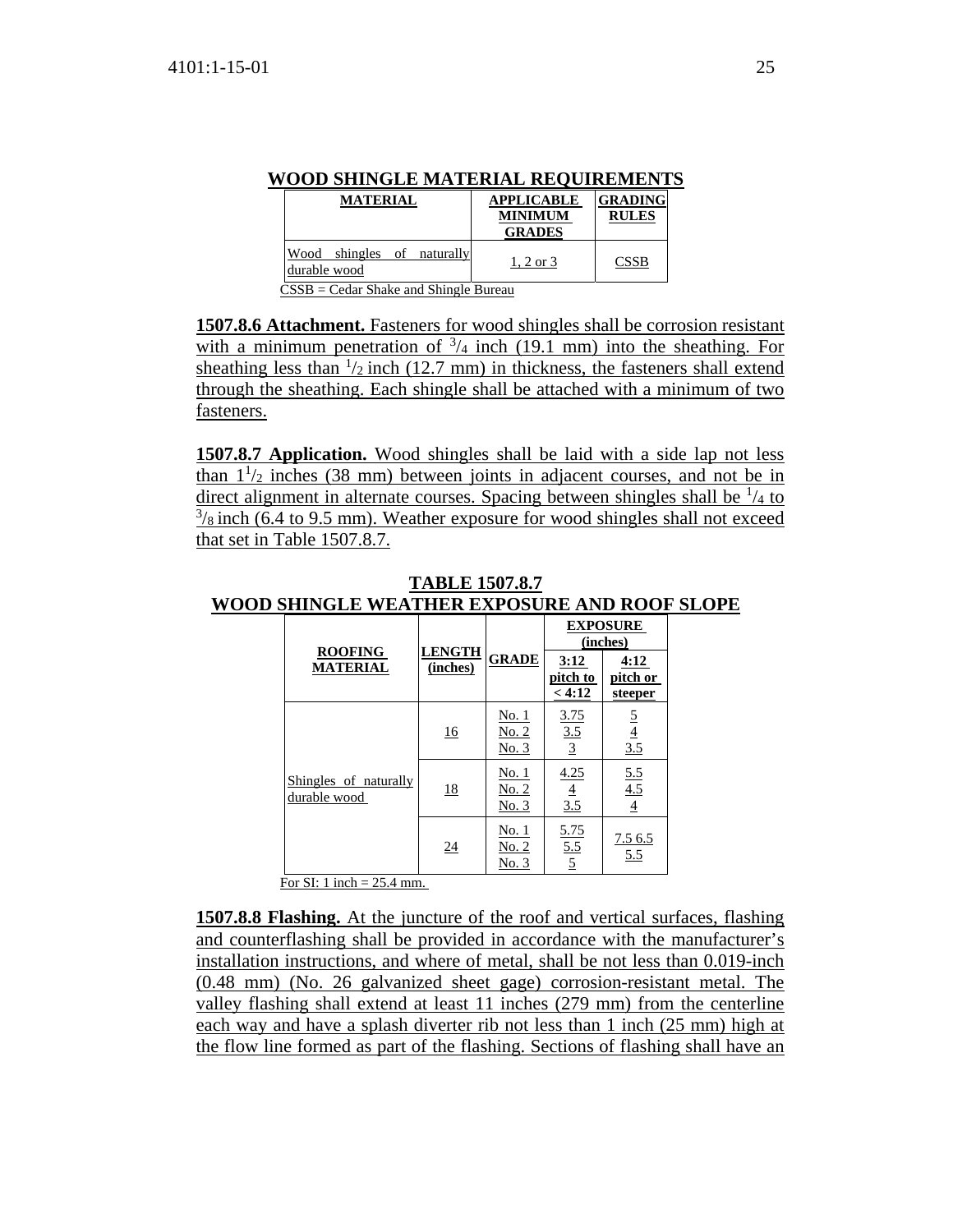end lap of not less than 4 inches (102 mm). For roof slopes of three units vertical in 12 units horizontal (25-percent slope) and over, the valley flashing shall have a 36-inch-wide (914 mm) underlayment of either one layer of Type I underlayment running the full length of the valley or a self-adhering polymer-modified bitumen sheet complying with ASTM D 1970, in addition to other required underlayment. In areas where the average daily temperature in January is  $25^{\circ}F$  (-4 $^{\circ}C$ ) or less or where there is a possibility of ice forming along the eaves causing a backup of water, the metal valley flashing underlayment shall be solidly cemented to the roofing underlayment for slopes under seven units vertical in 12 units horizontal (58-percent slope) or selfadhering polymer-modified bitumen sheet shall be installed.

**1507.9 Wood shakes.** The installation of wood shakes shall comply with the provisions of this section and Table 1507.8.

**1507.9.1 Deck requirements.** Wood shakes shall only be used on solid or spaced sheathing. Where spaced sheathing is used, sheathing boards shall be not less than 1-inch by 4-inch (25 mm by 102 mm) nominal dimensions and shall be spaced on centers equal to the weather exposure to coincide with the placement of fasteners. Where 1-inch by 4-inch (25 mm by 102 mm) spaced sheathing is installed at 10 inches (254 mm) on center, additional 1-inch by 4inch (25 mm by 102 mm) boards shall be installed between the sheathing boards.

**1507.9.1.1 Solid sheathing required.** Solid sheathing is required in areas where the average daily temperature in January is 25°F (-4°C) or less or where there is a possibility of ice forming along the eaves causing a backup of water.

**1507.9.2 Deck slope.** Wood shakes shall only be used on slopes of not less than four units vertical in 12 units horizontal (33-percent slope).

**1507.9.3 Underlayment.** Underlayment shall comply with ASTM D 226, Type I or ASTM D 4869.

**1507.9.3.1 Underlayment and high wind.** Underlayment applied in areas subject to high winds  $[V<sub>asd</sub> greater than 110 mph (49 m/s) as determined in]$ accordance with Section 1609.3.1] shall be applied with corrosion resistant fasteners in accordance with the manufacturer's installation instructions. Fasteners are to be applied along the overlap not more than 36 inches (914 mm) on center.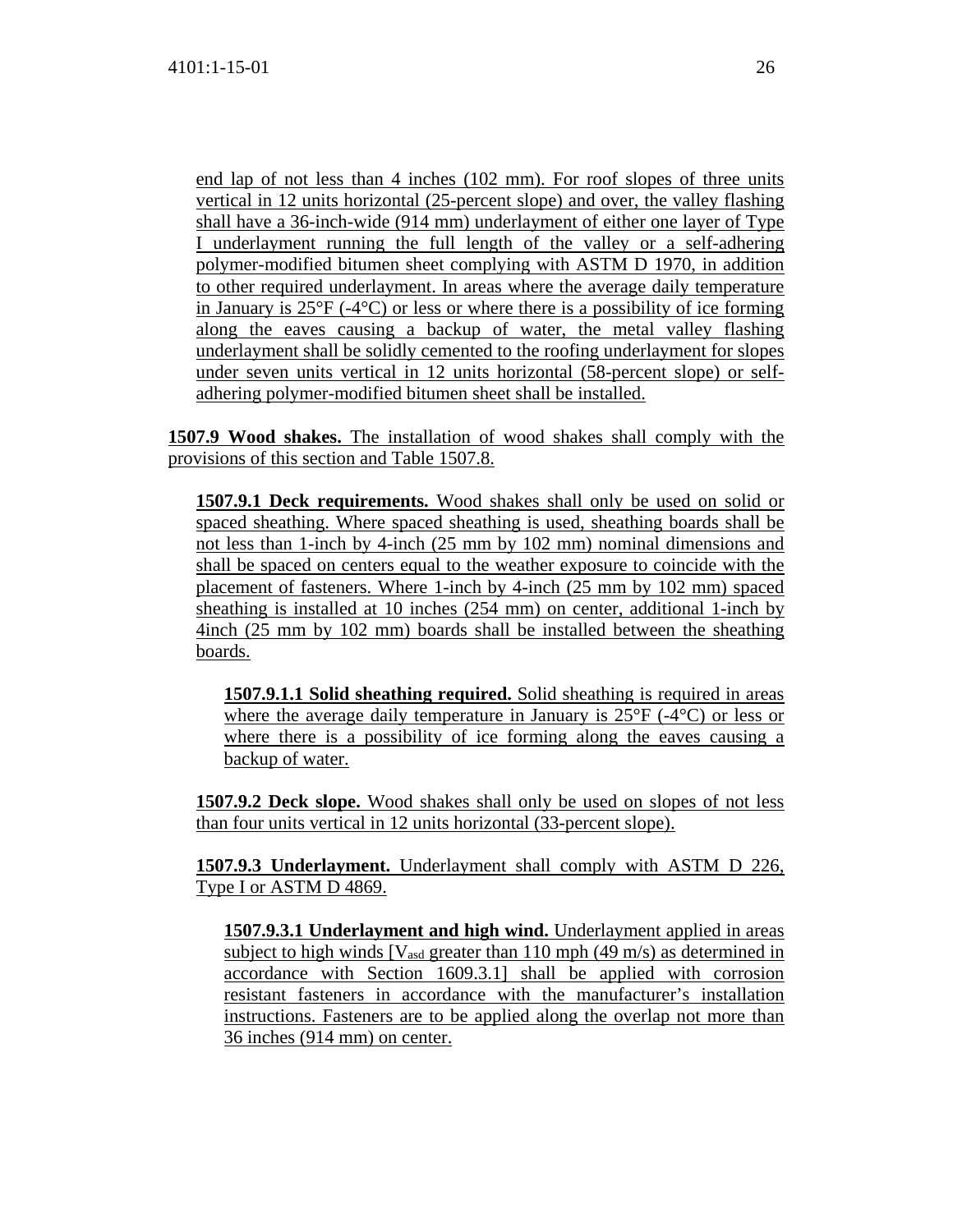Underlayment installed where V<sub>asd</sub>, in accordance with Section 1609.3.1, equals or exceeds 120 mph (54 m/s) shall comply with ASTM D 226, Type II or ASTM D 4869 Type IV. The underlayment shall be attached in a grid pattern of 12 inches (305 mm) between side laps with a 6-inch (152 mm) spacing at the side laps. Underlayment shall be applied in accordance with the manufacturer's installation instructions except all laps shall be a minimum of 4 inches (102 mm). Underlayment shall be attached using metal or plastic cap nails with a head diameter of not less than 1 inch (25 mm) with a thickness of at least 32-gage [0.0134 inch (0.34 mm)] sheet metal. The cap nail shank shall be a minimum of 12 gage [0.105 inch (2.67 mm)] with a length to penetrate through the roof sheathing or a minimum of  $\frac{3}{4}$  inch (19.1 mm) into the roof sheathing.

**Exception:** As an alternative, adhered underlayment complying with ASTM D 1970 shall be permitted.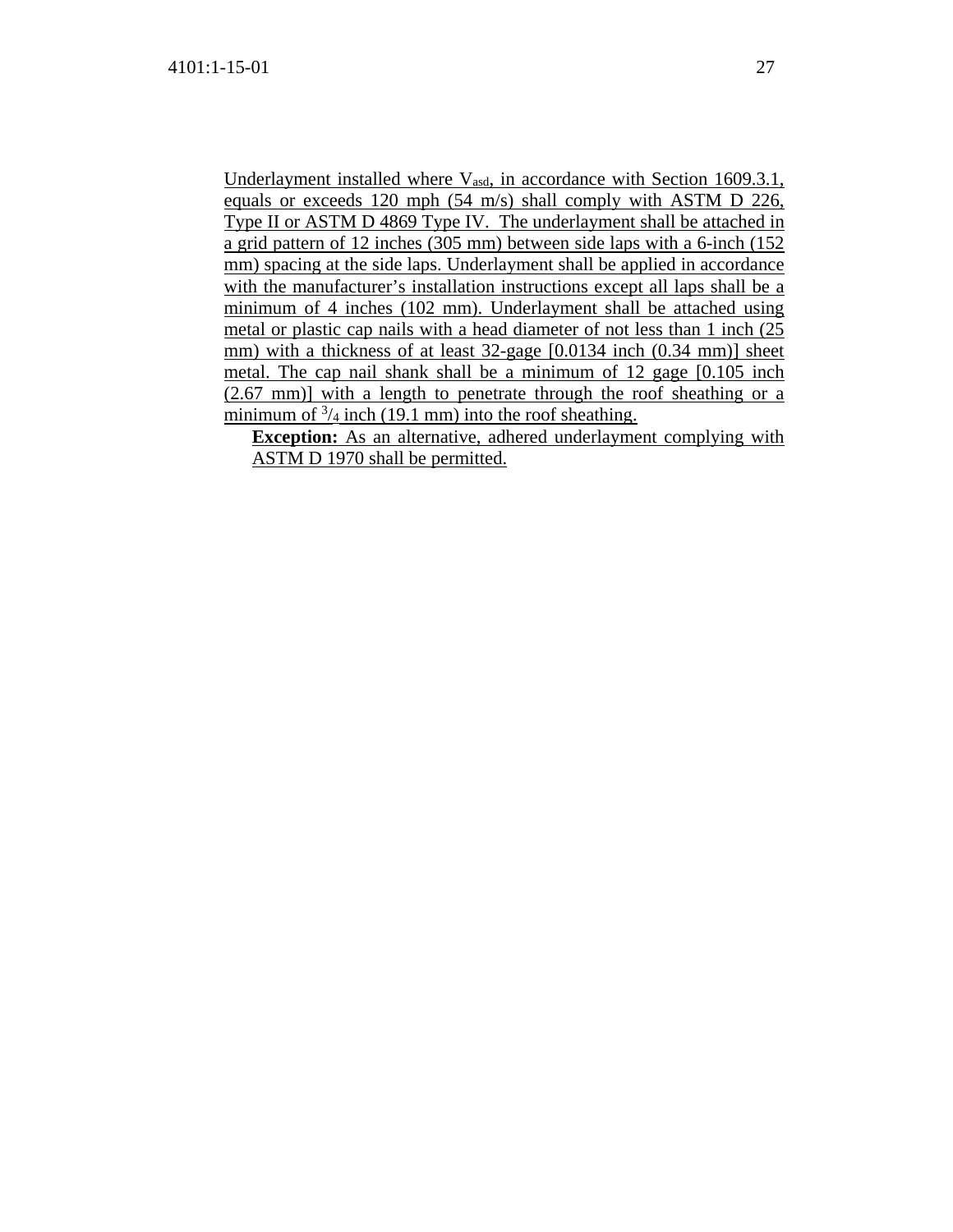| <b>ROOF ITEM</b>                                                                                                                                                           | <b>WOOD SHINGLES</b>                                                                                                                                                                                                                                                                                  | <b>WOOD SHAKES</b>                                                                                                                                                                                                                                                                                                                                                                                                                   |
|----------------------------------------------------------------------------------------------------------------------------------------------------------------------------|-------------------------------------------------------------------------------------------------------------------------------------------------------------------------------------------------------------------------------------------------------------------------------------------------------|--------------------------------------------------------------------------------------------------------------------------------------------------------------------------------------------------------------------------------------------------------------------------------------------------------------------------------------------------------------------------------------------------------------------------------------|
| 1. Roof slope                                                                                                                                                              | not less than three units vertical in 12 units<br>horizontal (3:12).                                                                                                                                                                                                                                  | Wood shingles shall be installed on slopes of Wood shakes shall be installed on slopes of<br>not less than four units vertical in 12 units<br>horizontal (4:12).                                                                                                                                                                                                                                                                     |
| 2. Deck requirement                                                                                                                                                        |                                                                                                                                                                                                                                                                                                       |                                                                                                                                                                                                                                                                                                                                                                                                                                      |
| Temperate climate                                                                                                                                                          | Shingles shall be applied to roofs with solid or spaced sheathing. Where spaced sheathing is<br>used, sheathing boards shall be not less than<br>$1" \times 4"$ nominal dimensions and shall be<br>spaced on centers equal to the weather<br>exposure to coincide with the placement of<br>fasteners. | Shakes shall be applied to roofs with solid or<br>spaced sheathing. Where spaced sheathing is used, sheathing boards shall be not less than<br>$1'' \times 4''$ nominal dimensions and shall be<br>spaced on centers equal to the weather<br>exposure to coincide with the placement of<br>fasteners. When $1'' \times 4''$ spaced sheathing is<br>installed at 10 inches, boards must be installed<br>between the sheathing boards. |
| In areas where the average daily temperature<br>in January is 25°F or less or where there is a<br>possibility of ice forming along the eaves<br>causing a backup of water. | Solid sheathing is required.                                                                                                                                                                                                                                                                          | Solid sheathing is required.                                                                                                                                                                                                                                                                                                                                                                                                         |
| 3. Interlayment                                                                                                                                                            | No requirements.                                                                                                                                                                                                                                                                                      | Interlayment shall comply with ASTM D 226,<br>Type 1.                                                                                                                                                                                                                                                                                                                                                                                |
| 4. Underlayment                                                                                                                                                            |                                                                                                                                                                                                                                                                                                       |                                                                                                                                                                                                                                                                                                                                                                                                                                      |
| Temperate climate                                                                                                                                                          | 226, Type 1.                                                                                                                                                                                                                                                                                          | Underlayment shall comply with ASTM D Underlayment shall comply with ASTM D<br>226, Type 1.                                                                                                                                                                                                                                                                                                                                          |
| In areas where there is a possibility of ice<br>forming along the eaves causing a backup of<br>water.                                                                      | sheet shall extend from the eave's edge to a sheet shall extend from the lowest edges of all<br>line of the building.                                                                                                                                                                                 | An ice barrier that consists of at least two An ice barrier that consists of at least two<br>layers of underlayment cemented together or layers of underlayment cemented together or<br>of a self-adhering polymer-modified bitumen of a self-adhering polymer-modified bitumen<br>point at least 24 inches inside the exterior wall roof surfaces to a point at least 24 inches<br>inside the exterior wall line of the building.   |
| 5. Application                                                                                                                                                             |                                                                                                                                                                                                                                                                                                       |                                                                                                                                                                                                                                                                                                                                                                                                                                      |
| Attachment                                                                                                                                                                 | dipped galvanized or Type 304 (Type 316 for<br>coastal areas) stainless steel with a minimum<br>penetration of 0.75 inch into the sheathing.<br>For sheathing less than 0.5 inch thick, the<br>fasteners shall extend through the sheathing.                                                          | Fasteners for wood shingles shall be hot Fasteners for wood shakes shall be hot-dipped<br>galvanized or Type 304 (Type 316 for coastal<br>areas) with a minimum penetration of 0.75<br>inch into the sheathing. For sheathing less<br>than 0.5 inch thick, the fasteners shall extend<br>through the sheathing.                                                                                                                      |
| No. of fasteners                                                                                                                                                           | Two per shingle.                                                                                                                                                                                                                                                                                      | Two per shake.                                                                                                                                                                                                                                                                                                                                                                                                                       |
| Exposure                                                                                                                                                                   | Weather exposures shall not exceed those set<br>forth in Table 1507.8.7.                                                                                                                                                                                                                              | Weather exposures shall not exceed those set<br>forth in Table 1507.9.8.                                                                                                                                                                                                                                                                                                                                                             |
| Method                                                                                                                                                                     | Shingles shall be laid with a side lap of not<br>less than 1.5 inches between joints in courses<br>and no two joints in any three adjacent<br>courses shall be in direct alignment. Spacing<br>between shingles shall be 0.25 to 0.375 inch.                                                          | Shakes shall be laid with a side lap of not less<br>than 1.5 inches between joints in adjacent<br>courses. Spacing between shakes shall not be<br>less than 0.375 inch or more than 0.625 inch<br>for shakes and taper sawn shakes of naturally<br>durable wood and shall be 0.25 to 0.375 inch<br>for preservative-treated taper sawn shakes.                                                                                       |
| Flashing                                                                                                                                                                   | In accordance with Section 1507.8.8.                                                                                                                                                                                                                                                                  | In accordance with Section 1507.9.9.                                                                                                                                                                                                                                                                                                                                                                                                 |

For SI: 1 inch = 25.4 mm,  $^{\circ}C = [(^{\circ}F) - 32]/1.8$ .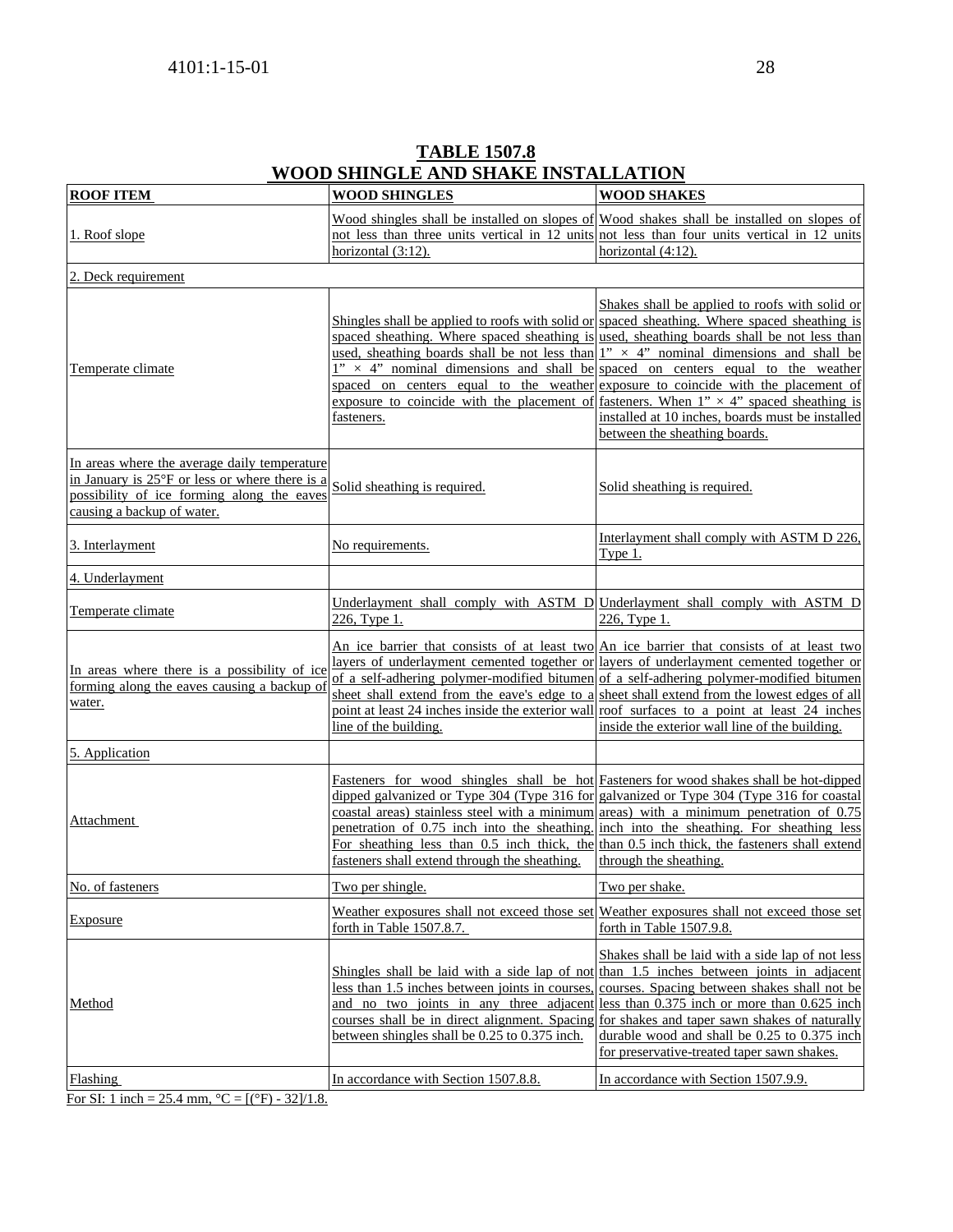**1507.9.4 Ice barrier.** In areas where there has been a history of ice forming along the eaves causing a backup of water, an ice barrier that consists of at least two layers of underlayment cemented together or of a self-adhering polymer-modified bitumen sheet shall be used in lieu of normal underlayment and extend from the lowest edges of all roof surfaces to a point at least 24 inches (610 mm) inside the exterior wall line of the building.

**Exception:** Detached accessory structures that contain no conditioned floor area.

**1507.9.5 Interlayment.** Interlayment shall comply with ASTM D 226, Type I.

**1507.9.6 Material standards.** Wood shakes shall comply with the requirements of Table 1507.9.6.

| <b>MATERIAL</b>                                                                                                                                                                                                                 | <b>MINIMUM</b><br><b>GRADES</b> | <b>APPLICABLE</b><br><b>GRADING</b><br><b>RULES</b> |
|---------------------------------------------------------------------------------------------------------------------------------------------------------------------------------------------------------------------------------|---------------------------------|-----------------------------------------------------|
| Wood<br>shakes of naturally durable<br>wood                                                                                                                                                                                     | 1                               | CSSB                                                |
| shakes of naturally<br>Taper<br>sawn<br>durable wood                                                                                                                                                                            | <u>1 or 2</u>                   | CSSB                                                |
| Preservative-treated<br>shakes<br>and<br>shingles of naturally durable wood                                                                                                                                                     | 1                               | CSSB                                                |
| Fire-retardant-treated<br>shakes<br>and<br>shingles of naturally durable wood                                                                                                                                                   | 1                               | CSSB                                                |
| Preservative-treated<br>taper<br>sawn<br>shakes of Southern pine treated in<br>accordance with<br><b>AWPA U1 (Commodity Specification</b><br>A.<br>Use Category 3B and Section 5.6)<br>$CSSB = Cedar Shake$ and Shingle Bureau. | $1$ or $2$                      | TFS                                                 |

**TABLE 1507.9.6 WOOD SHAKE MATERIAL REQUIREMENTS**

TFS = Forest Products Laboratory of the Texas Forest Services.

**1507.9.7 Attachment.** Fasteners for wood shakes shall be corrosion resistant with a minimum penetration of  $\frac{3}{4}$  inch (19.1 mm) into the sheathing. For sheathing less than  $\frac{1}{2}$  inch (12.7 mm) in thickness, the fasteners shall extend through the sheathing. Each shake shall be attached with a minimum of two fasteners.

**1507.9.8 Application.** Wood shakes shall be laid with a side lap not less than  $1\frac{1}{2}$  inches (38 mm) between joints in adjacent courses. Spacing between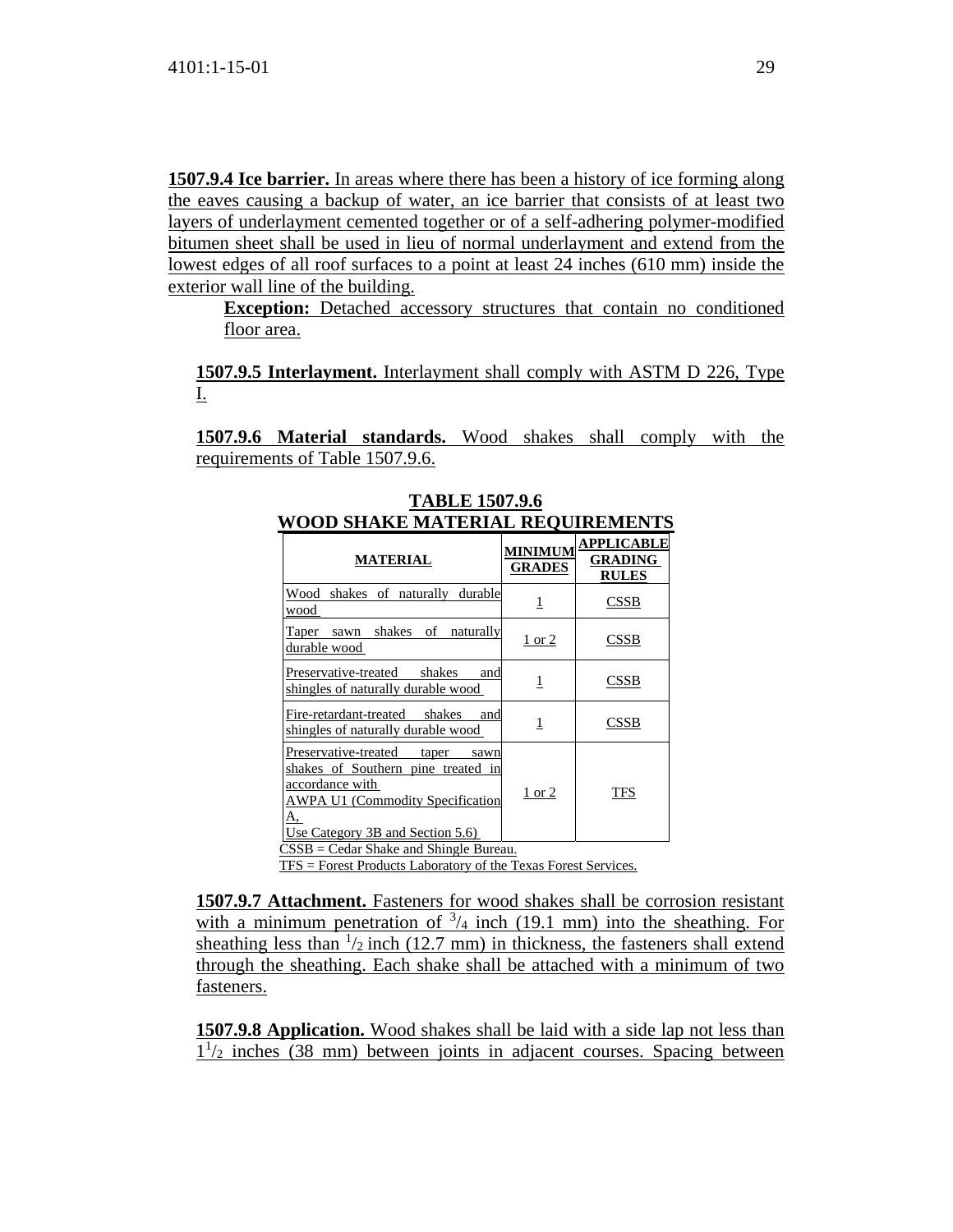shakes in the same course shall be  $\frac{3}{8}$  to  $\frac{5}{8}$  inch (9.5 to 15.9 mm) for shakes and taper sawn shakes of naturally durable wood and shall be  $\frac{1}{4}$  to  $\frac{3}{8}$  inch (6.4 to 9.5 mm) for preservative taper sawn shakes. Weather exposure for wood shakes shall not exceed those set in Table 1507.9.8.

**1507.9.9 Flashing.** At the juncture of the roof and vertical surfaces, flashing and counterflashing shall be provided in accordance with the manufacturer's installation instructions, and where of metal, shall be not less than 0.019-inch (0.48 mm) (No. 26 galvanized sheet gage) corrosion-resistant metal. The valley flashing shall extend at least 11 inches (279 mm) from the centerline each way and have a splash diverter rib not less than 1 inch (25 mm) high at the flow line formed as part of the flashing. Sections of flashing shall have an end lap of not less than 4 inches (102 mm). For roof slopes of three units vertical in 12 units horizontal (25-percent slope) and over, the valley flashing shall have a 36-inch-wide (914 mm) underlayment of either one layer of Type I underlayment running the full length of the valley or a self-adhering polymer-modified bitumen sheet complying with ASTM D 1970, in addition to other required underlayment. In areas where the average daily temperature in January is  $25^{\circ}F$  (-4 $^{\circ}C$ ) or less or where there is a possibility of ice forming along the eaves causing a backup of water, the metal valley flashing underlayment shall be solidly cemented to the roofing underlayment for slopes under seven units vertical in 12 units horizontal (58-percent slope) or selfadhering polymer- modified bitumen sheet shall be installed.

**1507.10 Built-up roofs.** The installation of built-up roofs shall comply with the provisions of this section.

**1507.10.1 Slope.** Built-up roofs shall have a design slope of not less than onefourth unit vertical in 12 units horizontal (2-percent slope) for drainage, except for coal-tar built-up roofs that shall have a design slope of not less than one-eighth unit vertical in 12 units horizontal (1-percent slope).

**1507.10.2 Material standards.** Built-up roof covering materials shall comply with the standards in Table 1507.10.2 or UL 55A.

| WOOD SHAKE WEATHER EXPOSURE AND ROOF SLOPE                     |                           |                |                                                                                    |
|----------------------------------------------------------------|---------------------------|----------------|------------------------------------------------------------------------------------|
| <b>ROOFING MATERIAL</b>                                        | <b>LENGTH</b><br>(inches) | <b>GRADE</b>   | <b>EXPOSURE</b><br>(inches)<br><b>PITCH</b><br><b>OR</b><br>4:12<br><b>STEEPER</b> |
| Shakes of naturally durable wood                               | $\frac{18}{24}$           | No. 1<br>No. 1 | $\frac{7.5}{10^a}$                                                                 |
| Preservative-treated taper sawn shakes of Southern yellow pine | $\frac{18}{24}$           | No. 1<br>No. 1 | 7.5 10                                                                             |
|                                                                | $\frac{18}{24}$           | No. 2<br>No. 2 |                                                                                    |
| Taper sawn shakes of naturally durable wood                    | $\frac{18}{24}$           | No. 1<br>No. 1 | 7.5 10                                                                             |
|                                                                | $\frac{18}{24}$           | No. 2<br>No. 2 | $\frac{5.5}{7.5}$                                                                  |

# **TABLE 1507.9.8**

For SI: 1 inch  $= 25.4$  mm.

a. For 24-inch by 0.375-inch hand split shakes, the maximum exposure is 7.5 inches.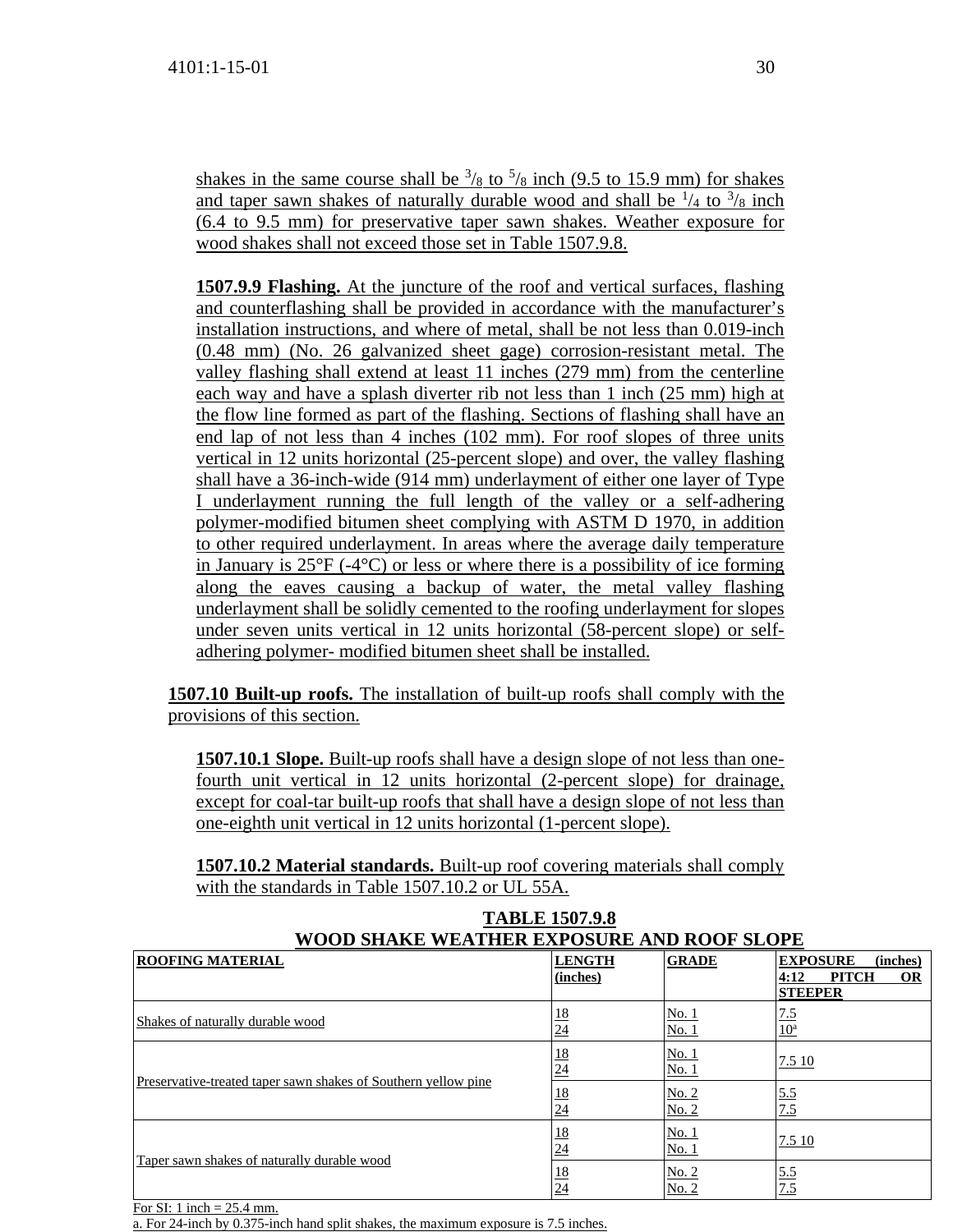**1507.11 Modified bitumen roofing.** The installation of modified bitumen roofing shall comply with the provisions of this section.

**1507.11.1 Slope.** Modified bitumen membrane roofs shall have a design slope of not less than one-fourth unit vertical in 12 units horizontal (2-percent slope) for drainage.

**1507.11.2 Material standards.** Modified bitumen roof coverings shall comply with CGSB 37-GP-56M, ASTM D 6162, ASTM D 6163, ASTM D 6164, ASTM D 6222, ASTM D 6223, ASTM D 6298 or ASTM D 6509.

**1507.12 Thermoset single-ply roofing.** The installation of thermoset single-ply roofing shall comply with the provisions of this section.

**1507.12.1 Slope.** Thermoset single-ply membrane roofs shall have a design slope of not less than one-fourth unit vertical in 12 units horizontal (2-percent slope) for drainage.

**1507.12.2 Material standards.** Thermoset single-ply roof coverings shall comply with ASTM D 4637, ASTM D 5019 or CGSB 37-GP-52M.

**1507.12.3 Ballasted thermoset low-slope roofs.** Ballasted thermoset lowslope roofs (roof slope  $\langle 2:12 \rangle$  shall be installed in accordance with this section and Section 1504.4. Stone used as ballast shall comply with ASTM D 448 or ASTM D 7655.

**1507.13 Thermoplastic single-ply roofing.** The installation of thermoplastic single-ply roofing shall comply with the provisions of this section.

| <b>MATERIAL STANDARD</b>              | <b>STANDARD</b>                       |
|---------------------------------------|---------------------------------------|
| Acrylic coatings used in roofing      | ASTM D 6083                           |
| Aggregate surfacing                   | ASTM D 1863                           |
| Asphalt adhesive used in roofing      | ASTM D 3747                           |
| Asphalt cements used in roofing       | <b>ASTM D 3019; D 2822;</b><br>D 4586 |
| Asphalt-coated glass fiber base sheet | ASTM D 4601                           |

# **TABLE 1507.10.2 BUILT-UP ROOFING MATERIAL STANDARDS**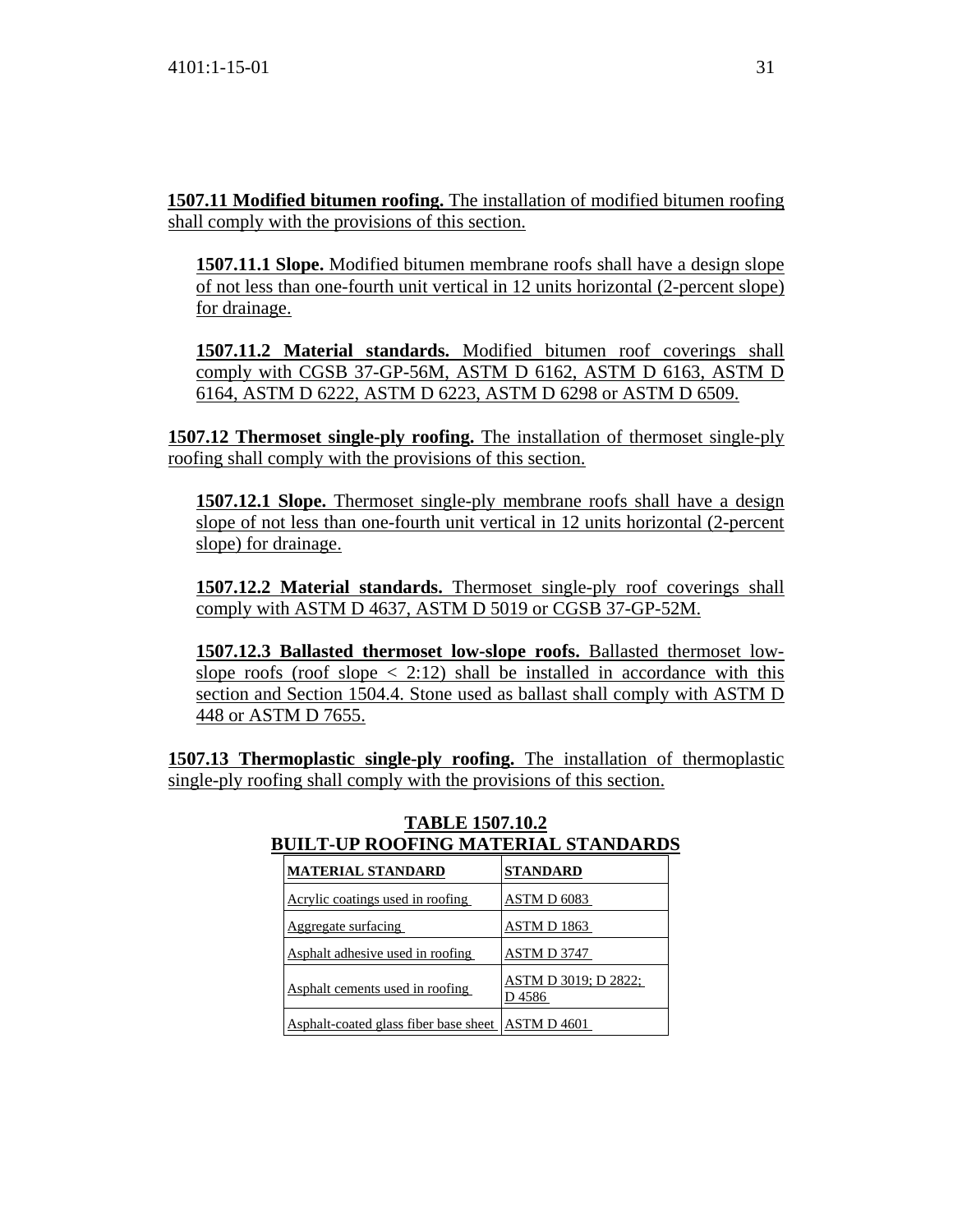| Asphalt coatings used in roofing                                       | <u>ASTM D 1227; D 2823;</u><br>D 2824; D 4479 |
|------------------------------------------------------------------------|-----------------------------------------------|
| Asphalt glass felt                                                     | <b>ASTM D 2178</b>                            |
| Asphalt primer used in roofing                                         | ASTM D 41                                     |
| <b>Asphalt-saturated and asphalt-coated</b><br>organic felt base sheet | <b>ASTM D 2626</b>                            |
| Asphalt-saturated<br>organic<br>felt<br>(perforated)                   | <b>ASTM D 226</b>                             |
| Asphalt used in roofing                                                | <u>ASTM D 312</u>                             |
| Coal-tar cements used in roofing                                       | ASTM D 4022; D 5643                           |
| Coal-tar saturated organic felt                                        | ASTM D 227                                    |
| Coal-tar pitch used in roofing                                         | $\overline{\text{ASTM D 450}}$ ; Type I or II |
| Coal-tar primer used in roofing.<br>dampproofing and waterproofing     | ASTM D43                                      |
| Glass mat, coal tar                                                    | ASTM D 4990                                   |
| Glass mat, venting type                                                | ASTM D 4897                                   |
| Mineral-surfaced inorganic cap sheet ASTM D 3909                       |                                               |
| Thermoplastic fabrics used in roofing ASTM D 5665, D 5726              |                                               |

**1507.13.1 Slope.** Thermoplastic single-ply membrane roofs shall have a design slope of not less than one-fourth unit vertical in 12 units horizontal (2 percent slope).

**1507.13.2 Material standards.** Thermoplastic single-ply roof coverings shall comply with ASTM D 4434, ASTM D 6754, ASTM D 6878 or CGSB CAN/CGSB 37-54.

**1507.13.3 Ballasted thermoplastic low-slope roofs.** Ballasted thermoplastic low-slope roofs (roof slope  $\langle 2:12 \rangle$  shall be installed in accordance with this section and Section 1504.4. Stone used as ballast shall comply with ASTM D 448 or ASTM D 7655.

**1507.14 Sprayed polyurethane foam roofing.** The installation of sprayed polyurethane foam roofing shall comply with the provisions of this section.

**1507.14.1 Slope.** Sprayed polyurethane foam roofs shall have a design slope of not less than one-fourth unit vertical in 12 units horizontal (2-percent slope) for drainage.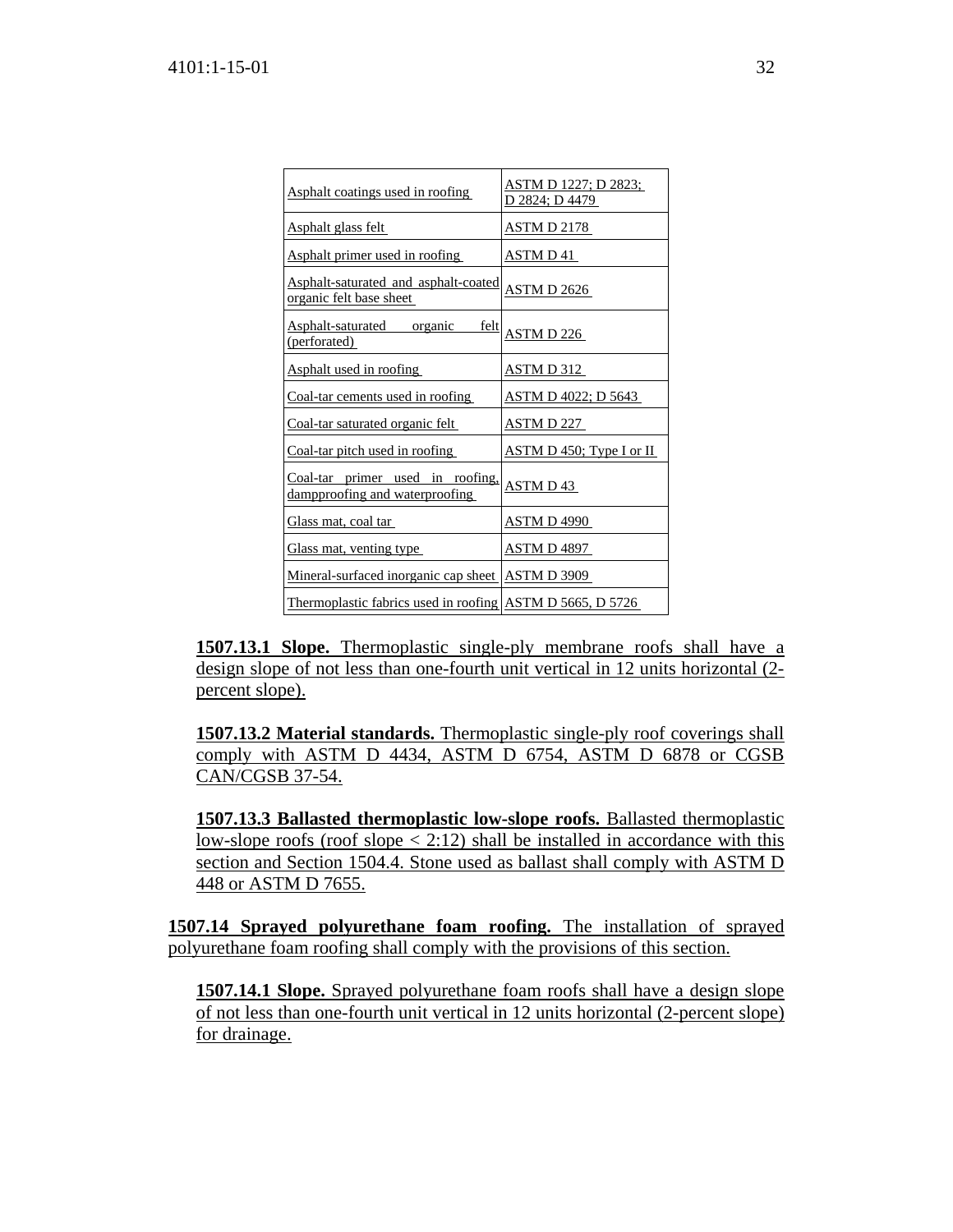**1507.14.2 Material standards.** Spray-applied polyurethane foam insulation shall comply with Type III or IV as defined in ASTM C 1029.

**1507.14.3 Application.** Foamed-in-place roof insulation shall be installed in accordance with the manufacturer's instructions. A liquid-applied protective coating that complies with Table 1507.14.3 shall be applied no less than 2 hours nor more than 72 hours following the application of the foam.

#### **TABLE 1507.14.3 PROTECTIVE COATING MATERIAL STANDARDS MATERIAL STANDARD**

| <b>MAILNIAL</b>                     | BIANDAND    |
|-------------------------------------|-------------|
| Acrylic coating                     | ASTM D 6083 |
| Silicone coating                    | ASTM D 6694 |
| Moisture-cured polyurethane coating | ASTM D 6947 |

**1507.14.4 Foam plastics.** Foam plastic materials and installation shall comply with Chapter 26.

**1507.15 Liquid-applied roofing.** The installation of liquid applied roofing shall comply with the provisions of this section.

**1507.15.1 Slope.** Liquid-applied roofing shall have a design slope of not less than one-fourth unit vertical in 12 units horizontal (2-percent slope).

**1507.15.2 Material standards.** Liquid-applied roofing shall comply with ASTM C 836, ASTM C 957, and ASTM D 1227 or ASTM D 3468, ASTM D 6083, ASTM D 6694 or ASTM D 6947.

**1507.16 Vegetative roofs, roof gardens and landscaped roofs.** Vegetative roofs, roof gardens and landscaped roofs shall comply with the requirements of this chapter, Sections 1607.12.3 and 1607.12.3.1 and the *fire code*.

**1507.16.1 Structural fire resistance.** The structural frame and roof construction supporting the load imposed upon the roof by the vegetative roof, roof gardens or landscaped roofs shall comply with the requirements of Table 601.

**1507.17 Photovoltaic shingles.** The installation of photovoltaic shingles shall comply with the provisions of this section.

**1507.17.1 Deck requirements.** Photovoltaic shingles shall be applied to a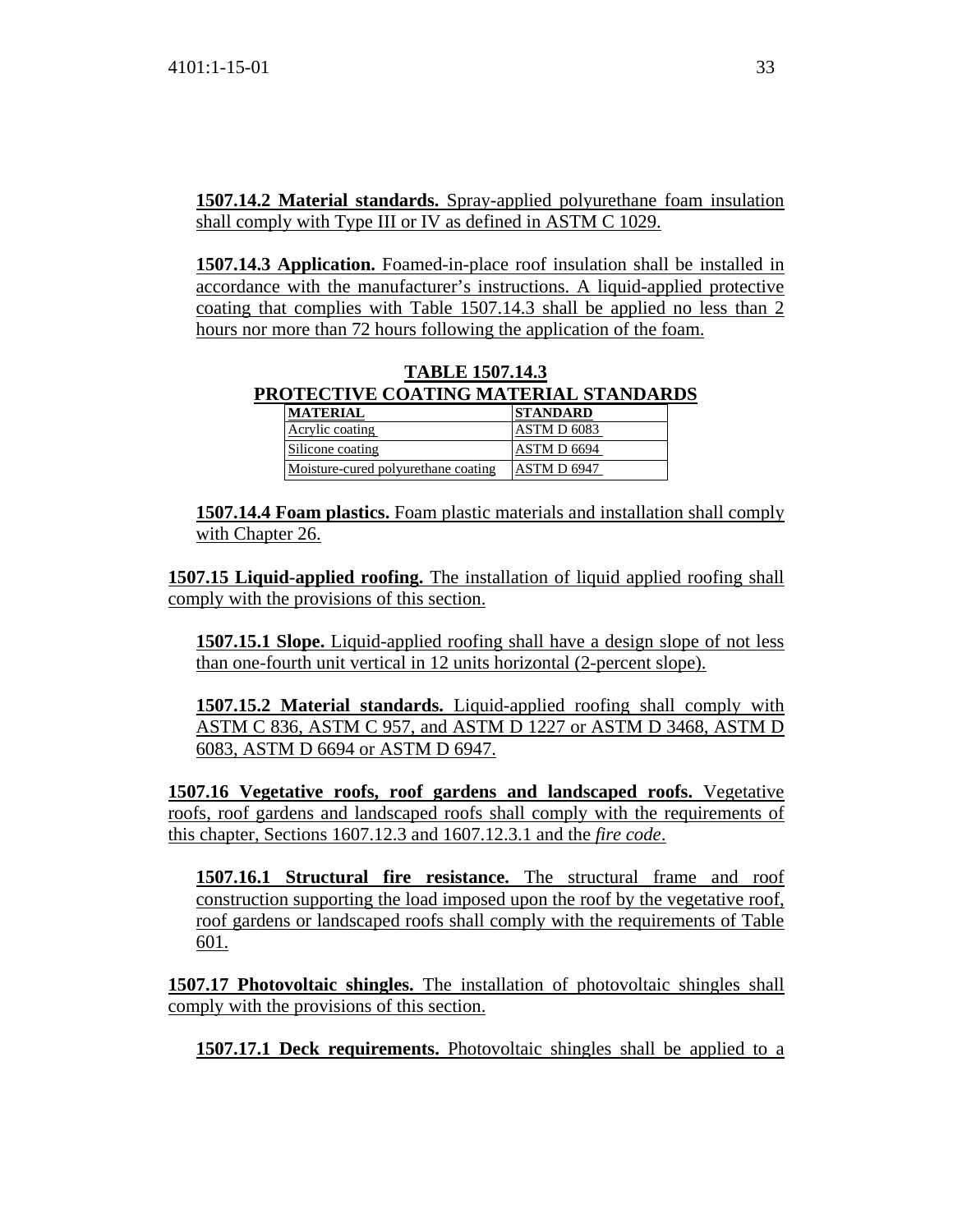solid or closely fitted deck, except where the shingles are specifically designed to be applied over spaced sheathing.

**1507.17.2 Deck slope.** Photovoltaic shingles shall not be installed on roof slopes less than three units vertical in 12 units horizontal (25-percent slope).

**1507.17.3 Underlayment.** Unless otherwise noted, required underlayment shall conform to ASTM D 226, ASTM D 4869 or ASTM D 6757.

**1507.17.4 Underlayment application.** Underlayment shall be applied shingle fashion, parallel to and starting from the eave, lapped 2 inches (51 mm) and fastened sufficiently to hold in place.

**1507.17.4.1 High wind attachment.** Underlayment applied in areas subject to high winds  $[V<sub>asd</sub>$  greater than 110 mph (49 m/s) as determined in accordance with Section 1609.3.1] shall be applied with corrosionresistant fasteners in accordance with the manufacturer's instructions. Fasteners shall be applied along the overlap at not more than 36 inches  $(914 \text{ mm})$  on center. Underlayment installed where  $V_{\text{asd}}$  is not less than 120 mph (54 m/s) shall comply with ASTM D 226, Type II, ASTM D 4869, Type IV or ASTM D 6757. The underlayment shall be attached in a grid pattern of 12 inches (305 mm) between side laps with a 6-inch (152 mm) spacing at the side laps. Underlayment shall be applied in accordance with Section 1507.2.8 except all laps shall be a minimum of 4 inches (102) mm). Underlayment shall be attached using metal or plastic cap nails with a head diameter of not less than 1 inch (25 mm) with a thickness of not less than 32-gage [0.0134 inch (0.34 mm)] sheet metal. The cap nail shank shall be a minimum of 12 gage [0.105 inch (2.67 mm)] with a length to penetrate through the roof sheathing or a minimum of  $\frac{3}{4}$  inch (19.1 mm) into the roof sheathing.

**Exception:** As an alternative, adhered underlayment complying with ASTM D 1970 shall be permitted.

**1507.17.4.2 Ice barrier.** In areas where there has been a history of ice forming along the eaves causing a backup of water, an ice barrier that consists of at least two layers of underlayment cemented together or of a self-adhering polymer modified bitumen sheet shall be used instead of normal underlayment and extend from the lowest edges of all roof surfaces to a point not less than 24 inches (610 mm) inside the exterior wall line of the building.

**Exception:** Detached accessory structures that contain no conditioned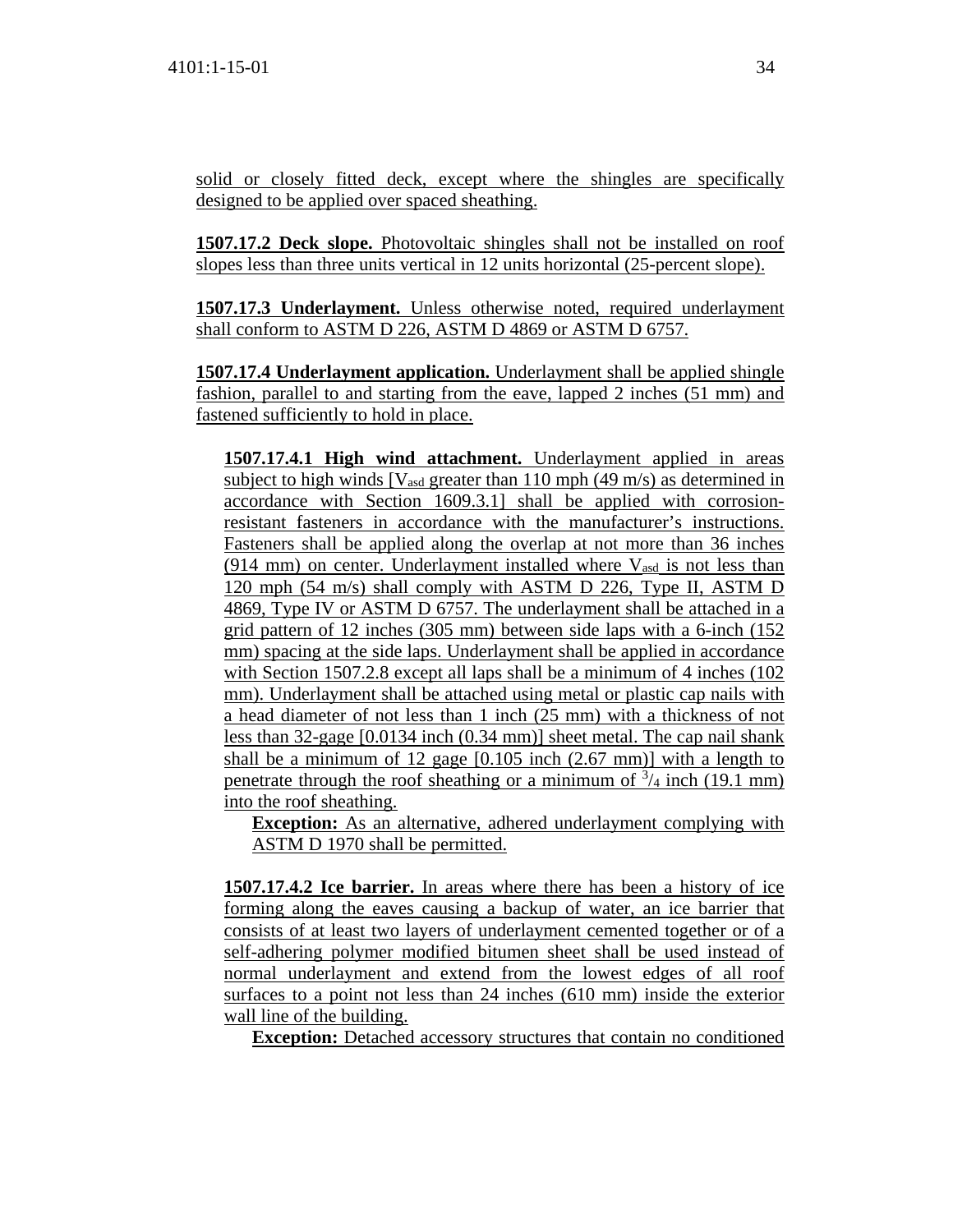floor area.

**1507.17.5 Fasteners.** Fasteners for photovoltaic shingles shall be galvanized, stainless steel, aluminum or copper roofing nails, minimum 12-gage [0.105 inch  $(2.67 \text{ mm})$ ] shank with a minimum  $\frac{3}{8}$ -inch-diameter  $(9.5 \text{ mm})$  head, of a length to penetrate through the roofing materials and a minimum of  $\frac{3}{4}$  inch (19.1 mm) into the roof sheathing. Where the roof sheathing is less than  $\frac{3}{4}$ inch (19.1 mm) thick, the nails shall penetrate through the sheathing. Fasteners shall comply with ASTM F 1667.

**1507.17.6 Material standards.** Photovoltaic shingles shall be listed and labeled in accordance with UL 1703.

**1507.17.7 Attachment.** Photovoltaic shingles shall be attached in accordance with the manufacturer's installation instructions.

**1507.17.8 Wind resistance.** Photovoltaic shingles shall be tested in accordance with procedures and acceptance criteria in ASTM D 3161. Photovoltaic shingles shall comply with the classification requirements of Table 1504.1.1 for the appropriate maximum nominal design wind speed. Photovoltaic shingle packaging shall bear a label to indicate compliance with the procedures in ASTM D 3161 and the required classification from Table 1504.1.1.

### **SECTION 1508 ROOF INSULATION**

 **1508.1 General.** The use of above-deck thermal insulation shall be permitted provided such insulation is covered with an approved roof covering and passes the tests of NFPA 276 or UL 1256 when tested as an assembly.

# **Exceptions:**

- 1. Foam plastic roof insulation shall conform to the material and installation requirements of Chapter 26.
- 2. Where a concrete roof deck is used and the above deck thermal insulation is covered with an approved roof covering.

 **1508.1.1 Cellulosic fiberboard.** Cellulosic fiberboard roof insulation shall conform to the material and installation requirements of Chapter 23.

**1508.2 Material standards.** Above-deck thermal insulation board shall comply with the standards in Table 1508.2.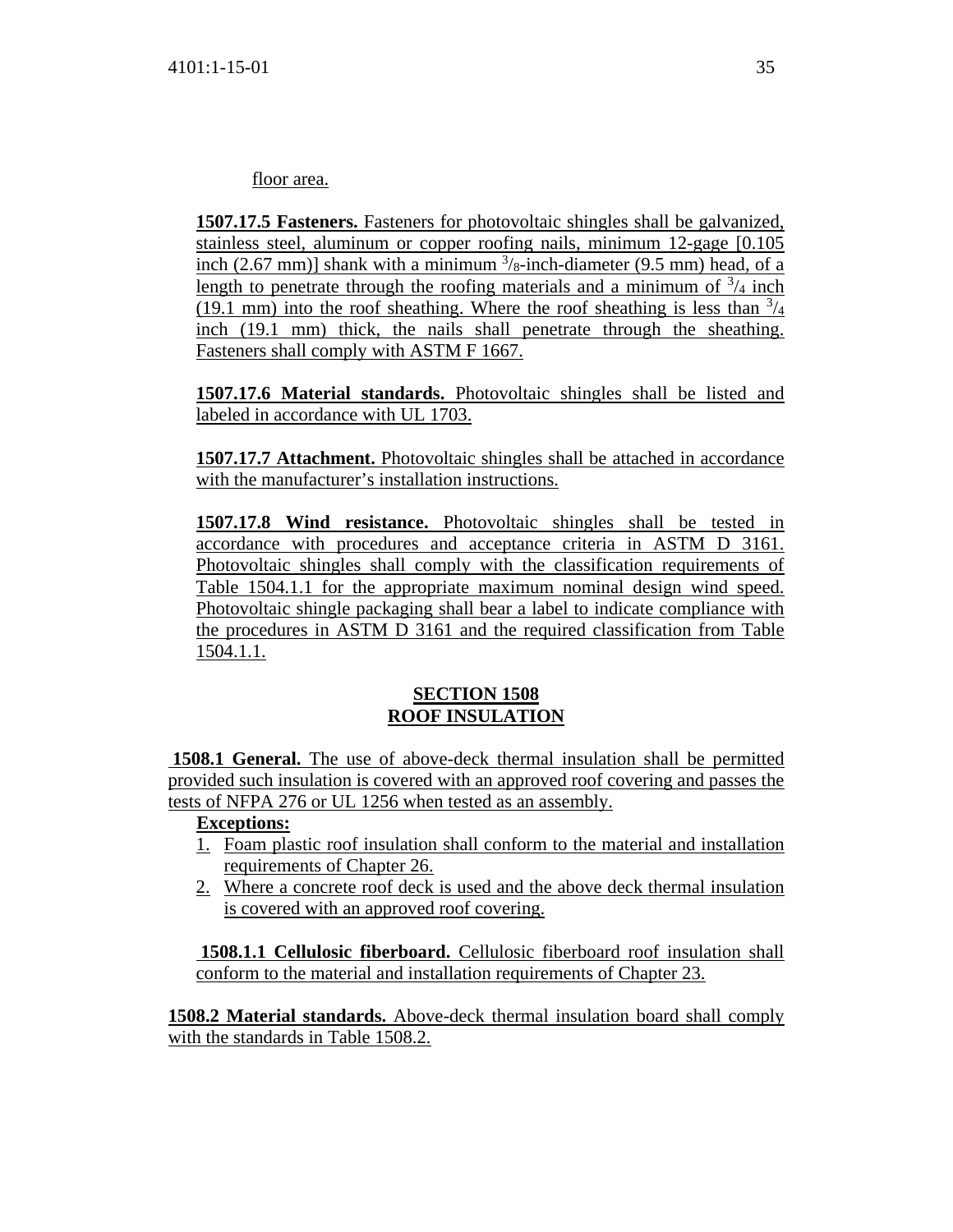| Cellular glass board           | <u>ASTM C 552</u>                     |
|--------------------------------|---------------------------------------|
| Composite boards               | ASTM C 1289, Type III, IV,<br>V or VI |
| Expanded polystyrene           | ASTM C 578                            |
| <b>Extruded polystyrene</b>    | ASTM C 578                            |
| Fiber-reinforced gypsum board  | <b>ASTM C 1278</b>                    |
| Glass-faced gypsum board       | <b>ASTM C 1177</b>                    |
| Mineral fiber insulation board | ASTM C 726                            |
| Perlite board                  | ASTM C 728                            |
| Polyisocyanurate board         | ASTM C 1289, Type I or II             |
| Wood fiberboard                | ASTM C 208                            |

 **TABLE 1508.2 MATERIAL STANDARDS FOR ROOF INSULATION**

### **SECTION 1509 RADIANT BARRIERS INSTALLED ABOVE DECK**

**1509.1 General.** A radiant barrier installed above a deck shall comply with Sections 1509.2 through 1509.4.

**1509.2 Fire testing.** Radiant barriers shall be permitted for use above decks where the radiant barrier is covered with an approved roof covering and the system consisting of the radiant barrier and the roof covering complies with the requirements of either FM 4550 or UL 1256.

**1509.3 Installation.** The low emittance surface of the radiant barrier shall face the continuous airspace between the radiant barrier and the roof covering.

**1509.4 Material standards.** A radiant barrier installed above a deck shall comply with ASTM C 1313/1313M.

### **SECTION 1510 ROOFTOP STRUCTURES**

**1510.1 General.** The provisions of this section shall govern the construction of rooftop structures. *Section 3107.10 shall govern the construction of rooftop signs*.

 **1510.2 Penthouses.** Penthouses in compliance with Sections 1510.2.1 through 1510.2.5 shall be considered as a portion of the story directly below the roof deck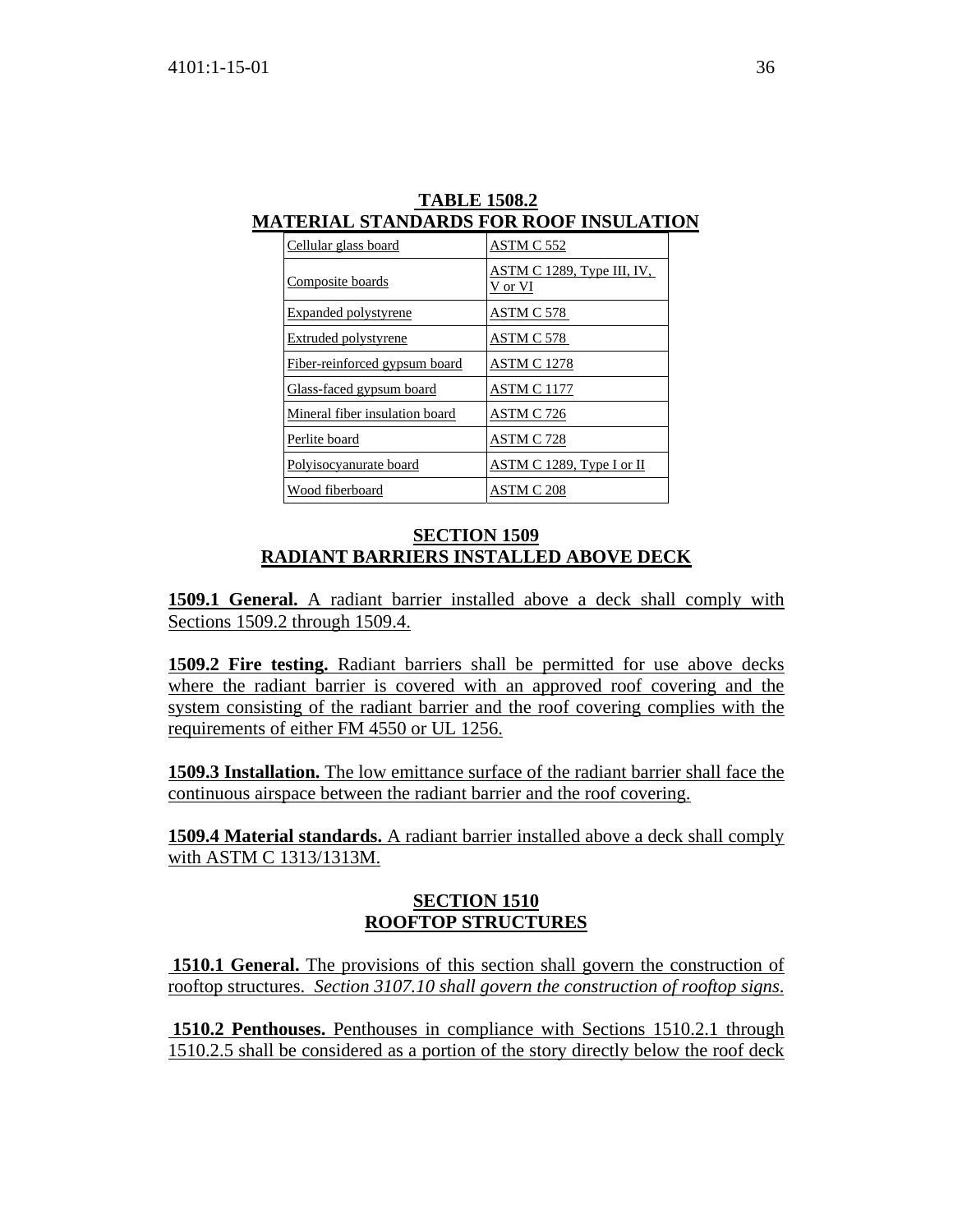on which such penthouses are located. All other penthouses shall be considered as an additional story of the building.

 **1510.2.1 Height above roof deck.** Penthouses constructed on buildings of other than Type I construction shall not exceed 18 feet (5486 mm) in height above the roof deck as measured to the average height of the roof of the penthouse.

# **Exceptions:**

- 1. Where used to enclose tanks or elevators that travel to the roof level, penthouses shall be permitted to have a maximum height of 28 feet (8534 mm) above the roof deck.
- 2. Penthouses located on the roof of buildings of Type I construction shall not be limited in height.

**1510.2.2 Area limitation.** The aggregate area of penthouses and other enclosed rooftop structures shall not exceed one-third the area of the supporting roof deck. Such penthouses and other enclosed rooftop structures shall not be required to be included in determining the building area or number of stories as regulated by Section 503.1. The area of such penthouses shall not be included in determining the fire area specified in Section 901.7.

**1510.2.3 Use limitations.** Penthouses shall not be used for purposes other than the shelter of mechanical or electrical equipment, tanks, or vertical shaft openings in the roof assembly.

**1510.2.4 Weather protection.** Provisions such as louvers, louver blades or flashing shall be made to protect the mechanical and electrical equipment and the building interior from the elements.

**1510.2.5 Type of construction.** Penthouses shall be constructed with walls, floors and roofs as required for the type of construction of the building on which such penthouses are built.

# **Exceptions:**

- 1. On buildings of Type I construction, the exterior walls and roofs of penthouses with a fire separation distance greater than 5 feet (1524 mm) and less than 20 feet (6096 mm) shall be permitted to have not less than a 1-hour fire-resistance rating. The exterior walls and roofs of penthouses with a fire separation distance of 20 feet (6096 mm) or greater shall not be required to have a fire-resistance rating.
- 2. On buildings of Type I construction two stories or less in height above grade plane or of Type II construction, the exterior walls and roofs of penthouses with a fire separation distance greater than 5 feet (1524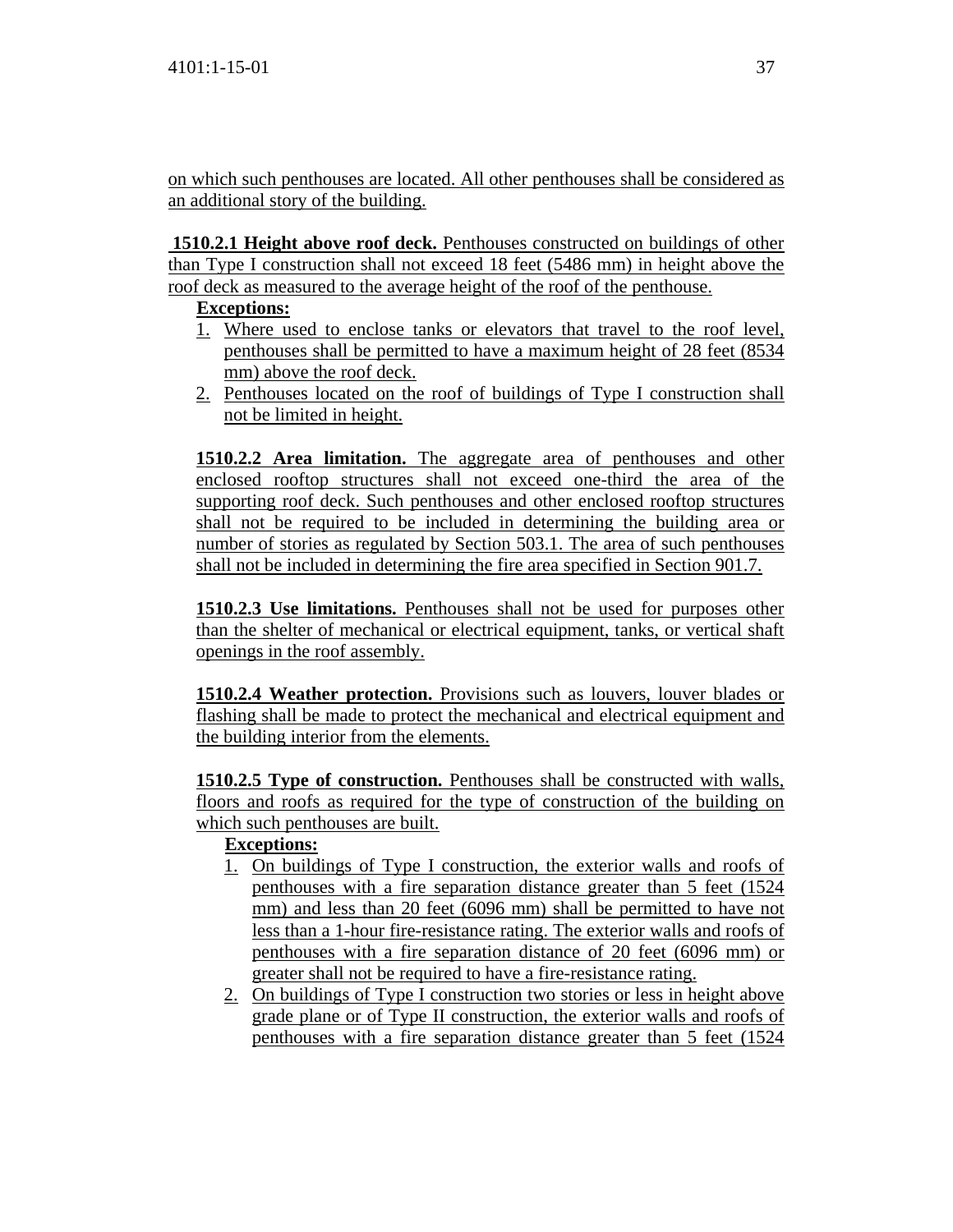mm) and less than 20 feet (6096 mm) shall be permitted to have not less than a 1hour fire-resistance rating or a lesser fire-resistance rating as required by Table 602 and be constructed of fire-retardant-treated wood. The exterior walls and roofs of penthouses with a fire separation distance of 20 feet (6096 mm) or greater shall be permitted to be constructed of fire-retardant-treated wood and shall not be required to have a fire-resistance rating. Interior framing and walls shall be permitted to be constructed of fire-retardant-treated wood.

3. On buildings of Type III, IV or V construction, the exterior walls of penthouses with a fire separation distance greater than 5 feet (1524 mm) and less than 20 feet (6096 mm) shall be permitted to have not less than a 1-hour fire-resistance rating or a lesser fire-resistance rating as required by Table 602. On buildings of Type III, IV or VA construction, the exterior walls of penthouses with a fire separation distance of 20 feet (6096 mm) or greater shall be permitted to be of Type IV or noncombustible construction or fire-retardant-treated wood and shall not be required to have a fire-resistance rating.

**1510.3 Tanks.** Tanks having a capacity of more than 500 gallons (1893 L) located on the roof deck of a building shall be supported on masonry, reinforced concrete, steel or Type IV construction provided that, where such supports are located in the building above the lowest story, the support shall be fire-resistance rated as required for Type IA construction.

**1510.3.1 Valve and drain.** In the bottom or on the side near the bottom of the tank, a pipe or outlet, fitted with a suitable quick-opening valve for discharging the contents into a drain in an emergency shall be provided.

**1510.3.2 Location.** Tanks shall not be placed over or near a stairway or an elevator shaft, unless there is a solid roof or floor underneath the tank.

**1510.3.3 Tank cover.** Unenclosed roof tanks shall have covers sloping toward the perimeter of the tanks.

**1510.4 Cooling towers.** Cooling towers located on the roof deck of a building and greater than  $250$  square feet  $(23.2 \text{ m}^2)$  in base area or greater than 15 feet (4572 mm) in height above the roof deck, as measured to the highest point on the cooling tower, where the roof is greater than 50 feet (15 240 mm) in height above grade plane shall be constructed of noncombustible materials. The base area of cooling towers shall not exceed one-third the area of the supporting roof deck.

**Exception:** Drip boards and the enclosing construction shall be permitted to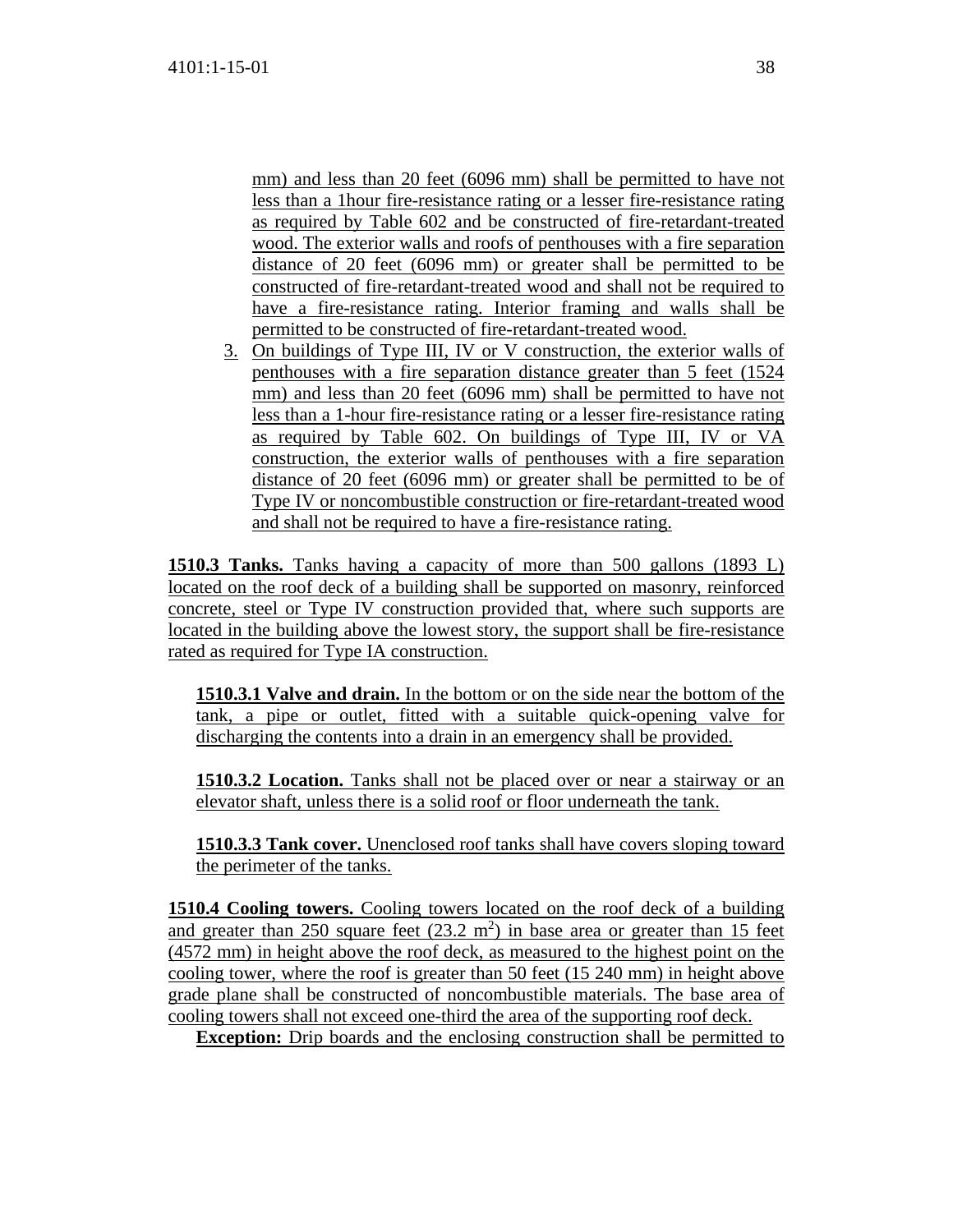be of wood not less than 1 inch (25 mm) nominal thickness, provided the wood is covered on the exterior of the tower with noncombustible material.

**1510.5 Towers, spires, domes and cupolas.** Towers, spires, domes and cupolas shall be of a type of construction having fire-resistance ratings not less than required for the building on top of which such tower, spire, dome or cupola is built. Towers, spires, domes and cupolas greater than 85 feet (25 908 mm) in height above grade plane as measured to the highest point on such structures, and either greater than 200 square feet  $(18.6 \text{ m}^2)$  in horizontal area or used for any purpose other than a belfry or an architectural embellishment, shall be constructed of and supported on Type I or II construction.

**1510.5.1 Noncombustible construction required.** Towers, spires, domes and cupolas greater than 60 feet (18 288 mm) in height above the highest point at which such structure contacts the roof as measured to the highest point on such structure, or that exceeds  $200$  square feet  $(18.6 \text{ m}^2)$  in area at any horizontal section, or which is intended to be used for any purpose other than a belfry or architectural embellishment, or is located on the top of a building greater than 50 feet (1524 mm) in building height shall be constructed of and supported by noncombustible materials and shall be separated from the building below by construction having a fire-resistance rating of not less than 1.5 hours with openings protected in accordance with Section 712. Such structures located on the top of a building greater than 50 feet (15 240 mm) in building height shall be supported by noncombustible construction.

**1510.5.2 Towers and spires.** Enclosed towers and spires shall have exterior walls constructed as required for the building on top of which such towers and spires are built. The roof covering of spires shall be not less than the same class of roof covering required for the building on top of which the spire is located.

**1510.6 Mechanical equipment screens.** Mechanical equipment screens shall be constructed of the materials specified for the exterior walls in accordance with the type of construction of the building. Where the fire separation distance is greater than 5 feet (1524 mm), mechanical equipment screens shall not be required to comply with the fire-resistance rating requirements.

**1510.6.1 Height limitations.** Mechanical equipment screens shall not exceed 18 feet (5486 mm) in height above the roof deck, as measured to the highest point on the mechanical equipment screen.

**Exception:** Where located on buildings of Type IA construction, the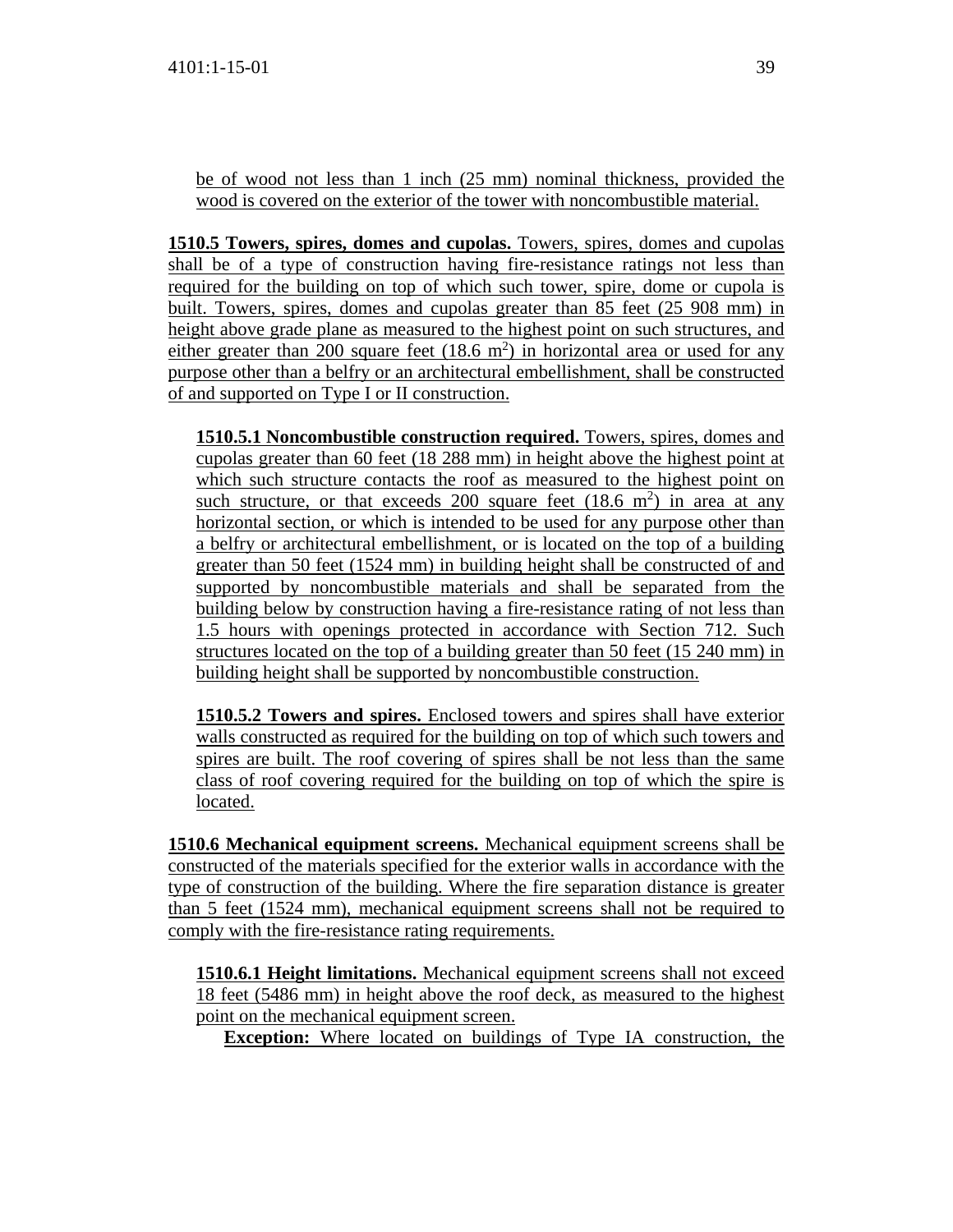height of mechanical equipment screens shall not be limited.

**1510.6.2 Type I, II, III and IV construction.** Regardless of the requirements in Section 1510.6, mechanical equipment screens that are located on the roof decks of buildings of Type I, II, III or IV construction shall be permitted to be constructed of combustible materials in accordance with any one of the following limitations:

- 1. The fire separation distance shall be not less than 20 feet (6096 mm) and the height of the mechanical equipment screen above the roof deck shall not exceed 4 feet (1219 mm) as measured to the highest point on the mechanical equipment screen.
- 2. The fire separation distance shall be not less than 20 feet (6096 mm) and the mechanical equipment screen shall be constructed of fire-retardanttreated wood complying with Section 2303.2 for exterior installation.
- 3. Where exterior wall covering panels are used, the panels shall have a flame spread index of 25 or less when tested in the minimum and maximum thicknesses intended for use, with each face tested independently in accordance with ASTM E 84 or UL 723. The panels shall be tested in the minimum and maximum thicknesses intended for use in accordance with, and shall comply with the acceptance criteria of, NFPA 285 and shall be installed as tested. Where the panels are tested as part of an exterior wall assembly in accordance with NFPA 285, the panels shall be installed on the face of the mechanical equipment screen supporting structure in the same manner as they were installed on the tested exterior wall assembly.

**1510.6.3 Type V construction.** The height of mechanical equipment screens located on the roof decks of buildings of Type V construction, as measured from grade plane to the highest point on the mechanical equipment screen, shall be permitted to exceed the maximum building height allowed for the building by other provisions of this code where complying with any one of the following limitations, provided the fire separation distance is greater than 5 feet (1524 mm):

- 1. Where the fire separation distance is not less than 20 feet (6096 mm), the height above grade plane of the mechanical equipment screen shall not exceed 4 feet (1219 mm) more than the maximum building height allowed;
- 2. The mechanical equipment screen shall be constructed of noncombustible materials;
- 3. The mechanical equipment screen shall be constructed of fire-retardanttreated wood complying with Section 2303.2 for exterior installation; or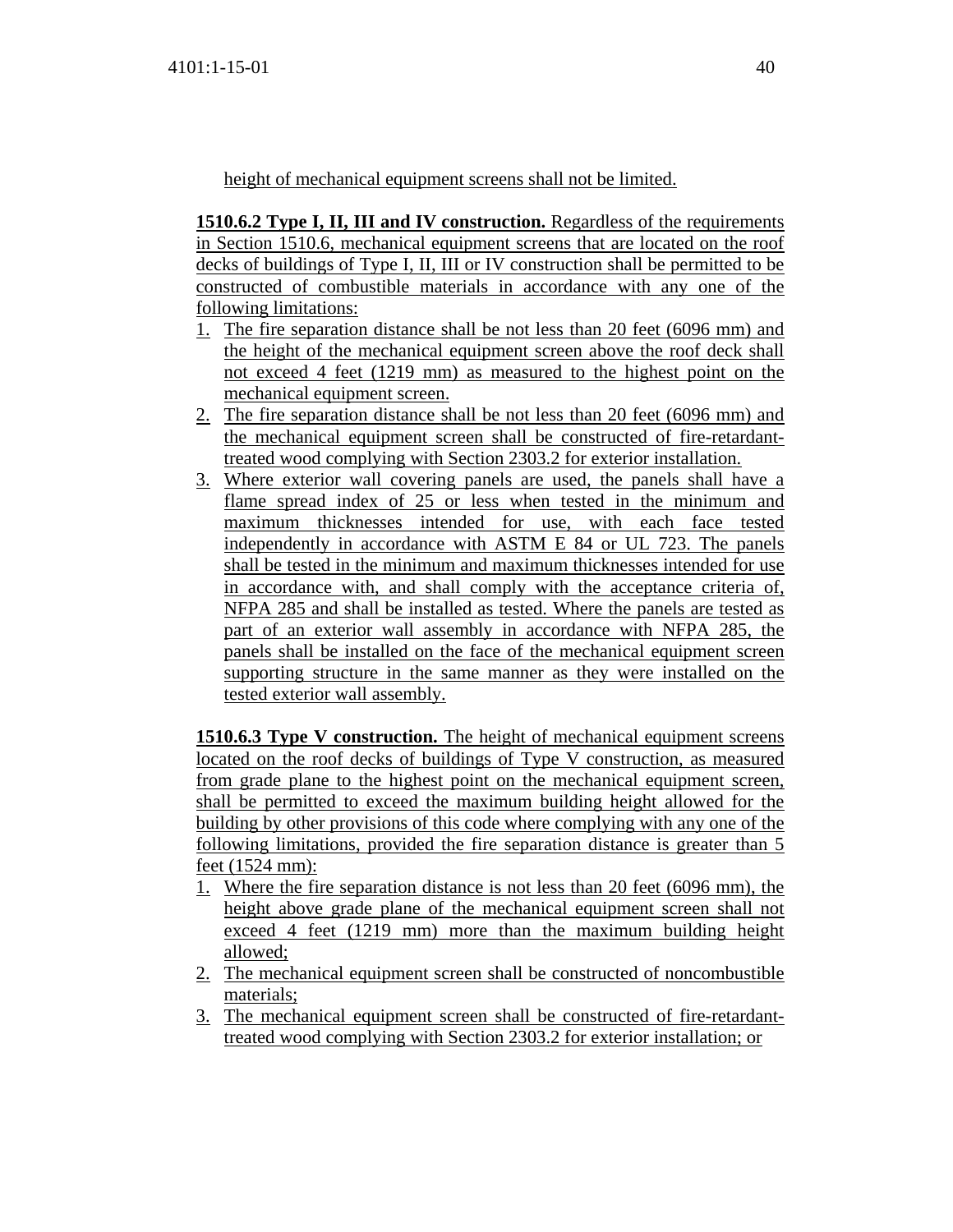4. Where the fire separation distance is not less than 20 feet (6096 mm), the mechanical equipment screen shall be constructed of materials having a flame spread index of 25 or less when tested in the minimum and maximum thicknesses intended for use with each face tested independently in accordance with ASTM E 84 or UL 723.

**1510.7 Photovoltaic panels and modules.** Rooftop mounted photovoltaic panels and modules shall be designed in accordance with this section.

**1510.7.1 Wind resistance.** Rooftop-mounted photovoltaic panels and modules shall be designed for component and cladding wind loads in accordance with Chapter 16 using an effective wind area based on the dimensions of a single unit frame.

**1510.7.2 Fire classification.** Rooftop-mounted photovoltaic panels and modules shall have the fire classification in accordance with Section 1505.9.

**1510.7.3 Installation.** Rooftop-mounted photovoltaic panels and modules shall be installed in accordance with the manufacturer's instructions.

**1510.7.4 Photovoltaic panels and modules.** Rooftop-mounted photovoltaic panels and modules shall be listed and labeled in accordance with UL 1703 and shall be installed in accordance with the manufacturer's instructions.

**1510.8 Other rooftop structures.** Rooftop structures not regulated by Sections 1510.2 through 1510.7 shall comply with Sections 1510.8.1 through 1510.8.5, as applicable.

**1510.8.1 Aerial supports.** Aerial supports shall be constructed of noncombustible materials.

**Exception:** Aerial supports not greater than 12 feet (3658 mm) in height as measured from the roof deck to the highest point on the aerial supports shall be permitted to be constructed of combustible materials.

**1510.8.2 Bulkheads.** Bulkheads used for the shelter of mechanical or electrical equipment or vertical shaft openings in the roof assembly shall comply with Section 1510.2 as penthouses. Bulkheads used for any other purpose shall be considered as an additional story of the building.

**1510.8.3 Dormers.** Dormers shall be of the same type of construction as required for the roof in which such dormers are located or the exterior walls of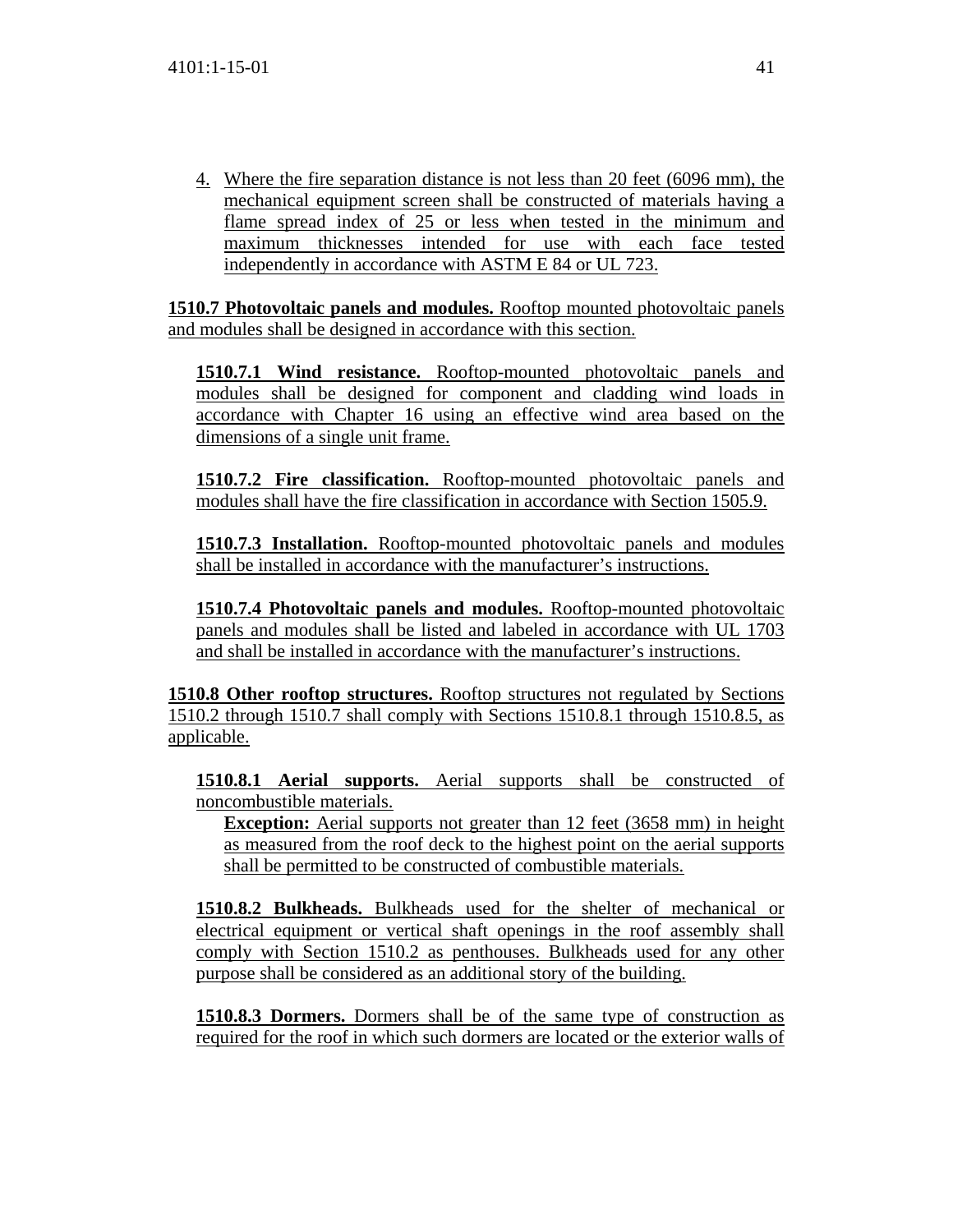the building.

**1510.8.4 Fences.** Fences and similar structures shall comply with Section 1510.6 as mechanical equipment screens.

**1510.8.5 Flagpoles.** Flagpoles and similar structures shall not be required to be constructed of noncombustible materials and shall not be limited in height or number.

**1510.9 Structural fire resistance.** The structural frame and roof construction supporting imposed loads upon the roof by any rooftop structure shall comply with the requirements of Table 601. The fire-resistance reduction permitted by Table 601, Note a, shall not apply to roofs containing rooftop structures.

# **SECTION 1511 REROOFING**

**1511.1 General.** Materials and methods of application used for recovering or replacing an existing roof covering shall comply with the requirements of Chapter 15.

**Exceptions:**

- 1. Roof replacement or roof recover of existing low slope roof coverings shall not be required to meet the minimum design slope requirement of one-quarter unit vertical in 12 units horizontal (2-percent slope) in Section 1507 for roofs that provide positive roof drainage.
- 2. Recovering or replacing an existing roof covering shall not be required to meet the requirement for secondary (emergency overflow) drains or scuppers in Section 1503.4 for roofs that provide for positive roof drainage. For the purposes of this exception, existing secondary drainage or scupper systems required in accordance with this code shall not be removed unless they are replaced by secondary drains or scuppers designed and installed in accordance with Section 1503.4.

**1511.2 Structural and construction loads.** Structural roof components shall be capable of supporting the roof-covering system and the material and equipment loads that will be encountered during installation of the system.

**1511.3 Roof replacement.** Roof replacement shall include the removal of all existing layers of roof coverings down to the roof deck.

**Exception:** Where the existing roof assembly includes an ice barrier membrane that is adhered to the roof deck, the existing ice barrier membrane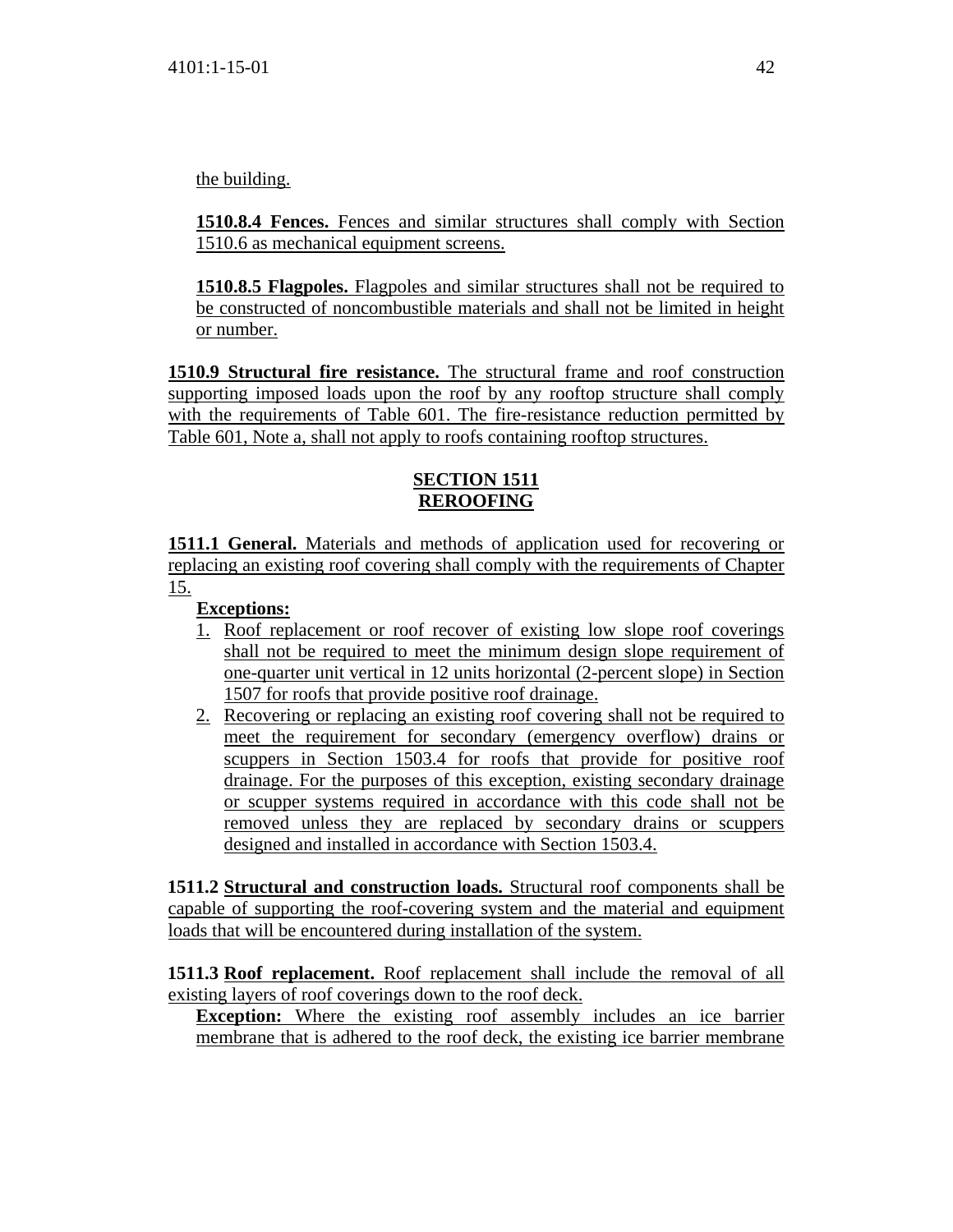shall be permitted to remain in place and covered with an additional layer of ice barrier membrane in accordance with Section 1507.

**1511.3.1 Roof recover.** The installation of a new roof covering over an existing roof covering shall be permitted where any of the following conditions occur:

- 1. Where the new roof covering is installed in accordance with the roof covering manufacturer's approved instructions.
- 2. Complete and separate roofing systems, such as standing-seam metal roof panel systems, that are designed to transmit the roof loads directly to the building's structural system and that do not rely on existing roofs and roof coverings for support, shall not require the removal of existing roof coverings.
- 3. Metal panel, metal shingle and concrete and clay tile roof coverings shall be permitted to be installed over existing wood shake roofs when applied in accordance with Section 1511.4.
- 4. The application of a new protective coating over an existing spray polyurethane foam roofing system shall be permitted without tear off of existing roof coverings.

**1511.3.1.1 Exceptions.** A roof recover shall not be permitted where any of the following conditions occur:

- 1. Where the existing roof or roof covering is water soaked or has deteriorated to the point that the existing roof or roof covering is not adequate as a base for additional roofing.
- 2. Where the existing roof covering is slate, clay, cement or asbestoscement tile.
- 3. Where the existing roof has two or more applications of any type of roof covering.

**1511.4 Roof recovering.** Where the application of a new roof covering over wood shingle or shake roofs creates a combustible concealed space, the entire existing surface shall be covered with gypsum board, mineral fiber, glass fiber or other approved materials securely fastened in place.

**1511.5 Reinstallation of materials.** Existing slate, clay or cement tile shall be permitted for reinstallation, except that damaged, cracked or broken slate or tile shall not be reinstalled. Existing vent flashing, metal edgings, drain outlets, collars and metal counter flashings shall not be reinstalled where rusted, damaged or deteriorated. Aggregate surfacing materials shall not be reinstalled.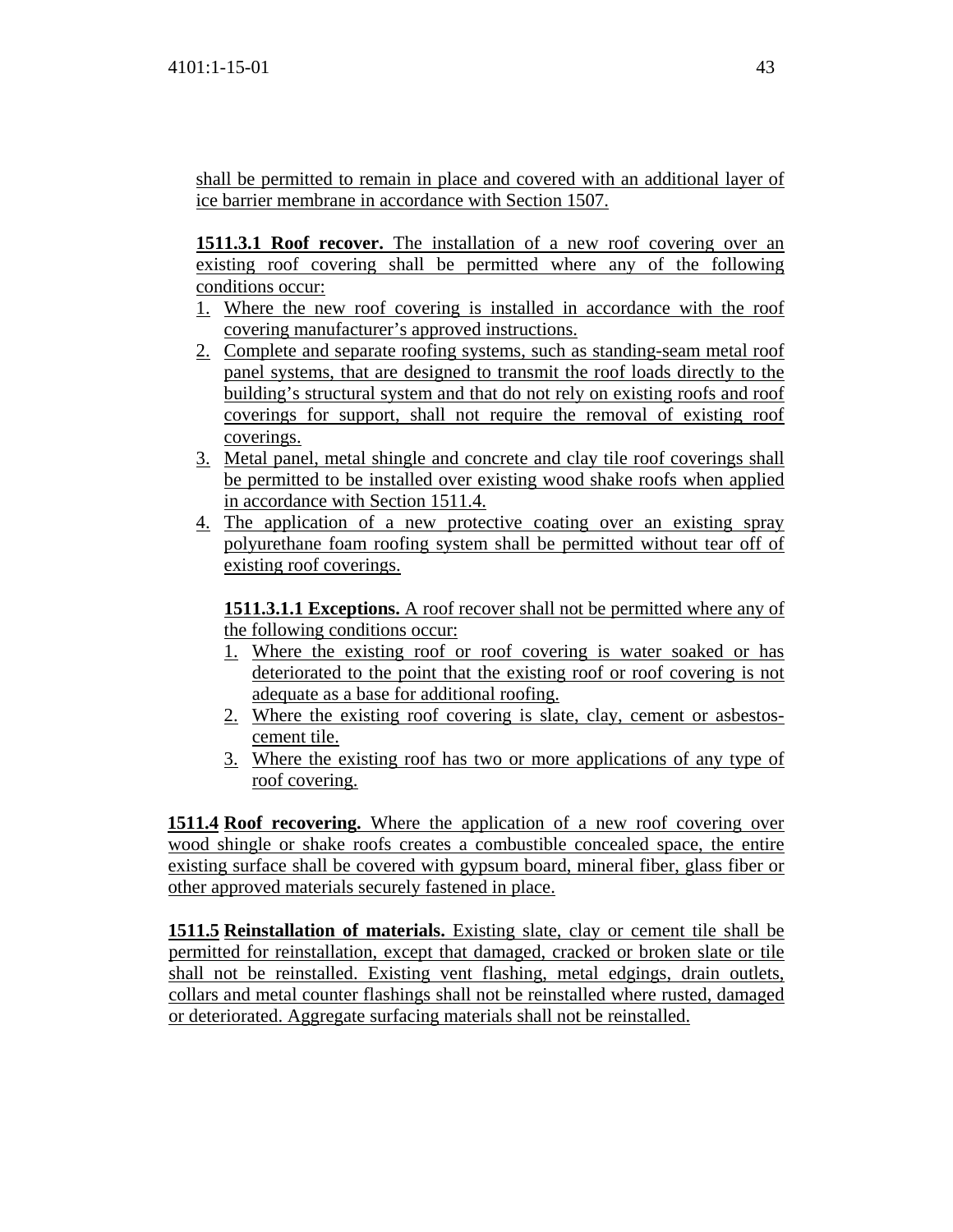**1511.6 Flashings.** Flashings shall be reconstructed in accordance with approved manufacturer's installation instructions. Metal flashing to which bituminous materials are to be adhered shall be primed prior to installation.

# **SECTION 1512 PHOTOVOLTAIC PANELS AND MODULES**

**1512.1 Photovoltaic panels and modules.** Photovoltaic panels and modules installed upon a roof or as an integral part of a roof assembly shall comply with the requirements of this code and the *fire code*.